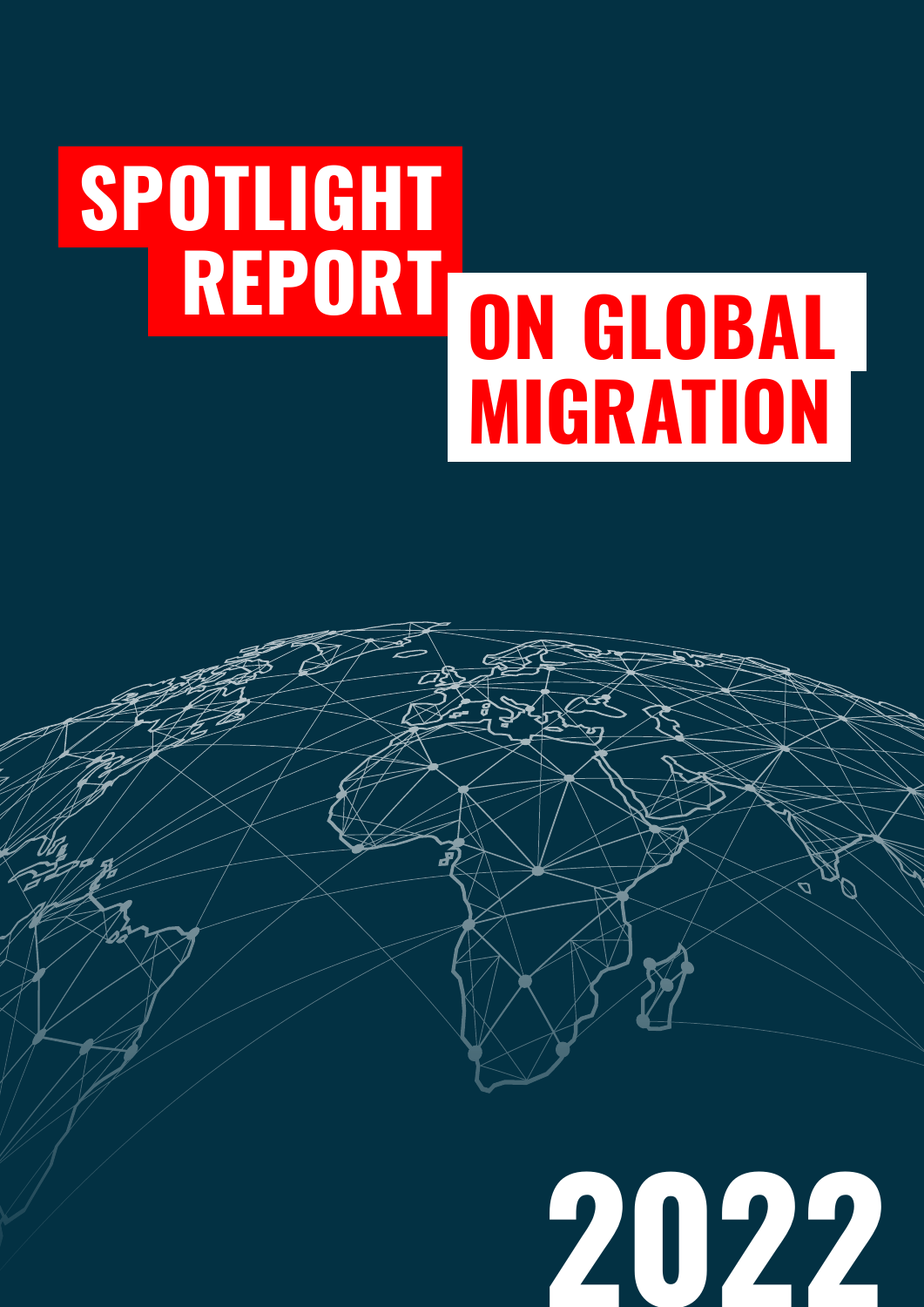The report is a joint effort by the Global Coalition on Migration with support of the Friedrich-Ebert-Stiftung to generate momentum for rights-based, migrant-centered, and gender-responsive implementation of the Global Compact for Migration. These organizations see the UN International Migration Review Forum as a key moment for states to renew their commitment to this rights agenda through concrete pledges, benchmarks, and new ways of approaching migration policy.

#### **Global Coalition on Migration (GCM)**

The Global Coalition on Migration is a multi-sector alliance of regional and international networks that strives to impact global policy on migration and migrant and labor rights. This is done by sharing strategies, mobilizing people, and leading in common action towards advancing human rights and global justice for migrants and their families. GCM's approach to rights-based policy is both rooted in and dependent on its members' ability to connect that framework to implementation at national, state or even city levels. As a network of networks, GCM members are grounded in their regional and national realities, where migration policies play out in varying ways.

#### With support of the

#### **Friedrich-Ebert-Stiftung (FES)**

The Friedrich-Ebert-Stiftung is the oldest political foundation in Germany with a rich tradition in social democracy dating back to its founding in 1925. It is a non-profit institution active in Germany and around the world. With an international network of offices in more than 100 countries, FES advocates a policy of peaceful coexistence and human rights, promotes the establishment and consolidation of democratic, social and constitutional structures, and paves the way for free trade unions and a strong civil society.

#### Project Coordinator: Chus Álvarez

Report Editor: Alia Ali

Production and Design: MediaCompany - Agentur für Kommunikation GmbH, Berlin, Germany

- Global Coalition on Migration Editorial Team:
- Carol Barton, Women in Migration Network
- Stéphane Jacquemet, International Catholic Migration Commission
- Alma Maquitico, National Network for Immigrant & Refugee Rights
- Neha Misra, Solidarity Center



With support of the

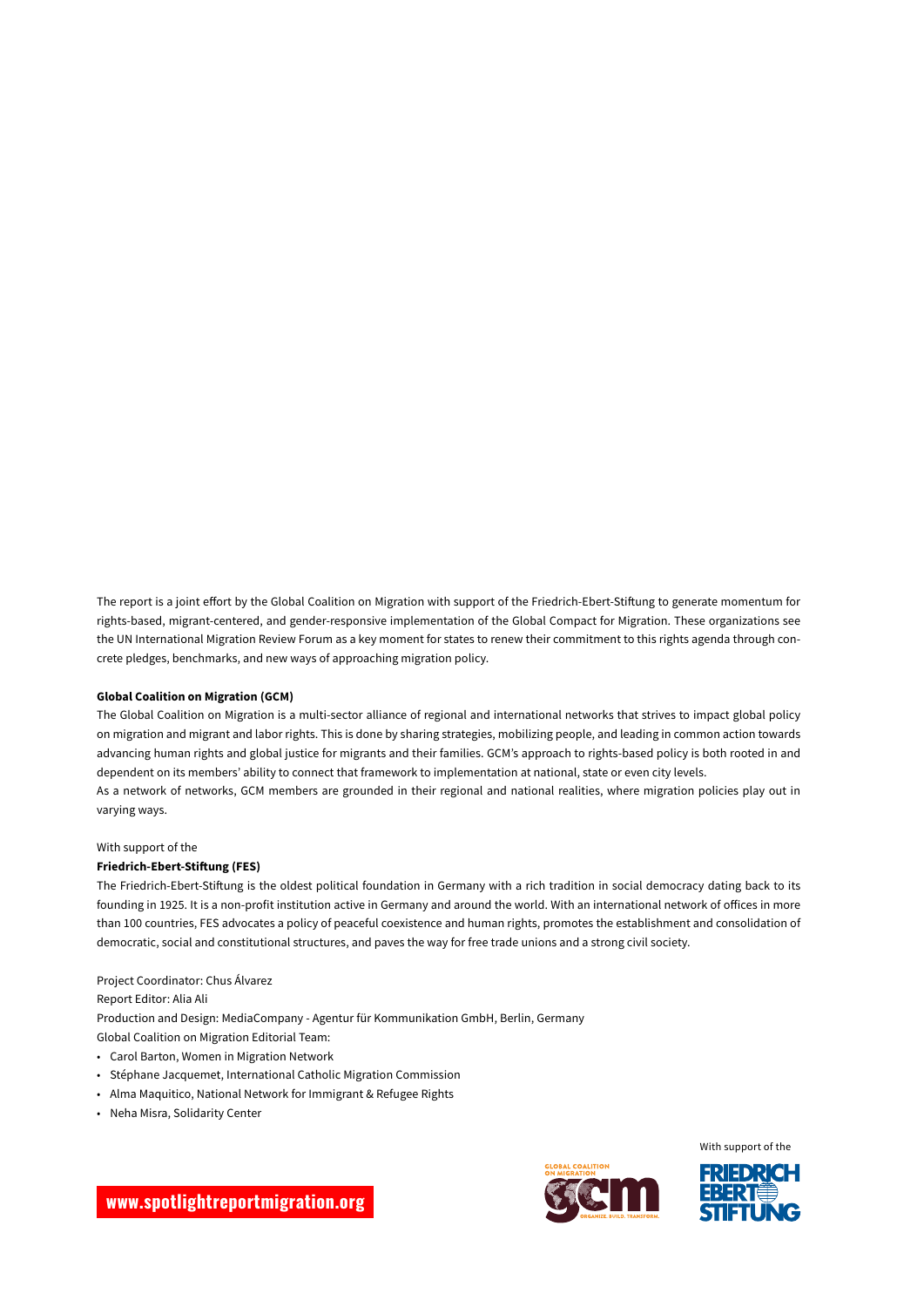# **TABLE OF CONTENTS**

| Recommendations                                                                                                                       |
|---------------------------------------------------------------------------------------------------------------------------------------|
| <b>Overview</b><br>"Safe, orderly, and regular migration" for whom?                                                                   |
| <b>Regular migration pathways</b><br>People, not profit: coherent migration pathways centered in human rights and decent work for all |
| Access to services, social protections, and economic, social, and cultural rights                                                     |
| Access to healthcare for undocumented migrants in Europe:                                                                             |
| COVID-19, vaccinations, and efforts to spur access to essential care from the ground up                                               |
| <b>Criminalization and detention</b><br>Ending immigration detention & criminalization by centering grassroots leadership             |
| Infographic<br>Rights-based, gender-responsive, and permanent regular pathways                                                        |
| <b>Migrant workers' rights</b><br>Moving for livelihood and life: Migrant domestic workers between Africa and the Gulf and the Levant |
| <b>Protection at the borders</b><br>The impacts of border controls and externalization on migrants in social vulnerability            |
| <b>Climate-related displacement</b><br>Climate crisis heightens inequalities, drives precarious migration                             |
|                                                                                                                                       |
|                                                                                                                                       |
|                                                                                                                                       |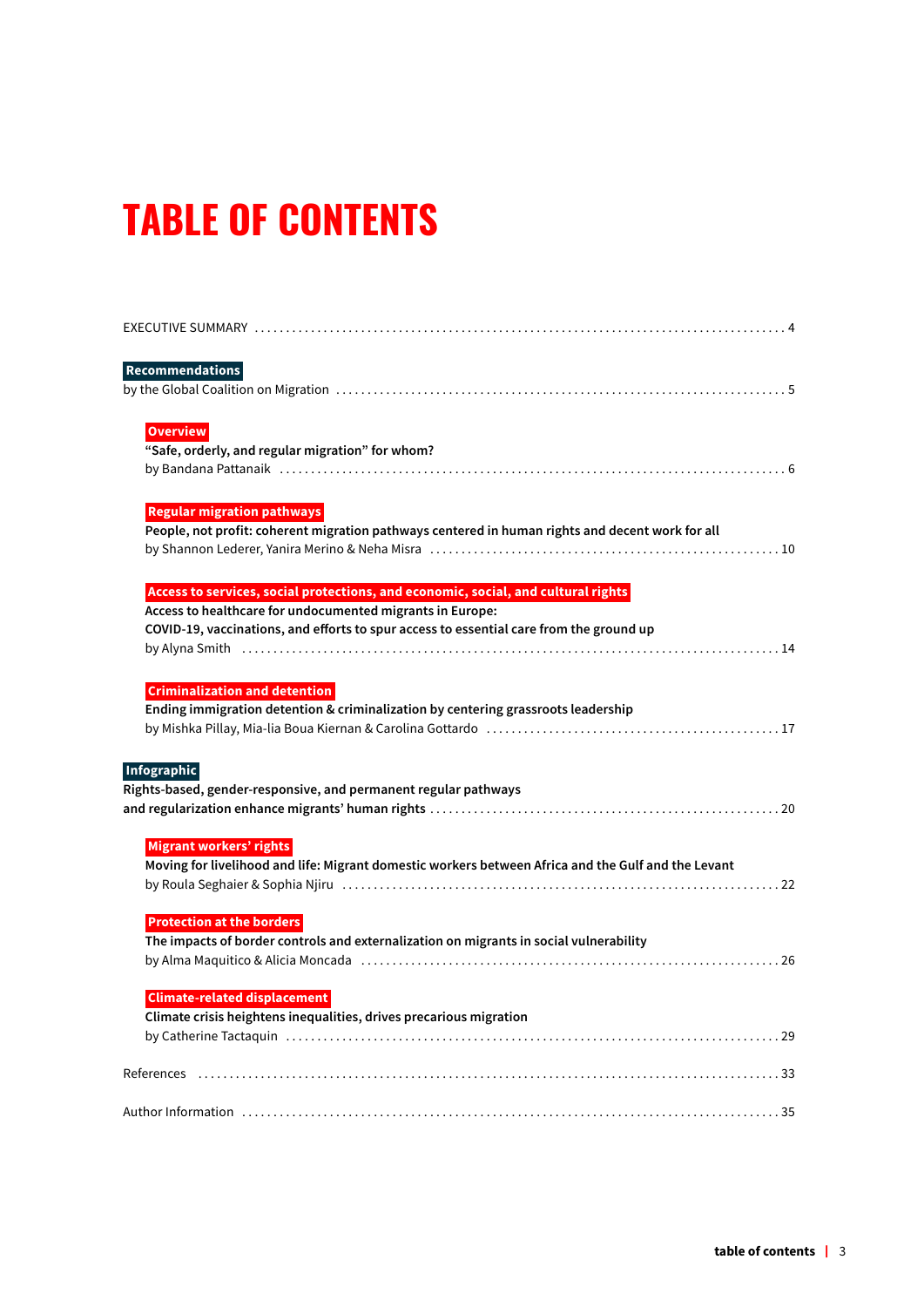# <span id="page-3-0"></span>**EXECUTIVE SUMMARY**

Rampant labor exploitation in temporary migration schemes, climate crisis, prevalent vaccine apartheid, tragedies at borders and in detention centers, everyday precarities of undocumented migrants, and the deplorable working conditions of many migrant workers unequivocally indicate that we are far from realizing the Global Compact for Migration (GCM) vision of a 'safe, orderly, and regular migration' governance system.

The COVID-19 pandemic has emphasized the deep fault lines in our world and added to it by exacerbating nationalism, xenophobia, racism, and fear of outsiders. While migrants work in all sectors, an overwhelming majority are employed in temporary and precarious jobs and have nominal or no labor rights. Those migrants in jobs that were labeled as 'essential' or 'frontline' continued to work but often without appropriate preventive gear, economic incentives for overtime work, or hazard pay. Despite the rhetoric of 'building back better', there has not been any multi-state grouping to discuss an urgently-needed new social contract.

In this deeply troubling context, states have responded with closure of borders, externalization and militarization of borders, and further criminalization of migrants. They have excluded migrants from critical pandemic-related economic support and healthcare, including vaccines. Since the Global Compact for Migration was adopted in 2018, precarious and exploitative temporary bilateral labor deals have become the standard instrument for 'regular migration', heightening the rights violations of migrant workers. Despite intensification of environmental change and crises, there is ongoing dismissal of climate-displacement as a valid reason for seeking refuge and permanent residency in a different country.

These realities ignore the fact that ongoing conflicts in many parts of the world, the worsening climate crises, and rising poverty and hunger put people in more vulnerable situations and may force them to migrate.

The goal of 'safe, orderly, and regular migration' governance envisioned in the GCM and Sustainable Development Goals (SDGs) is frequently being interpreted by states in a way that violates migrant rights. These practices contradict GCM's principles and commitments: to uphold the human rights of migrants and guarantee human rights protection at international borders.

There is no evidence that creating permanent regular pathways for migrants and regularizing undocumented people will strain the economic or social system of destination countries. On the contrary, such policies will go a long way in reducing livelihood insecurity, building just societies, and strengthening the economy.

However, there is ample evidence that such a vision cannot be realized by draconian measures to curb irregular migration and by aggravating people's already precarious situations. People are on the move because they want safety and security. They must not be treated as criminals. Migrants are not responsible for the disasters and abject poverty that they are fleeing from. When they move in search of a dignified life, they are determined to work hard and contribute to the countries of destination and origin.

To make real progress on the commitments of the Global Compact for Migration, the first International Migration Review Forum (IMRF) should strongly advocate for a shift towards rights-based, gender-responsive, and permanent regular pathways for migration, regularization of undocumented migrants, and protection of migrants' rights, including labor rights. The IMRF and follow up action must acknowledge the reality of climate-displacement, calling for regular pathways for those who are displaced. Real global cooperation is necessary to build resilient, people-centered economies that address the drivers of migration in a coherent and holistic way.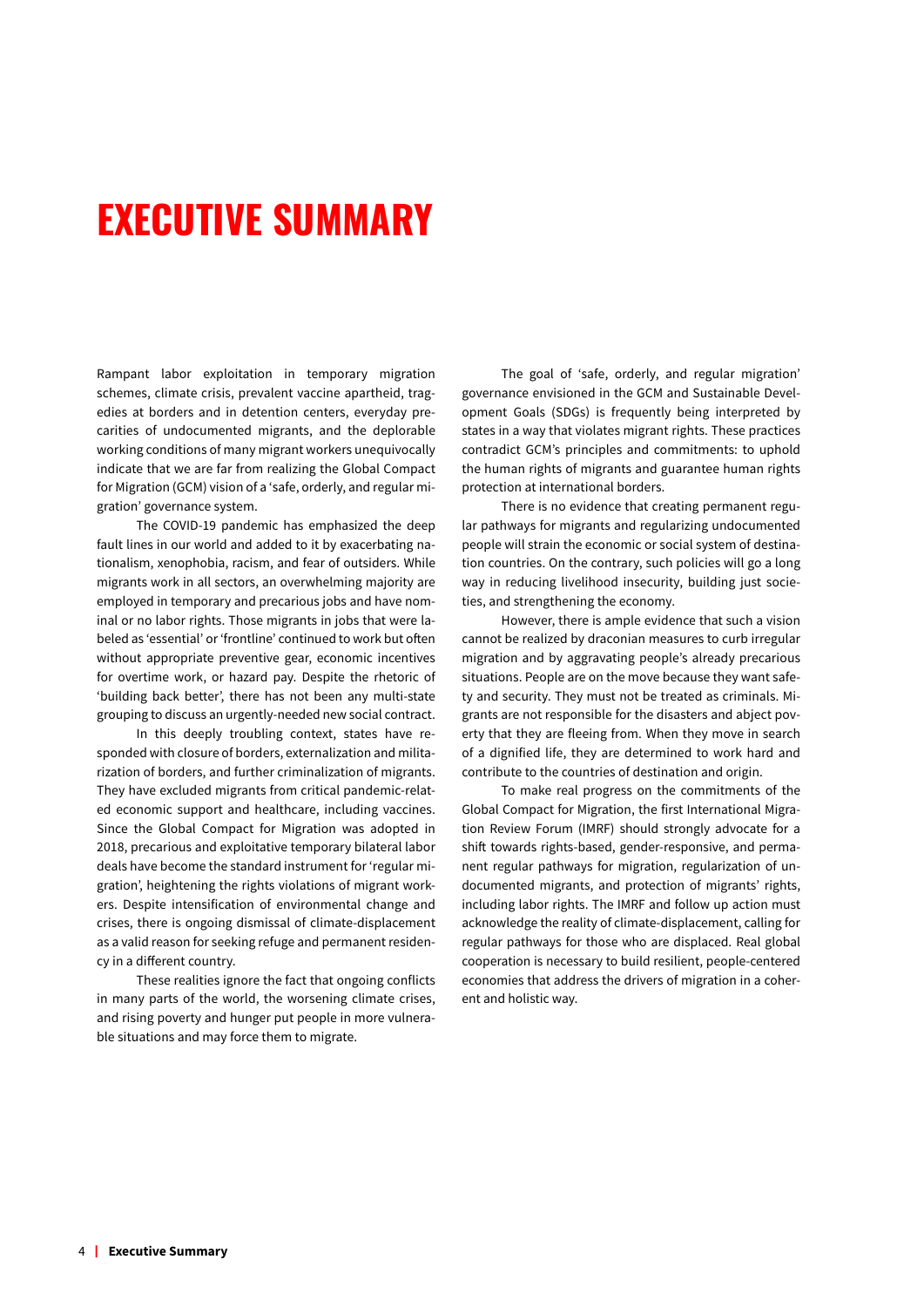# <span id="page-4-0"></span>**RECOMMENDATIONS BY THE GLOBAL COALITION ON MIGRATION**

**The Global Coalition on Migration calls on the United Nations and member states to put migrants' human rights at the center and promote coherent policies that offer rights-based, gender-responsive, and permanent regular pathways and regularization for all.**



### **States must take measures to protect the human rights of migrants at all stages of migration regardless of their migratory status.**

- Demilitarize all migration policies and procedures, particularly at borders, and shift resources to sustainable development and decent work for all.
- → 'Safe, regular, and orderly' migration is **not a cover to legitimize exploitative temporary labor schemes** and heightened enforcement policies.
- Through human rights-based, gender-responsive pathways for regular migration and for the **regularization of undocumented migrants**, states must provide options for permanent residence, citizenship, and meaningful participation in civic life to facilitate social and family cohesion.
- → Address migration through a **whole-of-government approach and policy coherence** that promotes economic, social, racial, climate, and gender justice and centers the objectives of economic, trade, migration, and foreign policy on the needs of people and protecting the environment.

|  |  | ____<br>the control of the control of the<br>____<br>___ |  |
|--|--|----------------------------------------------------------|--|
|--|--|----------------------------------------------------------|--|

### **States must extend equal rights to migrants, including full workers' rights, social protection, and access to services, regardless of their migration status.**

- → **Address intersecting forms of discrimination** in policy: gender identity or expression, race, ethnicity, nationality, class, sexual orientation, age, religion, and disability.
- **Recognize the agency of workers** to represent themselves and integrate the ILO's tripartite structure of consultations (between the government, workers', and employers' representatives) as a central governance mechanism for economic and social integration of all workers, including refugees and migrants.
- Recognize migrants as right holders and clearly establish migrants' entitlement to basic services, secondary care, and access to the justice system.



### **The implementation of the Global Compact on Migration must lead to a new social contract and not to "building back better" the broken and flawed circular global migration edifice.**

- Promote a new social contract that ensures quality basic services and universal social protection; community safety; ability to recover from climate impacts; rule of law; mechanisms to end all discrimination, such as by race or gender; and decent, stable, family-sustaining jobs.
- Commit to a priority **focus on climate and migration with a gender lens**, including creating mechanisms within the UN system to effectively and coherently link global policy in climate, migration, development, and human rights arenas.
- Rethink the concept of development and **create national policies to avert, minimize, and address climate-related displacement** in a way that is gender-responsive, inclusive, and contributes to building resilience among affected populations.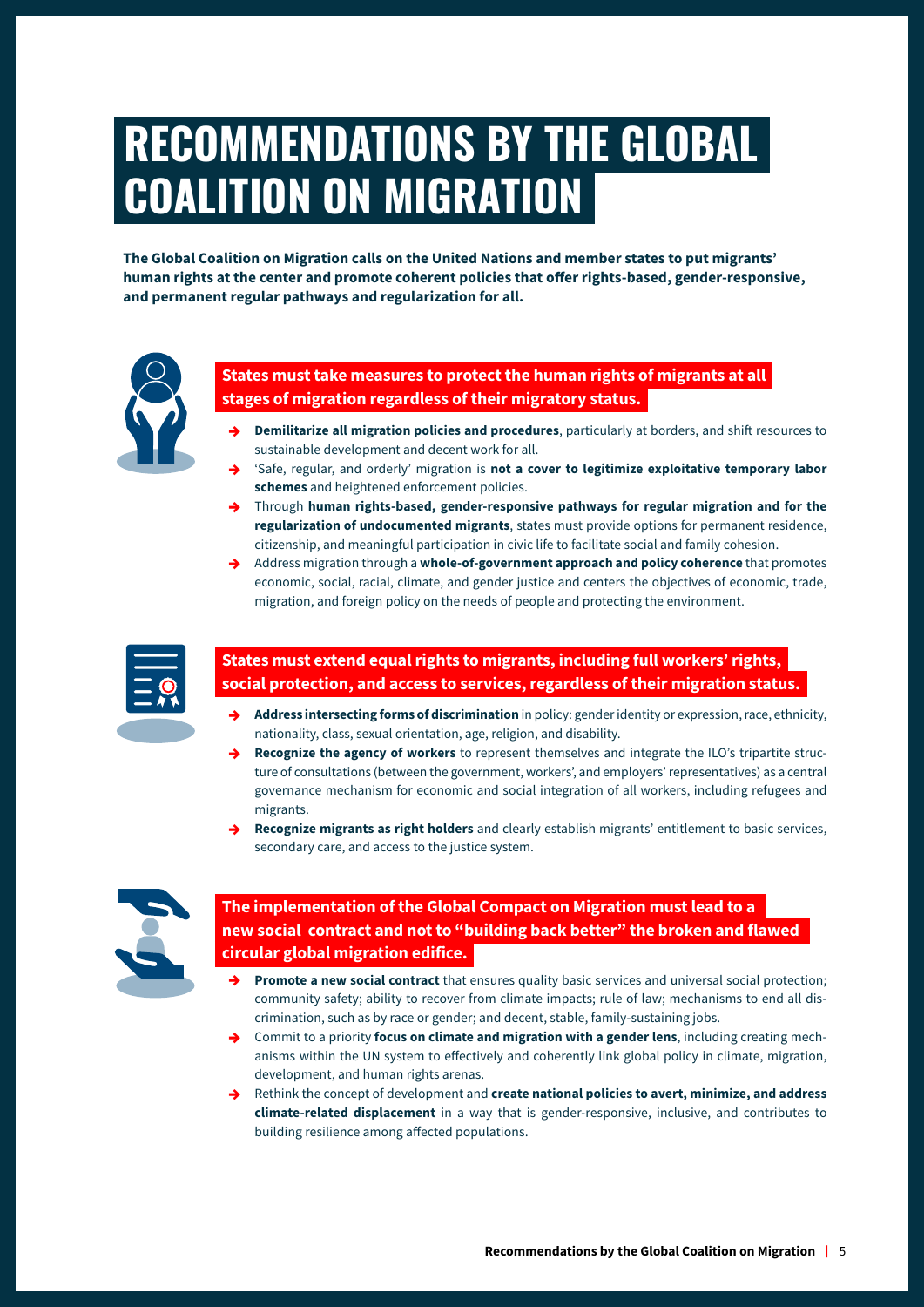# <span id="page-5-0"></span>**Overview**

# **"SAFE, ORDERLY AND REGULAR MIGRATION" FOR WHOM?**

### **Bandana Pattanaik**

International Coordinator, Global Alliance Against Traffic in Women (GAATW)

The first International Migration Review Forum (IMRF) to review the implementation of the Global Compact or Safe, Orderly, and Regular Migration (GCM) takes place in May 2022. Regional reviews were carried out by state parties during 2020-2021 and the IMRF is an opportunity for civil society organizations (CSOs), including migrant-led organizations and migrants themselves, to hold states accountable for the promises they made in 2018.

The GCM was the culmination of many years of work by state and non-state actors around the world to improve migration governance and uphold human rights and humanitarian commitments towards migrants. Along with the Global Compact on Refugees (GCR), it reiterates the vision articulated in the New York Declaration for Refugees and Migrants, and the Sustainable Development Goals (SDGs).

The Covid-19 pandemic has disrupted and destroyed the lives and livelihoods of millions of people around the world. While the virus has certainly caused an unprecedented health crisis, it has also revealed the deep fault lines in our world. The UN Secretary-General Antonio Guterres reiterated the sentiments of many people when he said in his Nelson Mandela Annual Lecture that the pandemic has exposed "fallacies and falsehoods everywhere—the lie that free markets can deliver healthcare for all, the fiction that unpaid care work is not work, the delusion that we live in a post-racist world, the myth that we are all in the same boat".

Regrettably, despite strong civil society advocacy, world leaders have not yet come together to address vaccine inequality<sup>1</sup>, let alone strategize for a global transformational recovery program. Despite the rhetoric of 'building back better', there has not been any multi-state grouping to discuss a new social contract.

According to the World Inequality Report 2022, after three decades of trade and financial globalization, global inequalities remain extremely stark. The wealthiest 10% of the world's population has more than 50% of the world's income while people in the lower-income group constituting [around 50% of the population own only 2% of the world's](#page-32-0)  wealth<sup>2</sup>. Not surprisingly, the pandemic has marked the steepest increase in global billionaires' share of wealth.

Ending poverty is foremost on the SDG agenda, but hunger, extreme poverty, and unemployment are on the

rise globally. In rich countries, state stimulus packages have prevented a massive rise in poverty, though migrants were often excluded, but that has not been the case in countries of the Global South.

The pandemic has also exacerbated nationalism, xenophobia, racism, and fear of outsiders. Asians and people of Asian descent have faced increased levels of violence, discrimination, and hate crimes around the world. How-



The wealthiest 10% of the world's population has more than 50% of the world's income while people in the lower-income group constituting around 50% of the population own only 2% of the world's wealth.

ever, in many countries, anyone perceived as an outsider has been subjected to violence, exclusion, or hatred. These 'outsiders' are notably migrants, and also people from racial, ethnic, and religious minorities<sup>3</sup>.

Migrants in Global Coalition networks have also conveyed that many international and internal migrants who returned to their hometowns during the pandemic were met with suspicion and ostracized as potential carriers of the virus.

How have the world's migrants fared in this deeply troubling context, and what have been the states' responses to their situations? The six short essays in this report describe and analyze the reality on the ground in specific regions of the world. Sadly, the situations in other regions are not very different. Clearly, now is the time to reflect and act if the signatory states want to deliver on the commitments made in the GCM.

As per the estimates of the United Nations Department of Economic and Social Affairs (UNDESA) there were around 281 million international migrants in the world in [2020 and women migrants comprised 48.1% of that num](#page-32-0)ber4 . Therefore, international migrants constitute 3.6% of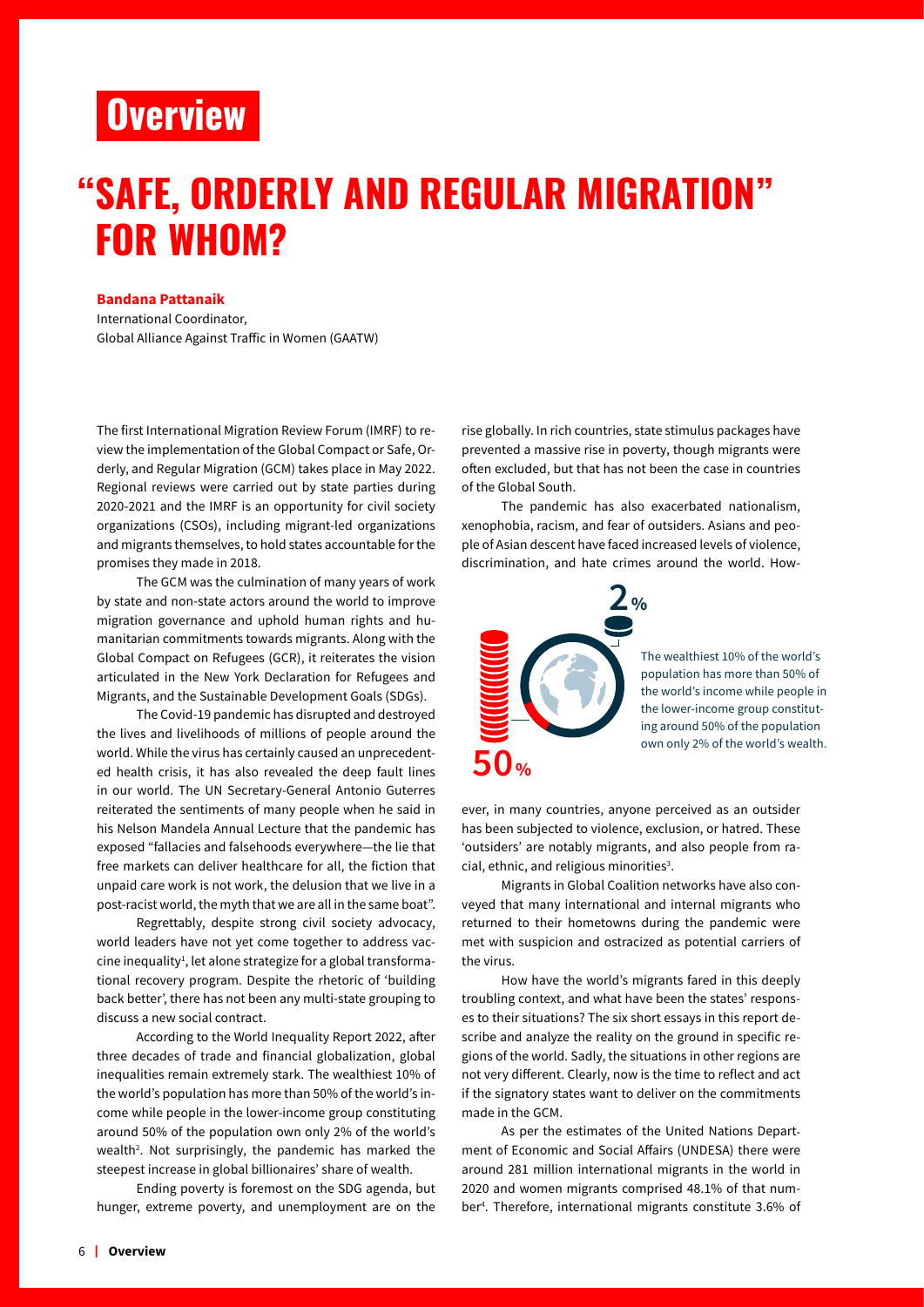the global population and are very unevenly spread across the world. While people generally tend to move towards higher-income countries, most migrate within their own regions.

A much larger number of people migrate within their own countries. The estimated number of internal migrants was 763 million in 2020. In 2019, an estimated 62% of international migrants were workers. UNHCR estimated that global forced displacement surpassed 84 million in mid-2021.

### **While migrants work in all sectors, an overwhelming majority are employed in temporary and precarious jobs and have nominal or no labor rights.**

As of mid-2021, more than two-thirds of all refugees under UNHCR's mandate and displaced abroad came from just five countries—Syria, Venezuela, Afghanistan, South Sudan, and Myanmar.

Although migrant rights activists and migration researchers already knew this, the pandemic has shown everyone that while migrants work in all sectors, an overwhelming majority are employed in temporary and precarious jobs and have nominal or no labor rights. Many live in cramped accommodations and do not have access to basic services. The sudden onset of Covid-19 saw a rapid spread of infection among migrant workers living in dormitories. Some countries such as Singapore, Malaysia, and Thailand responded by creating containment zones without extending adequate facilities to the migrant workers.

Many migrant workers lost their jobs as a result of lockdowns and closure of businesses, wage theft was rampant, and many were stranded in countries of destination due to sudden closure of international flights. Those in jobs that were labeled as 'essential' or 'frontline' continued to work but often without appropriate preventive gear, economic incentives for overtime work, or hazard pay<sup>5</sup>.

As the article 'Access to healthcare for undocumented migrants in Europe' (Smith) shows, undocumented migrants found themselves in desperate situations. They did not exist in the records of destination countries and fear of deportation often stopped them from seeking health services. The article underscores the fact that lack of regular migration status is directly linked to social and economic precarity such as poor access to basic services, decent work, and decent living conditions. The article also notes that good practices such as bottom-up approaches and collaboration between local authorities and NGOs existed in some countries.

Policies of certain countries had always extended access to health services to migrants regardless of their migration status while a few countries took this step as a pandemic measure. The fact that such practices existed or could be created in an emergency is proof that states can develop inclusive practices if they want to.

The articles 'Ending immigration detention & criminalization by centering grassroots leadership' (Pillay, Boua Kiernan, and Gottardo) and 'The impacts of border controls and externalization on migrants in social vulnerability' (Maquitico and Moncada) are stark reminders of the flawed strategies that states are employing to address irregular migration. The widespread practice of punitive and deterrence measures towards irregular migrants contradicts the inherent principles and commitments enunciated in the GCM and GCR: to uphold the human rights of migrants and refugees and guarantee human rights protection at international borders.

Immigration detention, externalization of border control, and militarization of borders also ignore the fact that ongoing conflicts in many parts of the world, the worsening climate crises, and rising poverty and hunger put people in more vulnerable situations.

The volcanic eruption of Mount Nyiragongo in the Democratic Republic of the Congo and extreme flooding in South Sudan are just two among many examples which show that large numbers of people are facing environmental disasters while still struggling with political insecurity. The article 'Climate crisis heightens inequalities, drives precarious migration' (Tactaquin) points out with examples from many regions that "when there are few options for regular pathways for climate-displaced migrants, people are forced over dangerous land or sea routes, to live as irregular migrants in countries of destination." Yet the climate crisis

# **Punitive and deterrence measures towards irregular migrants contradicts the commitment of guaranteeing human rights protection at international borders enunciated in the GCM and GCR.**

is not considered a valid reason for seeking permanent residency or refuge in a different country—a particularly glaring omission given the scientific consensus about its impact and likely outcomes.

As the article 'The impacts of border controls and externalization on migrants in social vulnerability' (Maquitico and Moncada) shows, the United States (as well as European Union countries) have increasingly focused on the externalization of migration controls. The United States developed several bilateral and trilateral agreements to prevent migrants, including asylum seekers, from entering its jurisdiction. During the period of 2014-2020, the Mediterra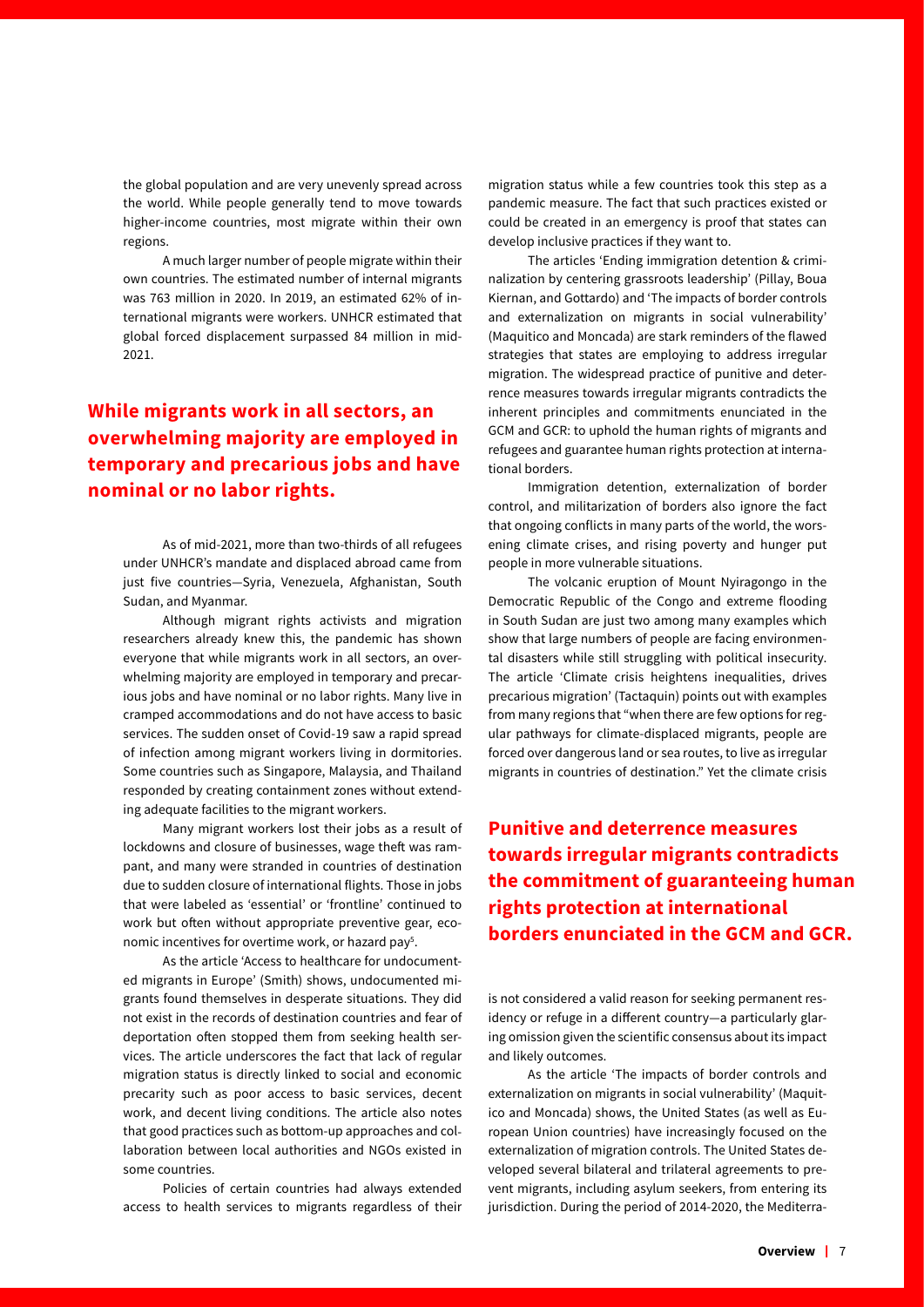nean Sea has claimed the lives of over 21,200 people while they were trying to enter Europe<sup>6</sup>. The paper also points out that human rights activists, humanitarian workers, researchers, and those providing legal counsel or services to migrants have been criminalized. The tensions between the



During the period of 2014-2020, the Mediterranean Sea has claimed the lives of over 21,200 people while they were trying to enter Europe.

European Union and Belarus are testimony to the fact that migrants and displaced people can pay the price of instrumentalizing and politicizing migration with their lives.

Climate crisis, prevalent vaccine apartheid, tragedies at the borders and in the detention centers, everyday precarities of undocumented migrants, and the deplorable working conditions of many migrant workers point to a worrying reality. It is imperative that we analyze how the vision of safe, orderly, regular, and responsible migration governance envisioned in the GCM and SDGs is being interpreted and implemented by the states.

Results of a recent global survey conducted by UN-DESA and IOM are revealing in this regard. While a large number of states responded that they had policies for partnerships and cooperation to facilitate "orderly, safe, regular, and responsible migration" (SDG indicator 10.7.2), many also noted that they did not have strong policies to protect the rights of migrants and promote their socio-economic well-being.

Clearly, states are cooperating with each other to curb irregular migration with scant regard for human rights. Militarization, externalization of borders, and temporary labor contracts will never make migration safe, regular, and orderly—it will only aggravate the vulnerabilities of migrating people.

The first IMRF and follow up action should strongly advocate for a shift towards regular pathways for migration, regularization of irregular migrants, and protection of migrants' rights, including labor rights. Irregular migration is a direct consequence of a range of discriminatory policies. Policies that restrict migration based on gender, race, and class push low-wage women workers to choose irregular routes.

As the article 'Migrant domestic workers between Africa and the Gulf and the Levant' (Seghaier and Njiru) points out, migrant domestic workers in the Gulf Cooperation Countries and the Levant lose their regular status when they run away from abusive employers. Binaries such as voluntary/involuntary, regular/irregular, migrants/refugees, or trafficked/smuggled have harmful consequences when one type of border crossing is legitimized at the expense of another.

It is imperative that destination states get out of the false notion that migrants are a burden or threat to their countries. Statistics show that a very small number of the world's population migrates across national borders. Reasons and motivations for border crossing are a complex mix of aspiration and desperation. Migrants are not responsible for the disasters that they are fleeing from. When they move in search of a more decent life, they are also ready to work hard and contribute to the countries of destination, transit, and origin. As the article on 'People, not profit: coherent migration pathways centered in human rights and decent work for all' (Lederer, Merino, and Misra) points out, migration policies should "center long-term regular pathways, including humanitarian and family pathways, as well as pathways out of irregularity".

There is no data to support the notion that creating

### **Unequal development, migration approaches that are not rights-based, and rising precarity are results of policy decisions. Therefore, they can also be reversed by people-centered policies.**

permanent regular pathways for migrants and regularizing undocumented people will strain the economic or social system of destination countries. On the contrary, such policies will go a long way in reducing livelihood insecurity, building just societies, and strengthening the economy.

Given the state of human insecurity, nothing less than a rethink of the concept of development will suffice. Global economic, financial, and trade systems are set up in ways that make it difficult for poor countries to get out of powerty. Domestic policies of coutries make it difficult for poor people to realize their full potential. As long as the world is operating under the economic, financial and trade systems established over centuries by rich countries, human insecurities will continue to rise.

Unequal development, migration approaches that are not rights-based, and rising precarity are results of policy decisions. Therefore, they can also be reversed by people-centered policies.

In the early days of the pandemic, the writer Arundhati Roy reminded us that this moment of crisis could also be an opportunity to break with the past and imagine the world anew. That this could be "a portal, a gateway between one world and the next." The IMRF and the work that follow must create momentum for the international community to "imagine another world and fight for it."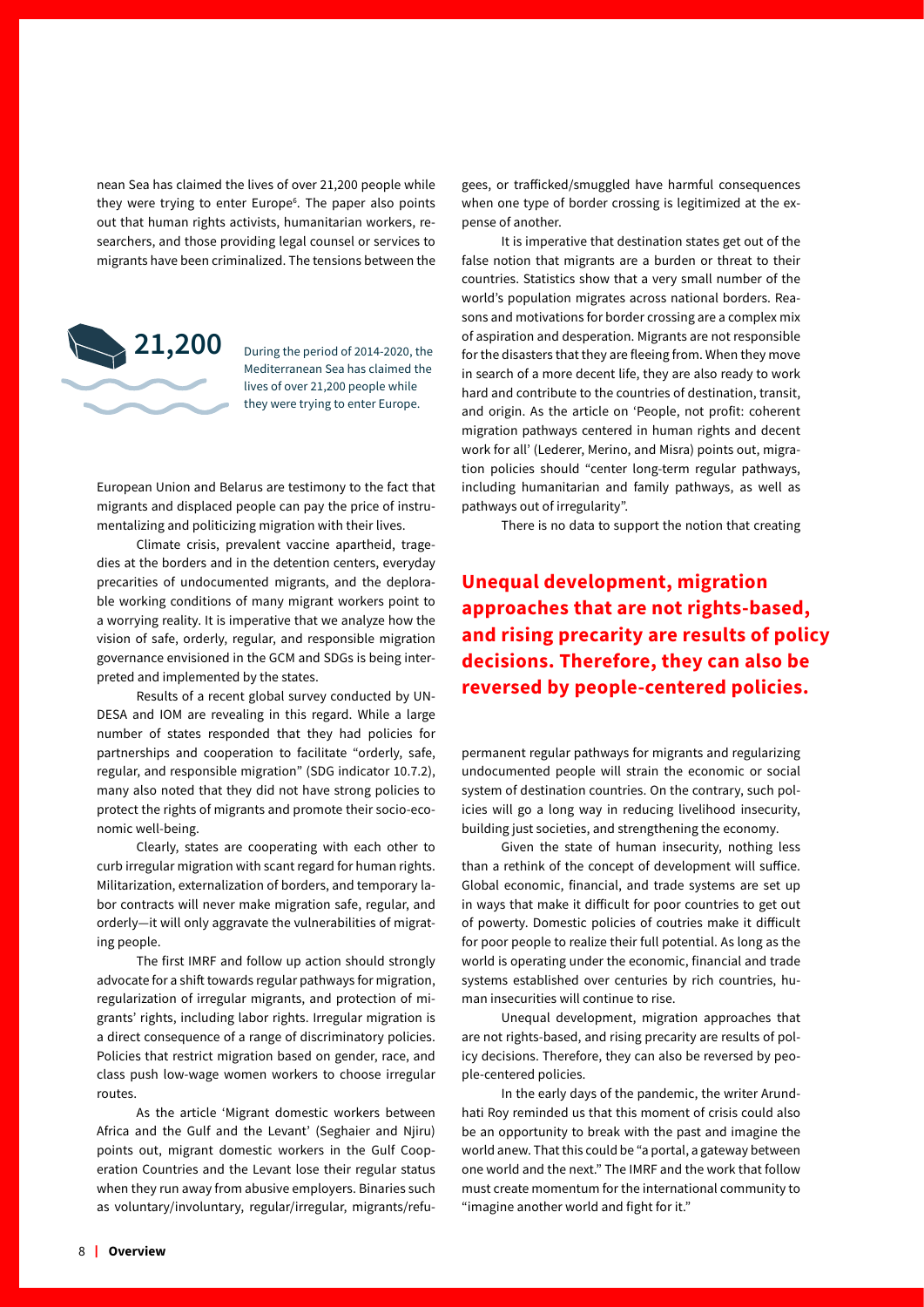### **Recommendations**

**The Global Coalition on Migration makes the following demands of states:** 

 **1. States must take measures to protect the human rights of migrants at all stages of migration regardless of their migratory status.** 

- Take meaningful steps to advance viable **rightsbased and gender-responsive pathways** for regular migration and for the regularization of undocumented migrants.
- **End all policies and practices that criminalize irregular migrants** and all punitive measures taken by countries of origin, transit, or destination.
- Address migration through a whole-of-government approach that **centers the objectives of economic, trade, migration, and foreign policy on the needs of people and protecting the environment.**
- Prioritize regularization schemes and rights-based channels in state and regional GCM implementation strategies, which **allow migrants and their families the freedom to move, settle, work, and fully participate in society**—not the expansion of temporary or circular labor migration programs.
- Shift resources from border militarization and migration enforcement to **sustainable development and decent work for all** in countries of origin, transit, and destination.
- Make available sustainable and gender-responsible **reintegration measures** to all migrants upon return to their home countries.

### **2. States must extend equal rights to migrants, including full workers' rights, social protection, and access to services, regardless of their migration status.**

- Protect the labor rights of migrants and recognize them as rights holders working to improve their lives and contributing to their host societies.
- Clearly establish the entitlement of migrants without regular status to **responsive, respectful, accessible, affordable, adapted, quality basic services, including primary and secondary care.**
- Recognize the agency of **migrant workers to represent themselves and integrate the International Labor Organization's tripartite structure of consultations** (between the government, workers', and employers' representatives) as a central governance mechanism and a necessary vehicle for economic and social integration of all workers.
- → **Address multiple and intersecting discriminations** including gender identity or expression, race, ethnicity, nationality, class, sexual orientation, age, religion, disability, and migration status. These policies must be applied to all migrants and migration contexts and proactively fight all forms of exploitation or abuse.
- Give migrants **access to the justice system** in countries of destination as well as upon return to countries of origin.

 **3. The implementation of the Global Compact must lead to a new social contract and not to "building back better" the broken and flawed circular global migration edifice.** 

**A new social contract for all will:**

- **Ensure quality basic services and universal social protection; community safety; ability to recover from climate impacts; rule of law; mechanisms to end all discrimination**, such as by race or gender; and **decent, stable, family-sustaining jobs.**
- Conduct due diligence and accountability in busi**ness operations.**
- Deliver **climate justice** and create national policies to avert, minimize, and address climate-related displacement in a way that is gender-responsive, inclusive, and contributes to building resilience among affected populations.
- Protect rights for all workers regardless of nationality, sector, or status, particularly the freedom of association, right to join unions, and bargain collectively.
- Embrace a **whole-of-society lens** in collaboration with unions, grassroots organizations and civil society, and learn from their expertise on rights-based approaches.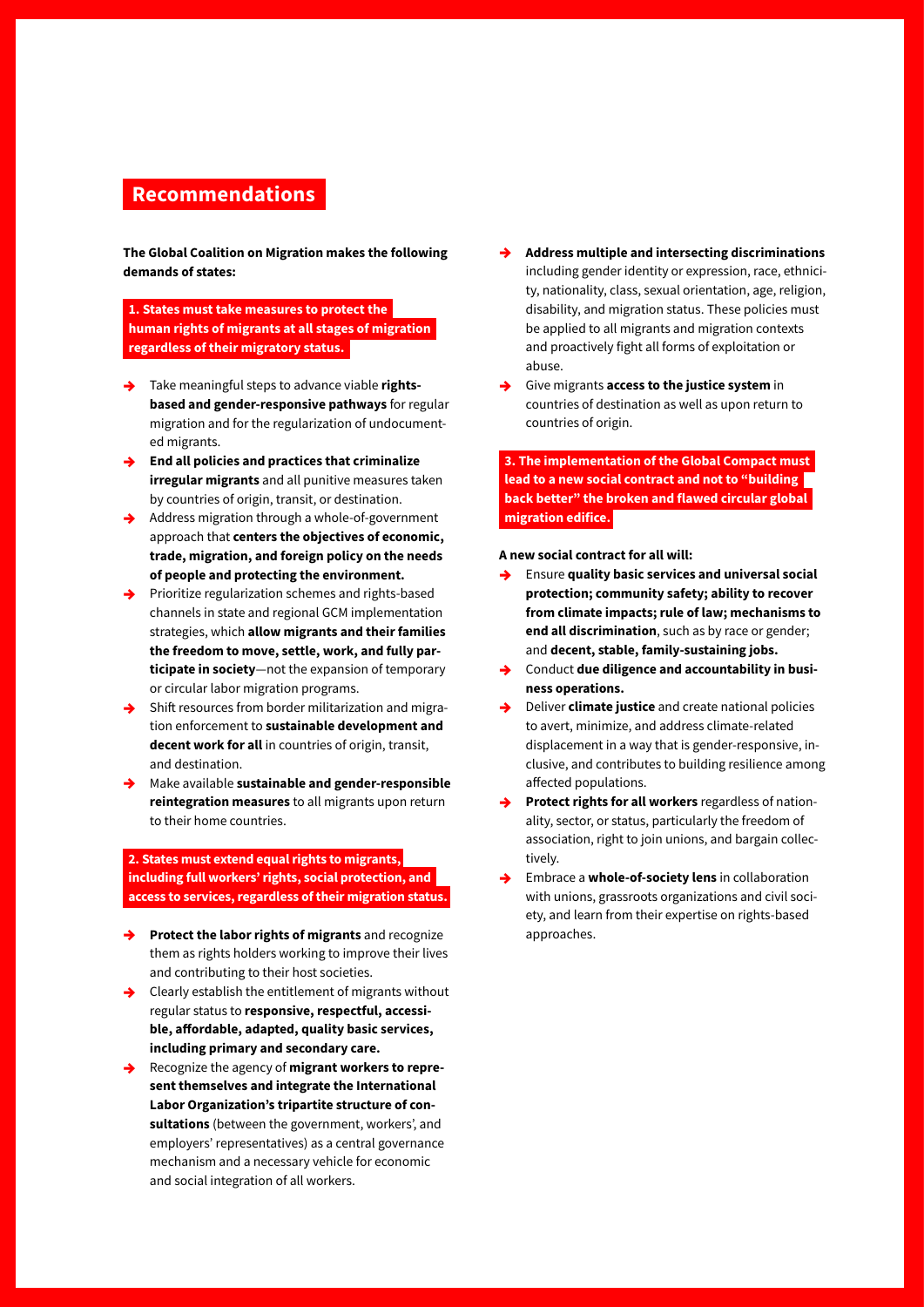# <span id="page-9-0"></span>**Regular migration pathways**

# **PEOPLE, NOT PROFIT: COHERENT MIGRATION PATHWAYS CENTERED IN HUMAN RIGHTS AND DECENT WORK FOR ALL**

### **Shannon Lederer**

Director of Immigration Policy, American Federation of Labor Congress of Industrial Organizations (AFL-CIO)

### **Yanira Merino**

National President, Labor Council for Latin American Advancement (LCLAA)

### **Neha Misra**

Global Lead, Migration and Human Trafficking, Solidarity Center

The International Migration Review Forum occurs at a time when working families are struggling to recover from overlapping health, economic, political, and racial justice crises. Democracies around the world are under attack, and workers and their unions confront shrinking civil spaces. Amidst these threats, the Global Coalition on Migration has joined the global labor movement in the call for a new social contract, with no exclusions. The implementation of the Global Compact on Migration (GCM) must also be seen through that broad lens.

Now is the time to think boldly about the necessary shifts to address injustices and scale up investment in laws and policies that support good work, so that migration can be a choice rather than a means of survival. That will require a whole-of-government approach that centers the objectives of economic, trade, migration, climate, and foreign policy on protecting human rights and the environment.

Given that serious humanitarian and human rights concerns gave rise to the GCM, implementation strategies must prioritize regularization schemes and rights-based

**States must promote regular migration pathways with full worker rights, social and family cohesion, and options for permanent residence and meaningful participation in civic life.** 

channels—which allow migrants the freedom to move, settle, work, and fully participate in society—over expanding temporary or circular work programs. States must promote regular migration pathways that ensure full worker rights, facilitate social and family cohesion, and provide options for permanent residence and meaningful participation in civic life.

With the current high level of forced displacement and mixed flows occurring globally, it is imperative to break down the artificial separation between refugee/ asylum-seekers and migrants. States' efforts to promote regular pathways must focus on restoring and expanding

## **To effectively integrate a worker rights lens into policy frameworks, workers need a seat at the table as these policies are being developed and implemented.**

humanitarian resettlement options rather than misdirecting desperate migrants into flawed and abusive temporary labor migration programs.

The strategies enacted in response to the GCM must protect and empower workers in countries of origin, transit, and destination and produce positive labor market outcomes for all working people, regardless of race, gender, or immigration status. To effectively integrate a worker rights lens into policy frameworks, workers need a seat at the table as these policies are being developed and implemented. Workers have had enough of siloed, ineffective tweaks to an unjust migration system and instead call for policy coherence that incorporates migration governance into the broader economic, social, racial, and gender justice agenda.

### **Promote decent work**

For too long, failed foreign and trade policies have prioritized the interests of corporations and low-wage, export-oriented growth while actively undermining democ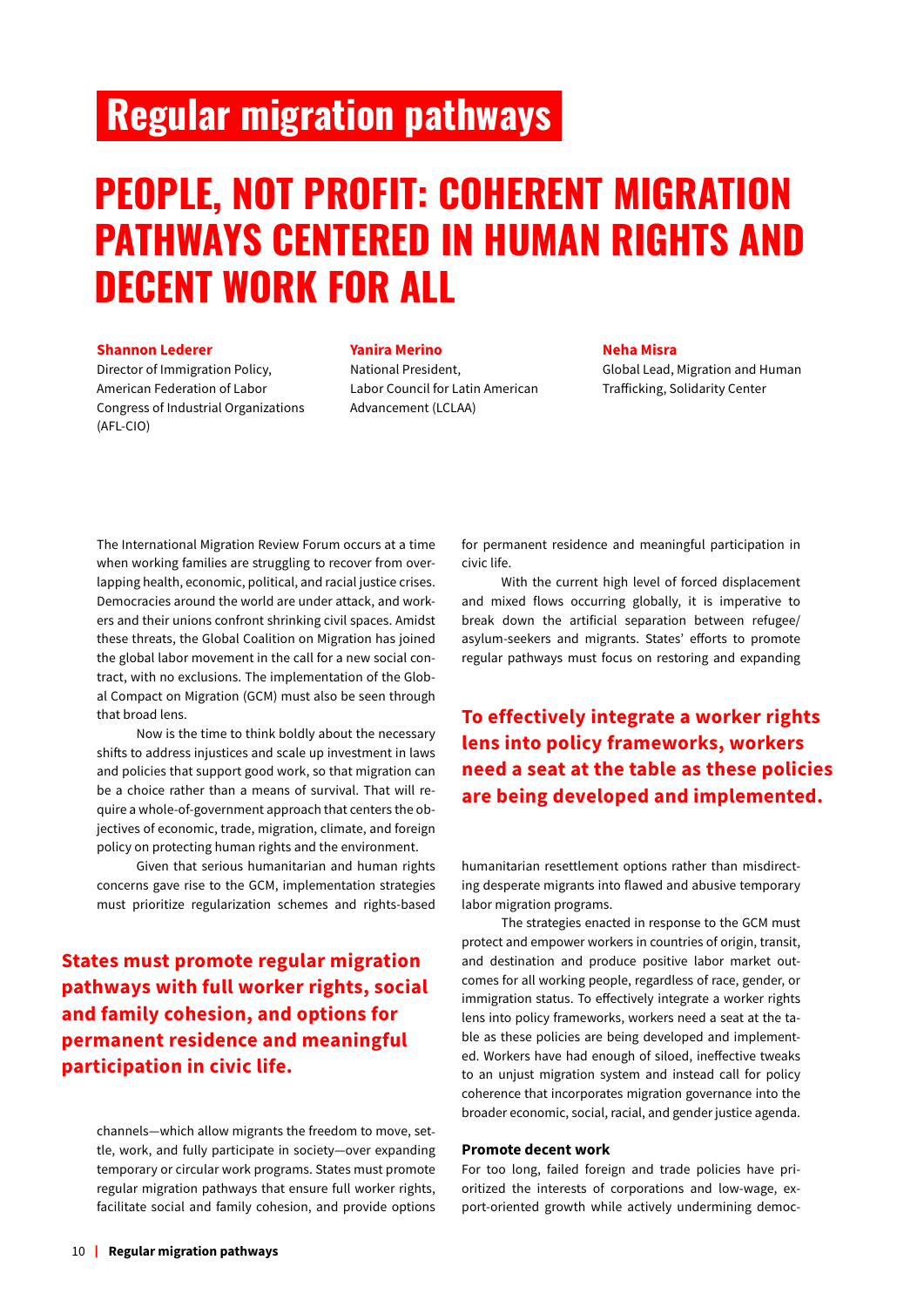racy and accountability, contributing to the push factors driving people to migrate<sup>1</sup>. A focus on decent work in origin countries is necessary to break cycles of exploitation and prevent labor migration pathways from perpetuating global power and wealth imbalances. As long as destination countries can rely on an endless 'supply' of desperate migrant workers, they have little incentive to develop fair migration schemes, nor to fund genuine, rights-based, sustainable development in origin countries.

There are many factors that force people around the world to leave their homes. They are rarely asked what would enable them to stay. Some of the most important answers include community safety, ability to recover from climate impacts, end to gender-based violence, rule of law, and decent work that provides stable, family-sustaining jobs. These vital components must be built from the bottom-up; they cannot just be imposed from the top.

Poverty and inequality in the Americas are on the rise. The majority of jobs remain in the informal economy, with no benefits or safety net. Worker rights violations have increased, especially in the expanding maquiladora sector. Many Central American governments have failed to respond to these abuses, intensifying the problems working families face.

In Guatemala and Honduras, employers routinely refuse to engage in collective bargaining and avoid paying workers due wages. Multinational corporate buyers are complicit in this wage theft. Until these realities are addressed through the creation of jobs with living wages, enforceable rights, and real social protections, migration will remain a necessity for too many families, and employers in destination countries will continue to exploit these vulnerabilities.

Development assistance and broader foreign economic interventions have done little or nothing to support the emergence of resilient domestic markets, so economies in the region have grown reliant on cheap labor at home and remittances from abroad. This model is an outgrowth

**Trade unions call for a shift of emphasis away from viewing migrants as criminals, and toward creating real consequences for employers who commit criminal violations of worker rights.** 

of US policy that has long pushed Central American countries to open themselves up to low-quality investment that has at best created insecure, low-wage jobs in export-oriented industries.

It is striking that there has been such urgency among politicians to detain and deport migrant families, but no urgency at all to protect workers in the region. Now is the time to strengthen and utilize mechanisms to protect all working people, regardless of immigration status.

Trade unions call for a shift of emphasis away from viewing migrants as criminals, and toward creating real consequences for employers who commit criminal violations of worker rights. The United States currently spends eleven times as much on immigration enforcement as it



The United States currently spends eleven times as much on immigration enforcement as it does on labor standards enforcement.

does on labor standards enforcement. The Biden-Harris administration and other States must set an example by rebalancing this investment and providing concrete protections for migrant workers who take action to promote safe and fair workplaces.

Workers throughout the Americas are organizing to dismantle structural racism<sup>2</sup> and sexism, and demand more inclusive and sustainable development strategies. Enforcement tactics incubated at borders have been used to oppress migrants, workers, and people of color for decades. Many important lessons can be learned from resistance struggles as the labor movement and civil society push for a new chapter in regional migration governance.

### **Create humanitarian and rights-based pathways for all**

All people on the move have rights and must have access to safe and regular pathways. However, the global discourse on regular pathways must not be narrowed to focus on temporary work migration. The labor movement demands an approach to migration that centers long-term regular pathways, including humanitarian and family pathways, as well as pathways out of irregularity. Such pathways afford rights and work opportunities, but are not based solely on labor contracts and do not put migrants' fate under the control of employers.

States must maximize opportunities for irregular migrants to regularize their status. We cannot advance a humane, rights-based migration strategy without addressing the pressing needs and acute exploitation of millions of migrant workers who currently lack formal status.

The appalling treatment of Haitian migrant families arriving at the US border<sup>3</sup> heightens broader concerns about the commitment of the US and other governments to meet their obligations to keep people safe. States appear to be unprepared or unwilling to respond to the current level of human displacement, let alone the levels we will face in the future. This underscores the need for a more serious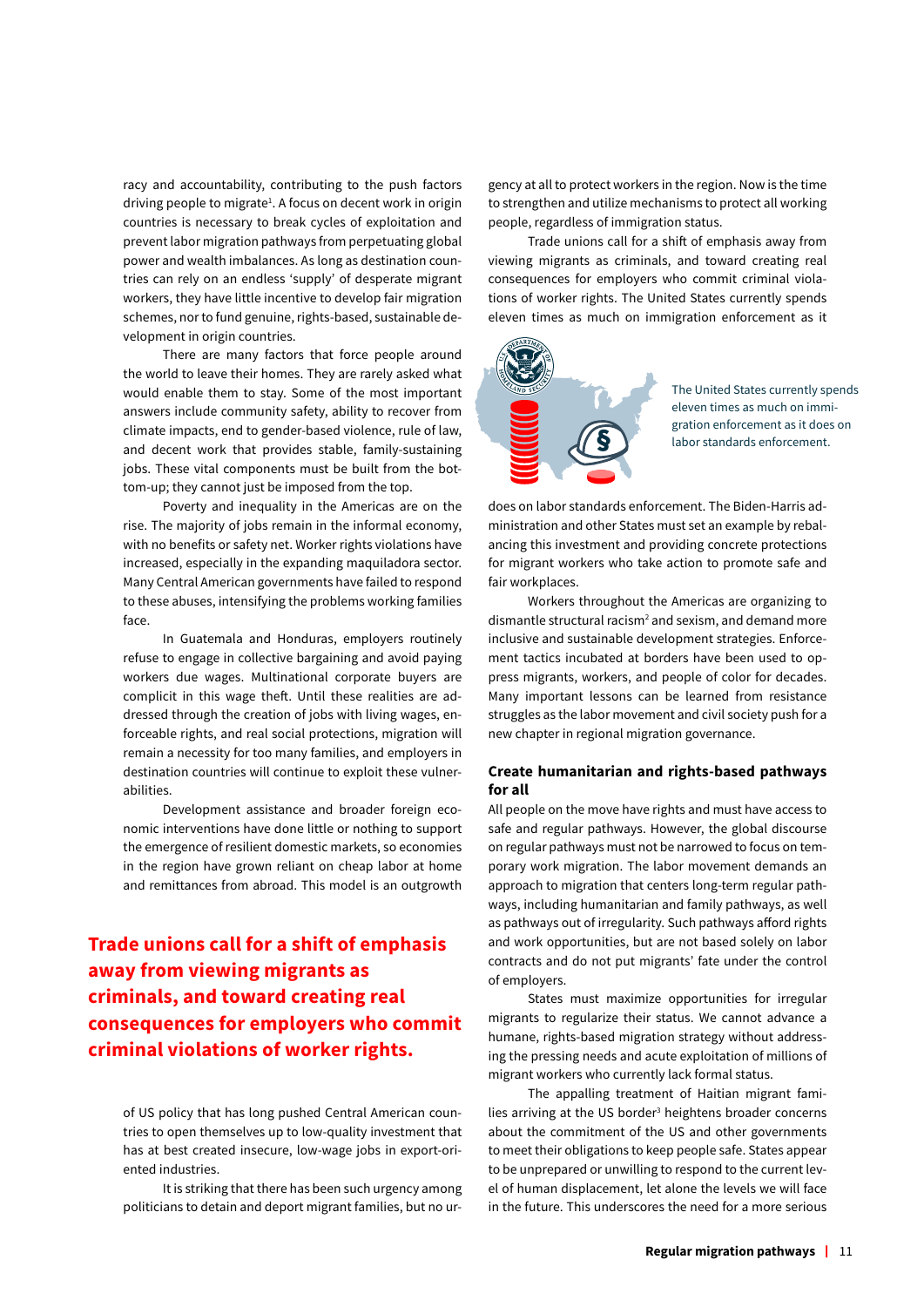focus on how states increase their humanitarian resettlement capacity, as well as efforts to effectively integrate all migrants into the regular workforce. States must stop excluding migrants who may not 'fit' existing categories from protection, and protect migrant rights as human rights under all circumstances.

Unfortunately, the US and other governments are instead attempting to misdirect asylum seekers and refugees into temporary labor migration programs, and using labor

### **We cannot advance a humane, rights-based migration strategy without addressing the pressing needs and acute exploitation of millions of migrant workers who lack formal status.**

recruitment as a tool to alleviate border pressures<sup>4</sup>. In 2021 the Biden-Harris administration "expanded US temporary guestworker programs, with 6,000 new H-2 temporary work visas destined for Northern Triangle workers…[these migrants] need the safety and permanency that asylum can provide—not temporary work visas".

This approach ignores the human rights of migrants and their families and exposes already vulnerable populations to predatory recruitment and labor exploitation. Rather than increasing protections for migrants, it benefits employers by delivering a captive and cheap workforce—then disposes of those workers and returns them to the dangerous conditions they were seeking to escape.

States must use all possible means to expand rights and protections for those forced to migrate. In addition to strengthening refugee and asylum programs, the Biden-Harris administration must implement designations of Temporary Protected Status (TPS) for countries destabilized by conflicts and disasters. Such designations would make millions of migrants eligible for work permits, and are clearly warranted in the wake of Hurricanes Eta and Iota and in the face of unstable, dangerous conditions in Haiti and many other countries in the region and beyond.

Governments in the region must launch concerted efforts to address the realities faced by African and Afro-descendant migrants. The Trump administration exploited the public health crisis to conduct mass expulsions, forcing out asylum seekers, and trapping migrants from all over the world in dangerous circumstances at the US-Mexico border. African and other Black migrants trapped in the region face acute racism and discrimination, and many speak languages other than Spanish or English. Effective GCM implementation must include specific measures to protect these migrant populations.

### **Fundamentally reform labor pathways**

Trade unions can never accept tiered rights for workers, yet the vast majority of so-called 'regular labor migration pathways' severely constrain migrants' rights—the right to change jobs, the right to be with their families, the right to social protection, and the fundamental right to freedom of association, whether through legal or practical barriers.

The abusive reality of these programs became even more clear amidst the pandemic. Now is the time to end the treatment of migrants as a contingent, disposable, on-demand workforce. After decades of abusive temporary 'guest worker' programs that degrade labor standards and constrain the rights of migrant and native workers alike, change is long overdue.

Preventing abuses in labor recruitment is one impor[tant step in the much larger work that is needed to funda](#page-32-0)mentally reform<sup>5</sup> the structure of labor migration pathways. The international labor recruitment industry that thrives globally is rife with abuse.

It is important to keep in mind that the *reason* international labor recruitment happens is at least as important as the *way* it happens. Recruitment that is undertaken in lieu of providing humanitarian resettlement, rights-based, and gender-responsive regular pathways, investment in addressing drivers of migration, or in lieu of providing fair pay and working conditions can never be fair.

### **The vast majority of so-called 'regular labor migration pathways' severely constrain migrants' rights, whether through legal or practical barriers.**

Workers in the US of all types of immigration status, across a wide range of industries, are striking in record numbers to protest inadequate wages and working conditions. In addition, millions of people, particularly women of color, are no longer willing to risk their lives for meager wages without childcare support, paid leave or basic safety protections. Migration policymakers must take care not to undermine or undercut these collective actions that seek to force overdue improvements in labor standards.

### **Conclusion**

The GCM implementation process must serve as a vehicle to address the root causes of migration and to encourage pathways out of irregularity. It must enhance regular migration channels that address pressing human needs and ensure fundamental rights. However, without bold action that involves all social partners, there is a risk that states will shirk their human rights obligations and fail to protect workers from deportation and abusive temporary work programs.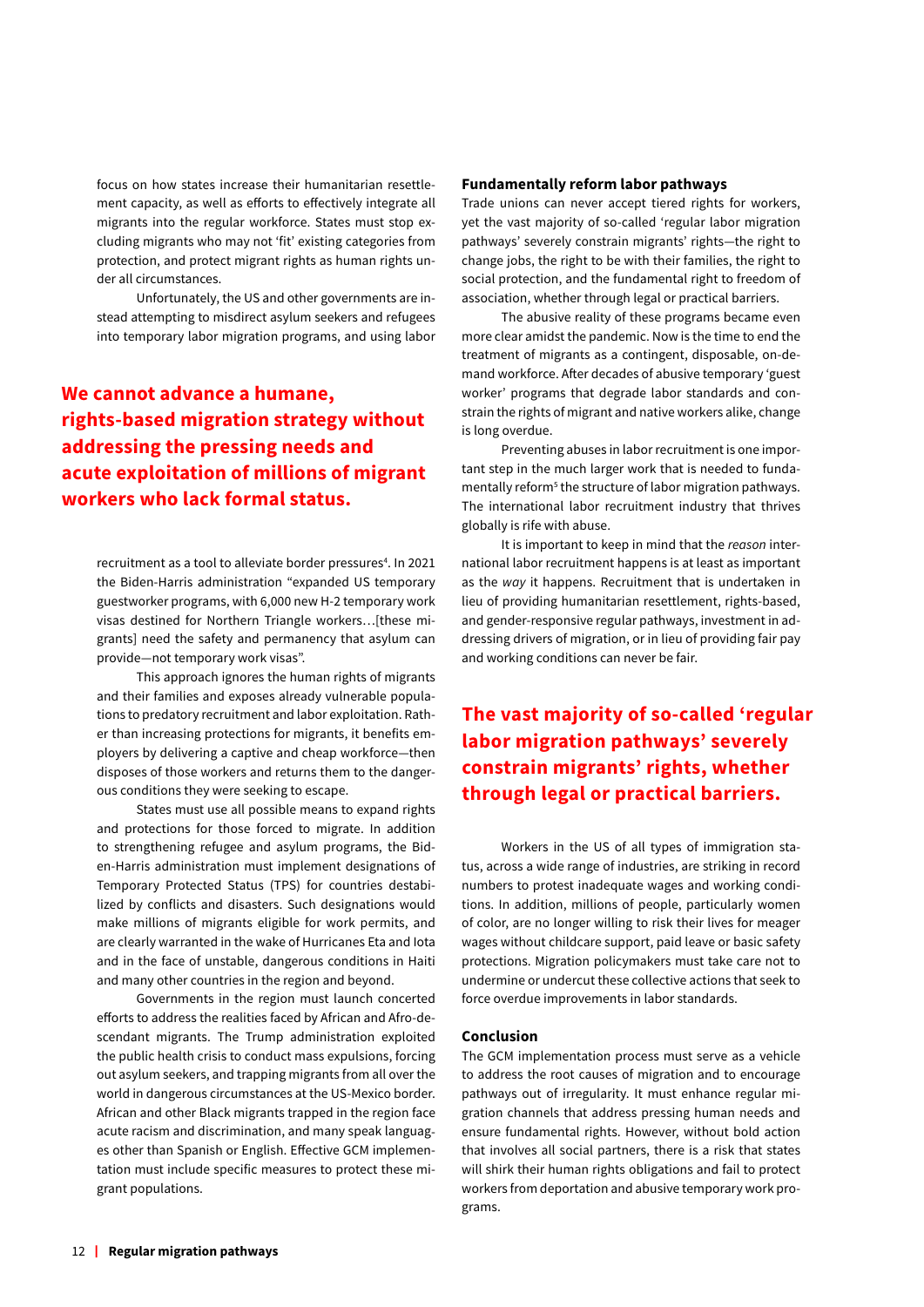

The Global Coalition on Migration renews its call for states to pursue a worker-centered approach that adheres to human and labor rights standards and does not further criminalize migrants or empower the private sector to dictate the terms of migration governance. Freedom of association is a right that shifts power dynamics, enabling workers to protect and advance their interests and reduce the push factors that force too many people to migrate as a means of survival.

### **Meaningful GCM implementation must insist upon respect for the rights of all workers, regardless of status.**

Meaningful GCM implementation must insist upon respect for the rights of all workers, regardless of status. Together, workers will break cycles of exploitation and ensure decent work the same way we always have—through organizing, collective bargaining, and mobilizing to win overdue changes. The global labor movement will continue to fight for a new social contract, and a more just and inclusive recovery for all.

### **Recommendations**

**In accordance with the GCM Objective 5 on regular pathways, states must:** 

- Promote policy coherence that puts the focus on regularization, family pathways, humanitarian resettlement, and policies that promote sustainable development and decent work for all in countries of origin, transit, and destination.
- Instead of expanding failed and exploitative temporary labor migration programs, states must **adopt a new framework for work visas** that ensures:
	- ∙ fair labor standards
	- ∙ freedom of movement
	- ∙ family unity
	- ∙ access to justice
	- ∙ a path to permanent residency
	- ∙ no discrimination or displacement
- Put adequate safeguards in place to **protect migrants from continued abuse in the labor recruitment process,** including:
	- ∙ Binding regulation of the recruitment industry, including **zero fees to workers**
	- ∙ Strict **employer accountability** for abuses and protection for migrant workers who act to enforce labor laws
	- ∙ Real-time **public access to information** that workers need
	- ∙ **Worker-driven models** for enforcement of recruitment regulations
- Integrate the ILO's tripartite structure of consulta**tions** as a central migration governance mechanism.

The creation of **decent work for all must be a pillar of GCM implementation strategy** and central to regular migration pathways.

Workers, regardless of status, must have freedom of association and a role in shaping the GCM implementation strategy as part of the broader fight for economic, social, racial, and gender justice and a new social contract, with no exclusions.



Watch this video and learn more about regular pathways for migrants from the grassroot organization KUDHEIHA in Nairobi, Kenya.

**www.spotlightreportmigration.org/spotlight-videos/**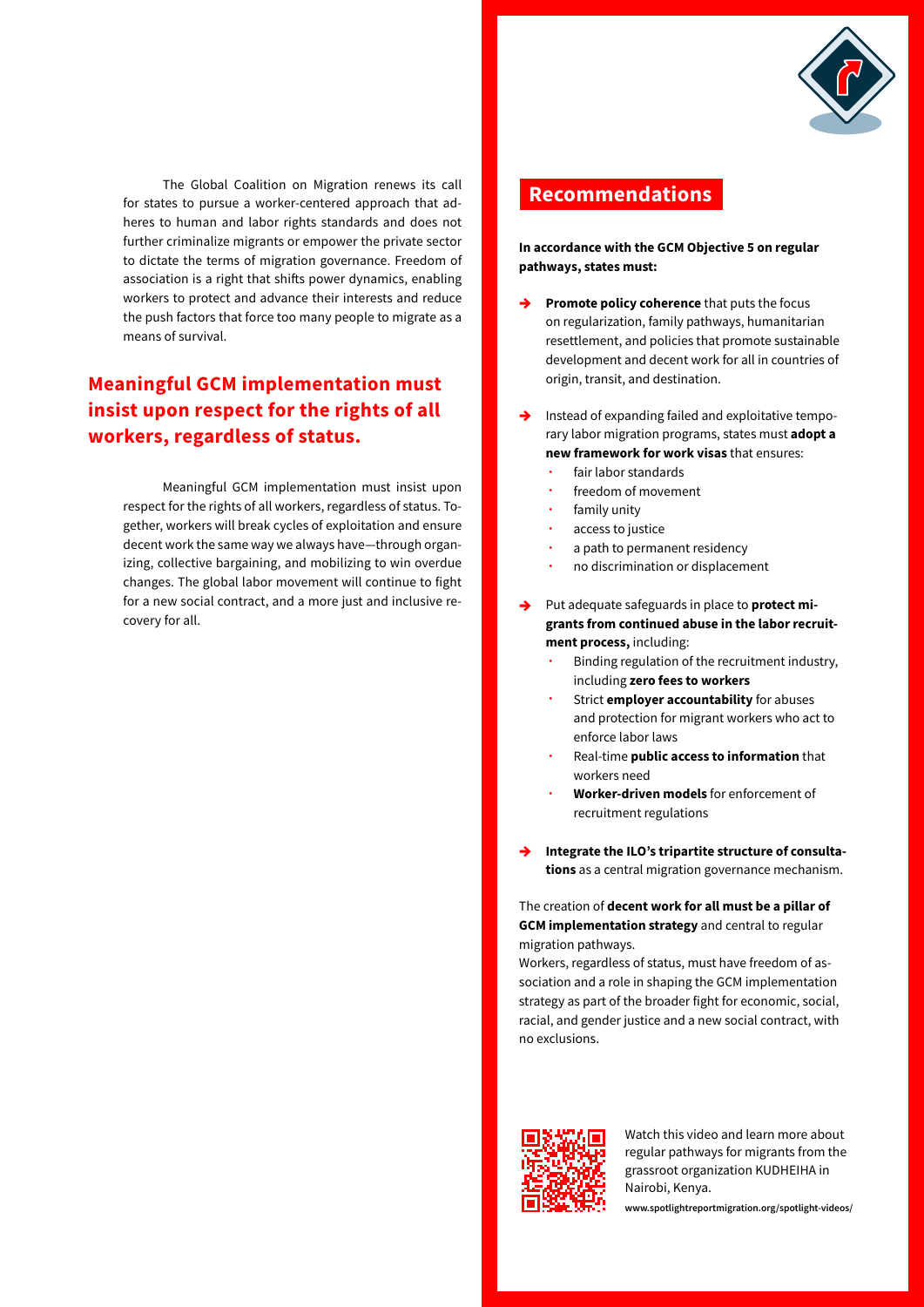# <span id="page-13-0"></span>**Access to services**

# **ACCESS TO HEALTHCARE FOR UNDOCUMENTED MIGRANTS IN EUROPE: COVID-19, VACCINATIONS, AND EFFORTS TO SPUR ACCESS TO ESSENTIAL CARE FROM THE GROUND UP**

### **Alyna Smith**

Senior Advocacy Officer, Platform for International Cooperation on Undocumented Migrants (PICUM)

Lack of regular migration status is strongly correlated with social and economic precarity due to poor access to decent wages, working conditions, and housing. Irregular migration status often increases the risk of poverty and social exclusion while limiting access to benefits and systems that alleviate economic hardship and provide social support, including access to health services.

Gaps in our health systems undermine our resilience as communities in the face of emergencies like COVID-19, which expose and heighten inequalities. The pandemic has made more visible health and social inequalities that have existed for years, including those linked to irregular status and related exclusion. These inequalities are driven by intersecting forms of systemic disadvantage as outlined in the overview.

# **Lack of regular migration status is strongly correlated with social and economic precarity due to poor access to decent wages, working conditions, and housing.**

In the United States, The Health Disparities Geocoding Project revealed that as of May 2020, communities of color across the state of Illinois and New York City experienced the highest death rates—nearly five times greater than communities with few people of color. The UK Office for National Statistics similarly found a 'clear social gradient', with higher levels of poverty tending to correlate with higher mortality rates due to COVID-19.

It is now well-known and well-established that not all occupations have been equally affected by the pandemic, or measures to contain the pandemic. The OECD noted in

an October 2020 report that the "negative impact on immigrants' labor market outcomes is increased by the fact that they are strongly overrepresented in sectors most affected by the pandemic". There are gender dimensions to these disparities too, with women constituting 90% of the global health and social care workforce. The ILO has underscored the devastating impact of COVID-19 and related measures on migrant domestic workers, where 8 out of 10 are employed informally and lack many legal protections.

### **COVID-19 vaccines and access to health services for undocumented migrants in Europe**

For undocumented people, increased risk of exposure to infection as a result of these systemic inequalities coincides with extremely limited access to mainstream healthcare due to their migration status. Under Article 12 of the International Covenant on Economic, Social and Cultural Rights (ICESCR)—ratified by every state in the EU—everyone has the right to the highest attainable standard of health. This was affirmed by the ICESCR Committee in a statement<sup>1</sup> on 13 March 2017 making clear that social rights apply to everyone on a state's territory, regardless of migration status. Yet, in practice, irregular migration status often means very restricted access to healthcare for undocumented people. In most countries in Europe<sup>2</sup>, undocumented people are limited to emergency care, or what is provided for by Non-Governmental Organizations (NGOs).

However, a handful of countries have recognized the importance of creating a legal framework and health system that is inclusive of everyone, regardless of their residence status. For instance, in Belgium, France, Italy, Spain, Sweden, and Portugal, the national healthcare system allows undocumented migrants to access both preventative and curative care. This has been the case since a law reform in Sweden in 2013; in Belgium, France, and Italy, this has been the case<sup>3</sup> for roughly 25 years.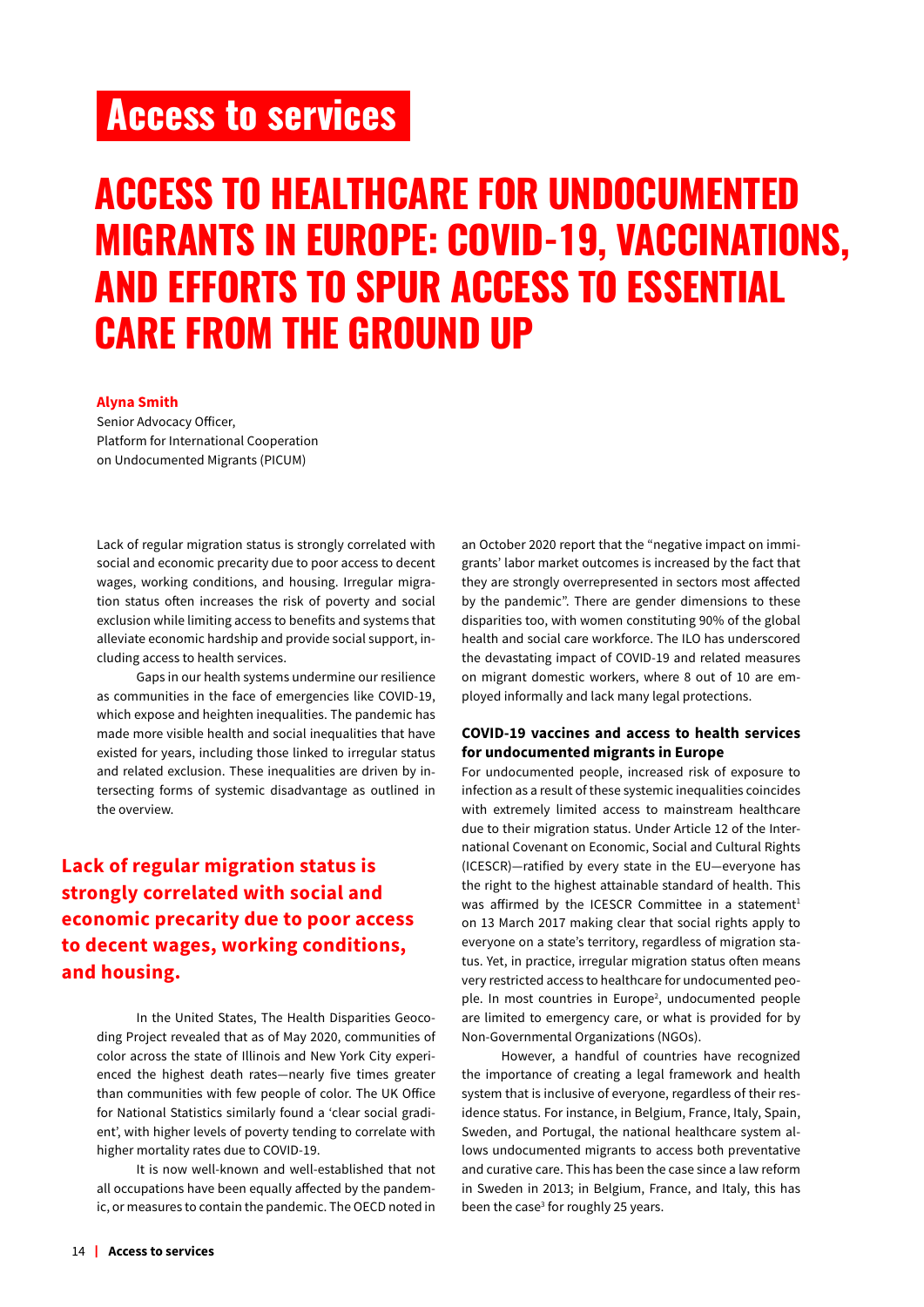Nonetheless, challenges persist in implementation, including complicated or inconsistently applied rules; administrative barriers; and regional variations in some countries. For instance, a legal framework in Belgium grants access to a broad range of health services—but administrative procedures are cumbersome, requiring proof of habitual residence



In at least eight European countries (Belgium, France, Ireland, Italy, the Netherlands, Portugal, Spain, and the UK) there is access to the vaccine for undocumented migrants.

and social investigation that can take up to a month. In the Netherlands, it is possible in principle for undocumented people to qualify for reimbursement of the costs of care for a fairly broad basket of services—but complex and bureaucratic systems for reimbursement put off health professionals and hospitals from serving undocumented patients.

A key barrier that undocumented people face is potential immigration enforcement if they try to seek healthcare. The risk of immigration enforcement is related to the broader policy environment, which criminalizes irregular status and means that people who become known to the authorities—through labor inspections, reporting to the police, and sometimes through the use of services—face possible expulsion.

For instance, the public authority in Germany that grants access to subsidized healthcare for undocumented people has a duty to report them to immigration authorities. In December 2021, the new German coalition government adopted a coalition agreement that includes a pledge to lift these obligations, mandated under the Residence Act, following calls for change by a multi-stakeholder campaign called 'Gleich Behandeln'. The criminalization of irregular migration has sometimes gone as far as criminalizing human rights defenders for humanitarian assistance<sup>4</sup>-in the context of rescuing people at risk of drowning in the Mediterranean, or providing undocumented people with food or accommodation.

This context of exclusion and mistrust has very important consequences for the COVID-19 vaccine rollout. PI-CUM has monitored national COVID-19 vaccine strategies in Europe and in at least eight European countries (Belgium, France, Ireland, Italy, the Netherlands, Portugal, Spain, and the UK) there is access to the vaccine for undocumented migrants. More recently, building on this work, Lighthouse Reports produced scorecards<sup>5</sup> indicating the level of transparency and inclusiveness of vaccination strategies in various European countries in terms of their application to undocumented migrants.

The growing use of vaccine certificates to determine access to a range of spaces and services (including public transit), and the accompanying identity checks, raise concerns about reinforcing distrust without addressing the systemic causes for limited uptake of the vaccine by undocumented people.

### **Working from the ground up to improve access in practice**

Norway is not among European countries with national legislation on healthcare which is inclusive of people with irregular status. However, it is an example of the role and importance of grassroots initiatives to create pathways for improved access.

Under Norwegian law, undocumented people can generally only access emergency healthcare and 'healthcare that is totally necessary and cannot be deferred'. The law on communicable disease entitles everyone, regardless of residence status, to healthcare related to communicable diseases, including treatment and preventative care, like vaccinations.

For other types of care, except when related to children and pregnant women, one needs to be registered with a general practitioner, and a valid personal identification number, which is by law not possible for undocumented migrants. Informal access to a general practitioner may still be possible, but the doctor has to bear all the costs of the care they provide. However, there is a very clear firewall in place in Norway, and medical staff have a strong duty of confiden-

### **Norway is an example of the role and importance of grassroots initiatives to create pathways for improved access.**

tiality that shields undocumented patients from the risk of immigration control.

In 2009, the Health Centre for Undocumented Migrants was established in Oslo. It is open for drop-in consultations, including with a mental health specialist, and can provide referrals to other services through volunteers or the public system. The center treats thousands of patients each year, and engages a broad range of volunteers including nurses, psychologists, midwives, pharmacists, social workers, and physicians. The center also advocates for legislative change that opens up access to healthcare for people without regular status in Norway.

Undocumented migrants are not mentioned explicitly in the Norwegian COVID-19 vaccination strategy. In early spring 2021, the Norwegian Directorate of Health published guidance on COVID-19-related care for undocumented people. It addressed a letter to all local and regional health authorities, both primary and specialist healthcare services, calling on them to make the vaccines available for everyone.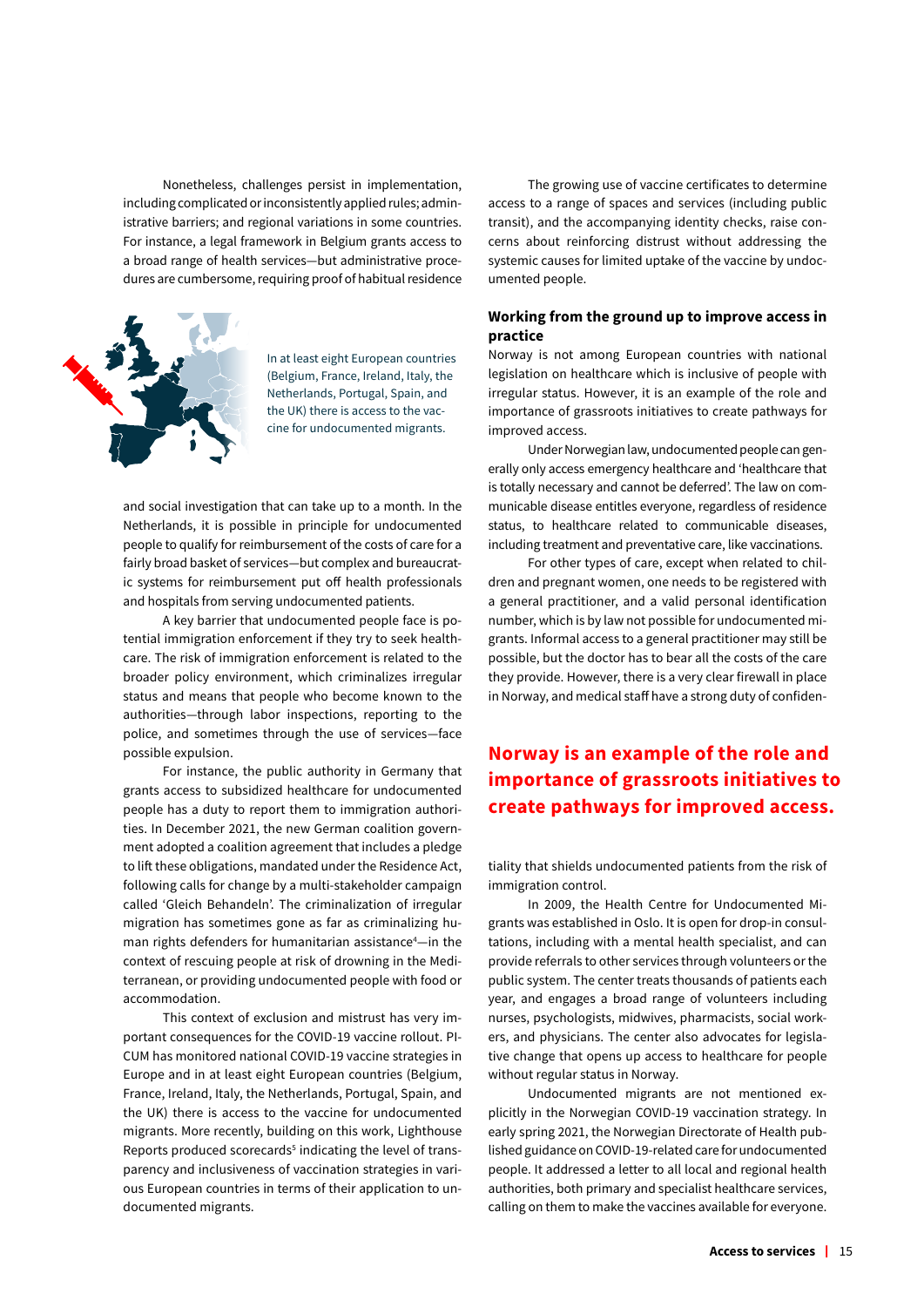

However, the letter did not detail how undocumented people could practically get their shot, leaving it to municipalities to organize this.

In Oslo, the Health Centre for Undocumented Migrants, in collaboration with the municipality, arranged for a local general practitioner to come weekly to the center

## **Ensuring healthy, resilient societies requires addressing social inequalities that result from systemic and historic forms of discrimination and exclusion.**

to write referrals for people based on their medical and socio-economic conditions. With these referrals, undocumented people can be called to get their vaccine without the need of a personal number or a valid ID document: only the name, date of birth, phone number, and preferred language are noted. The center also has excellent cooperation with one of the local vaccination centers in Oslo to make sure people get appointments and access to interpretation.

### **Conclusion**

The COVID-19 pandemic has exposed longstanding gaps in our health and social protection systems, and the broader relationship between exclusion and poor and unequal health outcomes. At the same time, in modest but important ways, the pandemic has shown what is possible in terms of addressing some of these gaps where there is sufficient political will.

Given the strong motivation of some states and local authorities to achieve universal COVID-19 vaccine coverage due to public health and economic imperatives, countries like Norway with otherwise fairly restrictive laws governing undocumented people's access to healthcare, took steps (responding to strong pressure on the part of local advocates) to facilitate access to COVID-19 vaccines for residents, regardless of status. This is promising.

However, these kinds of initiatives should be seen as pilots to be further developed and expanded, not only as a response to an emergency but to ensure broad access for all members of the population to healthcare in a permanent and equitable way, with proactive steps to remove barriers that are based on residence status.

Beyond the vaccines, and beyond health systems, a critical lesson from the pandemic is that ensuring healthy, resilient societies requires addressing social inequalities through a health and social justice lens that accounts for harms to health that result from systemic and historic forms of discrimination and exclusion. This is long-term work that requires changes to law, practices, and mindsets that must come through meaningful and sustained engagement with affected communities.

### **Recommendations**

The COVID-19 pandemic has underscored that achieving health equity requires a bottom-up approach, and collaboration with both affected groups and local organizations. This collaboration must identify challenges and devise practical strategies to address them. Achieving health equity also requires a clear and well-communicated national policy and, where necessary, accompanying legislation to regulate access.

**In accordance with GCM Objective 15 on access to basic services, states must:**

- **Establish the entitlement of migrants without regular status to responsive, respectful, accessible, affordable, adapted, and quality social (or public) services,** including primary and secondary care.
- **Provide clear information and instructions from public authorities to all relevant stakeholders**  about these entitlements and how undocumented people can access the care they are entitled to.
- **Commit that** personal data will be safeguarded and **there will be no negative immigration consequences of seeking care.**
- **Provide low-threshold services with limited bureaucracy** and administrative or documentation requirements.
- Actively involve local and non-governmental **organizations, migrant rights organizations, and members** of affected communities in defining strategies and protocols.
- → Provide multilingual communication and outreach campaigns to **build trust and encourage health-seeking behavior.**



Watch this video and learn more about access to services for migrants from the humanitarian aid organization INTERSOS in Athens, Greece.

**www.spotlightreportmigration.org/spotlight-videos/**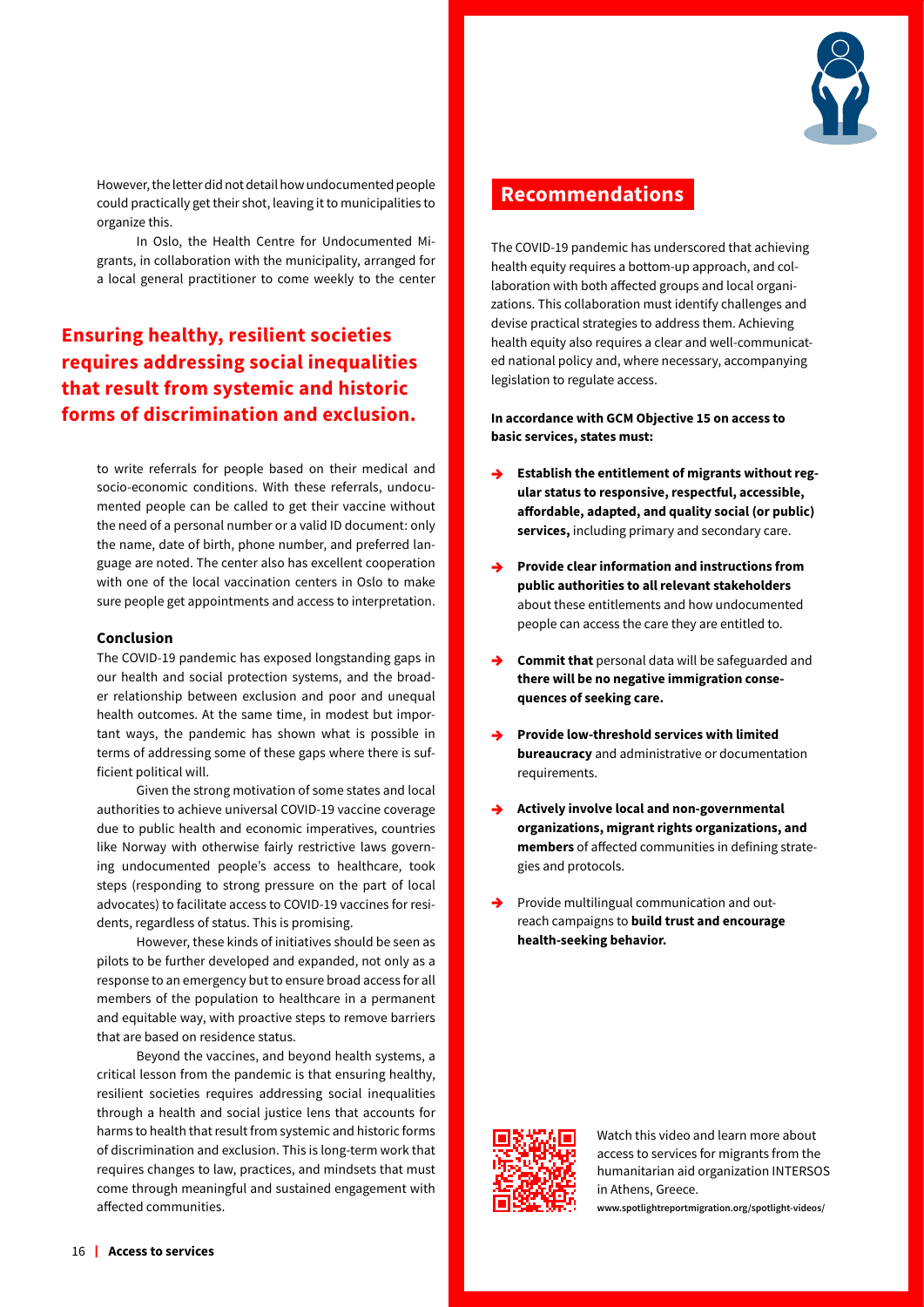# <span id="page-16-0"></span>**Criminalization and detention**

# **ENDING IMMIGRATION DETENTION & CRIMINALIZATION BY CENTERING GRASSROOTS LEADERSHIP**

### **Mishka Pillay**

Migration & lived experience advocate & campaigner

### **Mia-lia Boua Kiernan**

Communications & engagement coordinator, International Detention Coalition (IDC)

### **Carolina Gottardo**

Executive Director, International Detention Coalition (IDC)

There is a rising global trend of migration laws, policies, and practices driven by systemic racism, sexism, homophobia, and other structural issues. This impacts migrant and refugee communities, and those seeking asylum, in complex and intersectional ways.

Instead of safeguarding peoples' human rights and dignity, many governments around the world are adopting approaches that inherently criminalize migration and invest in harsh deterrence tactics, such as incarceration and surveillance, forced returns, externalization of borders, and pushbacks. In addition, the penalizing of migrant community activists, human rights defenders, NGO workers, and emergency crews such as sea rescuers, is a deeply concerning trend.

Throughout 2021, International Detention Coalition (IDC) worked with leaders with lived experience of detention and asylum systems, as well as other grassroots organizers from different countries, to co-create a space to connect and strategize about efforts to end immigration detention.

The learnings from this space are crucial for all of us: change and solutions must start from the grassroots, and must center the leadership of people with lived experience of detention and criminalization. Furthermore, in order to end detention and criminalization, change must address the root causes of these issues, and must be co-designed, co-created, and co-delivered with people with lived experience. We will explore the pressing facets of detention and criminalization of migrants in this article.

### **Criminalization trends**

"From our perspective on the ground, it seems that some governments have become very imaginative about how to be cruel," observed a grassroots migrant leader. These grassroots organizers brought together insights about criminalization trends they and their communities experience and witness every day.

For many, COVID-19 created and enhanced huge challenges. In March 2020, in response to COVID-19, IDC initiated regional webinars for our members across Africa, the Gulf and the Levant, Europe, Asia Pacific, and the Americas. Attended by participants from more than 40 countries, IDC heard about the impacts and needs on the ground from organizations working at the forefront of COVID-19 response around the globe. Through this listening and learning, IDC developed a Global Position on COVID-19, and documented some Key Developments shared by IDC members in countries such as South Africa, Malawi, Mexico, Australia, South Korea, Malaysia, Greece, the United States, Egypt, Libya, Tunisia, Qatar, and many more.

## **Change and solutions must start from the grassroots, and must center the leadership of people with lived experience of detention and criminalization.**

These impacts include lengthened (and often indefinite) periods of detention, health and safety issues, border closures, increased and often violent pushbacks at borders, and deportations. There are also difficulties with registration, access to services, discontinuation of migratory procedures, as well as an erosion of the right to seek asylum. All of this has created environments of chaos for people and families seeking stability and safety.

On the other hand, there were instances of some governments reducing or suspending the use of immigration detention during this time, which opened up opportunities and momentum to rehearse the end of immigration detention. For example, a 2020 IDC document<sup>1</sup> states that there were detention releases and decreased arrests in Belgium, Egypt, Italy, Japan, Mexico, Spain, and the UK, as well as instances of increased registration and support in the community in Spain, Portugal, Zambia, Guatemala, and Mexico.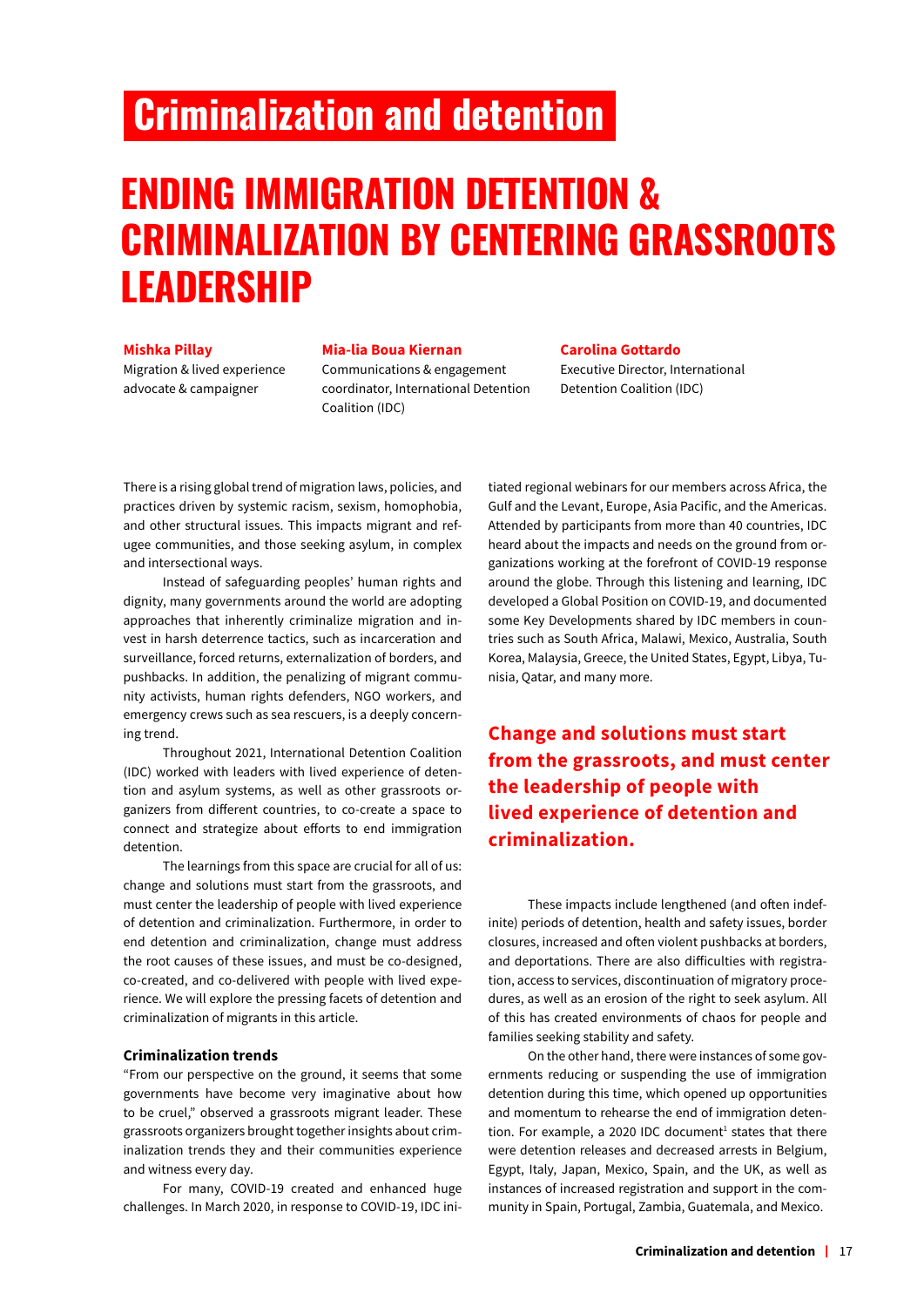Furthermore, residency permits were extended in countries such as France, South Africa, Italy, Portugal, Colombia, and Tunisia. Some governments also made public statements (including significant changes) about migrant access to healthcare, including Ireland, Egypt, Portugal, and South Korea.

However, these non-detention and community-based practices have not all been maintained. For example, immigration detention centers have reopened in Spain, and timid attempts to increase registration and support in Mexican communities were dropped. In many contexts, some of the promising practices co-existed with worrying trends, or with situations of destitution and lack of access to services and rights for those released from detention. This makes it more challenging to sustain and scale up. Learnings must be gathered to analyze and evaluate with a view to sustaining and enhancing non-detention practices beyond the COVID-19 pandemic.

The politics of many governments are shifting dramatically towards increased nationalism, leading to harsh and inhumane migration policies. This includes new bills and laws that are gaining traction across the world. For example, UN human rights experts<sup>2</sup> have determined that the UK's Nationality and Border's Bill increases the risk of discrimination as well as 'serious human rights violations'.

Some governments have gone beyond traditional ideas of detention and integrated the use of de facto detention in their policy responses, often naming these responses as 'alternatives to detention' when they are not<sup>3</sup>, and even though they entail varying degrees of deprivation of liberty and violation of rights. These de facto detention trends include closed spaces, such as former military barracks and hotels in Australia and the UK, where people are unable to

### **The politics of many governments are shifting dramatically towards increased nationalism, leading to harsh and inhumane migration policies.**

leave. Custody also happens in transit zones, such as borders, airports, and ports, in countries like Mexico.

Custody in physically remote or isolated places, including offshore detention, is also a growing and concerning trend, as topography is being used to isolate people from communities and whole societies. This occurs in countries such as Australia and Greece<sup>4</sup>, and is also being proposed in the UK.

#### **Technology curtailing rights**

Electronic monitoring and tagging are concerning elements in the growing use of technology to enhance criminalization measures. In countries where the use of ankle monitors is

prominent (such as the US), some community meetings of directly impacted people must be held in close proximity to wall outlets so that leaders can ensure their ankle monitors are properly charged. Otherwise, they would trigger piercing alarms coming from the device attached to their bodies. The dehumanizing physical and psychological impact of this technology is felt by people every day—at home, among their families, friends, at work, and in their communities.

### **Technology is not neutral. On the contrary, it reflects social biases.**

More broadly, there is an increasing prevalence of technology use inside detention centers, or 'smart prisons'. Technology is not neutral. On the contrary, it reflects social biases. When technology is used as a basis to increase the rights and agency of people, the impacts are positive. However, when utilized to increase punitive and restrictive measures, as well as to surveil and collect data (often without consent or respect for the right to privacy), then we see moral and ethical contradictions to critical rights-based standards.

Migrant organizations and partners have witnessed severe levels of depression and post-traumatic stress disorder, as well as long-term cognitive and emotional impacts in people who have experienced these punitive technology-based measures.

### **Grassroots leadership & change-making**

When it comes to making transformative systems change, leaders with lived experience of detention and other grassroots organizers lead the way with a vision grounded in root-cause analysis. As one organizer puts it, "We are growing and nurturing a tree together, and ending immigration detention will be the fruit of our labor."

Migrant and refugee communities experience constant attacks from policies, biased media portrayals, social discrimination, and politicians. For people impacted or at risk of immigration detention, there are dangers to speaking out, even to seeking health or social services. Consequences could include facing prolonged detention, criminal imprisonment, or deportation.

The impact of these consequences is exacerbated for groups and identities already driven to vulnerable situations, such as women, girls, gender-diverse, and LGBTI people. According to IDC's research<sup>5</sup>, detained LGBTI migrants face "heightened levels of harassment, discrimination, psychological abuse, physical and sexual violence by detention staff as well as other detainees. They are frequently segregated in conditions falling below those of the general detainee population and well-established international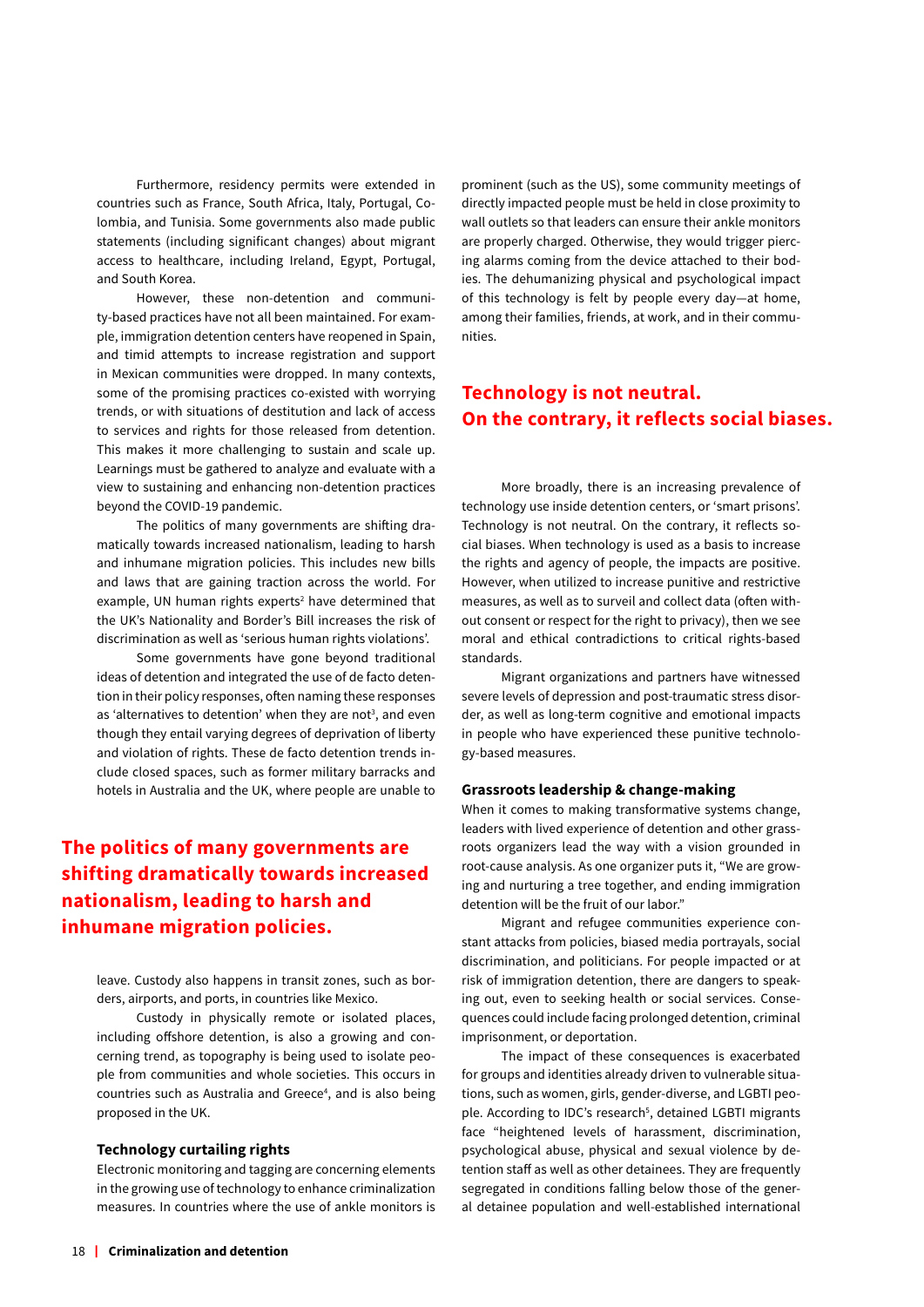

standards, or are subjected to policies of solitary confinement… Almost universally, LGBTI persons in detention are in situations of extreme vulnerability."

In certain restrictive contexts, human rights are not protected within society. For example, the websites of human rights organizations and defenders may even be blocked from public viewing. These environments and experiences create deep trauma and fear, and present very real dangers for migrant communities, as well as distrust, and lack of solidarity and belonging for many.

In spite of monumental challenges, grassroots migrant groups are building strategies that involve looking at the big picture and being proactive against rising threats to their rights. By working at the grassroots level to build strong communities, systems, structures, and cultures, the aim is to address restrictions at the outset and to create long-lasting systems-change.

## **References by states to 'detention as a last resort' in actuality have become detention as the first resort. This must end.**

### **Conclusion**

In implementing the Global Compact for Migration (GCM), states must move rapidly to a world without immigration detention, where people who migrate and seek sanctuary live with their full rights and dignity intact. References by states to 'detention as a last resort' in actuality have become detention as the first resort. This must end. Central to addressing detention issues is the regularization of migrants and the end of criminalizing migration, plus the adoption of rights-based and community-centered alternatives to detention, which need to move to the center of migration policy.

Also key to achieving this vision is an active commitment by governments to work with grassroots organizations and civil society. Government leaders must work to achieve a cultural and mindset change within government departments that show hostility towards migration and that consider immigration detention as a necessary tool. Migrants have fundamental human rights. Regardless of status, governments and policymakers must uphold these rights.

Migrants give life to these issues. They are key to making this necessary transformation in collaboration with different stakeholders, including government allies. To end detention we will need the same perseverance and determination as those who have survived detention. And if we work together with solidarity, understanding, and with a genuine desire to make a change, we can achieve it.

### **Recommendations**

**In accordance with the GCM Objective 13 on alternatives to detention, states must:** 

- Regularize migrants at the national level.
- **End immigration detention.**
- Invest in rights-based and community-centered alternatives to detention, and **refrain from any deprivation of liberty.**
- Invest in case management towards **case resolution that explores** all possible **regularization options.**
- **Incorporate** the Committee of Migrant Workers General Comment 5, Joint General Comment 4, and overall international **human rights standards into national immigration policies and systems.**
- Listen and learn from peoples' stories about hostile and criminalizing migration and asylum laws and policies, and the severe and damaging impacts on individuals, communities, and societies as a whole.
- **Embrace whole-of-society lens in collaboration with grassroots organizations and civil society,**  and learn from their expertise on rights-based approaches to migration while co-designing solutions.
- **Use whole-of-government approaches** by listening and taking leadership from government experts and departments **that prioritize the wellbeing and rights of migrant and refugee communities, and asylum seekers.**



Watch this video and learn more about criminalization and detention of migrants from the Maryhill Integration Network in Glasgow, Scotland.

**www.spotlightreportmigration.org/spotlight-videos/**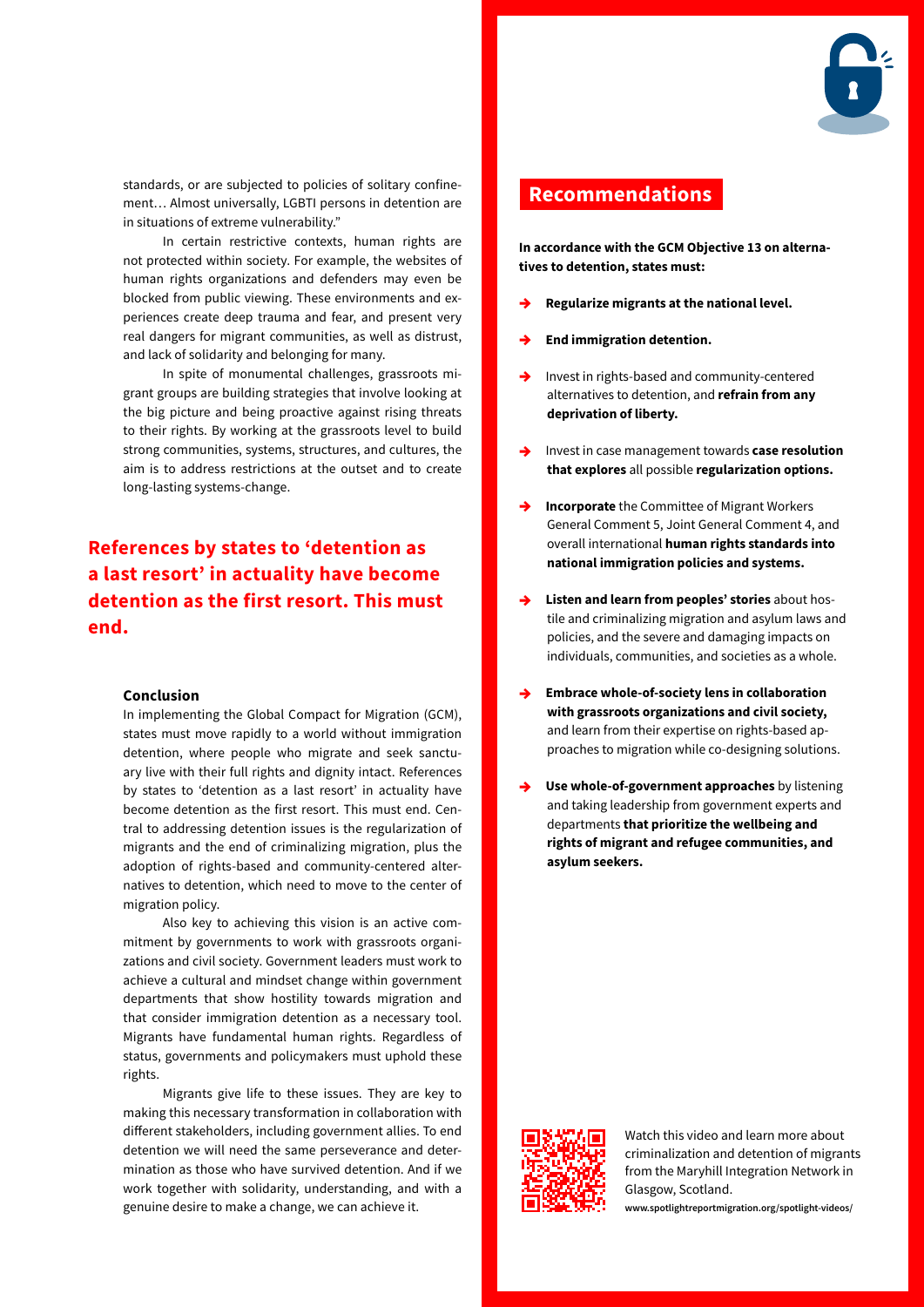# **Promoting access to services and justice for all**

<span id="page-19-0"></span>

**Regularization removes the fear** of deportation, and enables migrants to advocate for and safely access services and justice.

**Over** 

# **1.8 million**

**Venezuelans in Colombia will benefit from the ten-year temporary protection status, which provides a path for permanent residency.**



Data source: UNHCR (2021)

# **Rights-based, genderresponsive, and permanent**

# **REGULAR PATHWAYS AND REGULARIZATION**

# **enhance migrants' human rights.**

# **Ending Detention**



**Ending the criminalization of migration** includes ending detention and the separation of families, and developing pathways to permanent residency with full human rights. **There is no accessible, reliable, and disaggregated data about people in immigration detention. Detention systems overall are surrounded by obscurity and lack of transparency.**

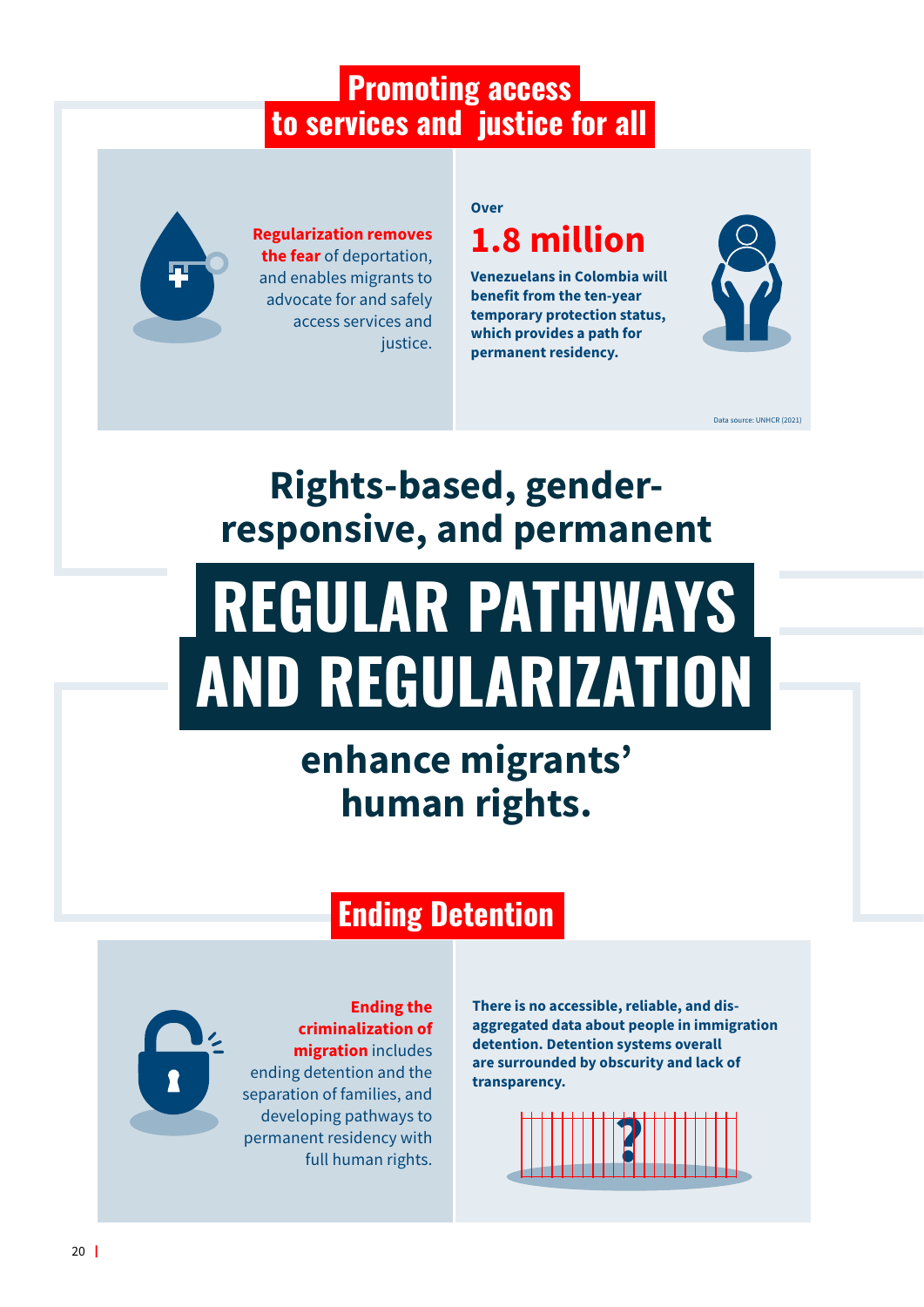# **Protecting workers' rights**



### **Workers must have access to**

**decent work** and long-term regular status to fully exercise their freedom of association and right to organize, maintain family unity, and ensure social protection. **Between April and August 2020 alone, there was a** 

**+ 275 %** 

**increase of labor abuse allegations from migrants in the Gulf region.** 



Data source: Business & Human Rights Resource Centre (2020)

# **Ensuring human rights at borders**



**Rights-based regular pathways** can save lives, enabling migrants to cross borders without risking their lives, being detained, criminalized, or exploited. Demilitarizing border enforcement will make migrant and border communities safer.

**At least** 

**47,165** 

**migrant deaths could have been prevented globally since 2014 if regular pathways had been in place.**



Data Source: IOM (2022)

# **Recognizing climate-displaced migrants**



**Asylum, visas, and work permits** leading to longterm documentation, including citizenship, are crucial to ensure human rights and human security for those unable to return to countries devastated by climate change.

**In 2020, geophysical and weather related disasters triggered** 

# **30.7 million**

**new internal displacements across 149 countries and territories.** 

Data Source: iDMC (2021)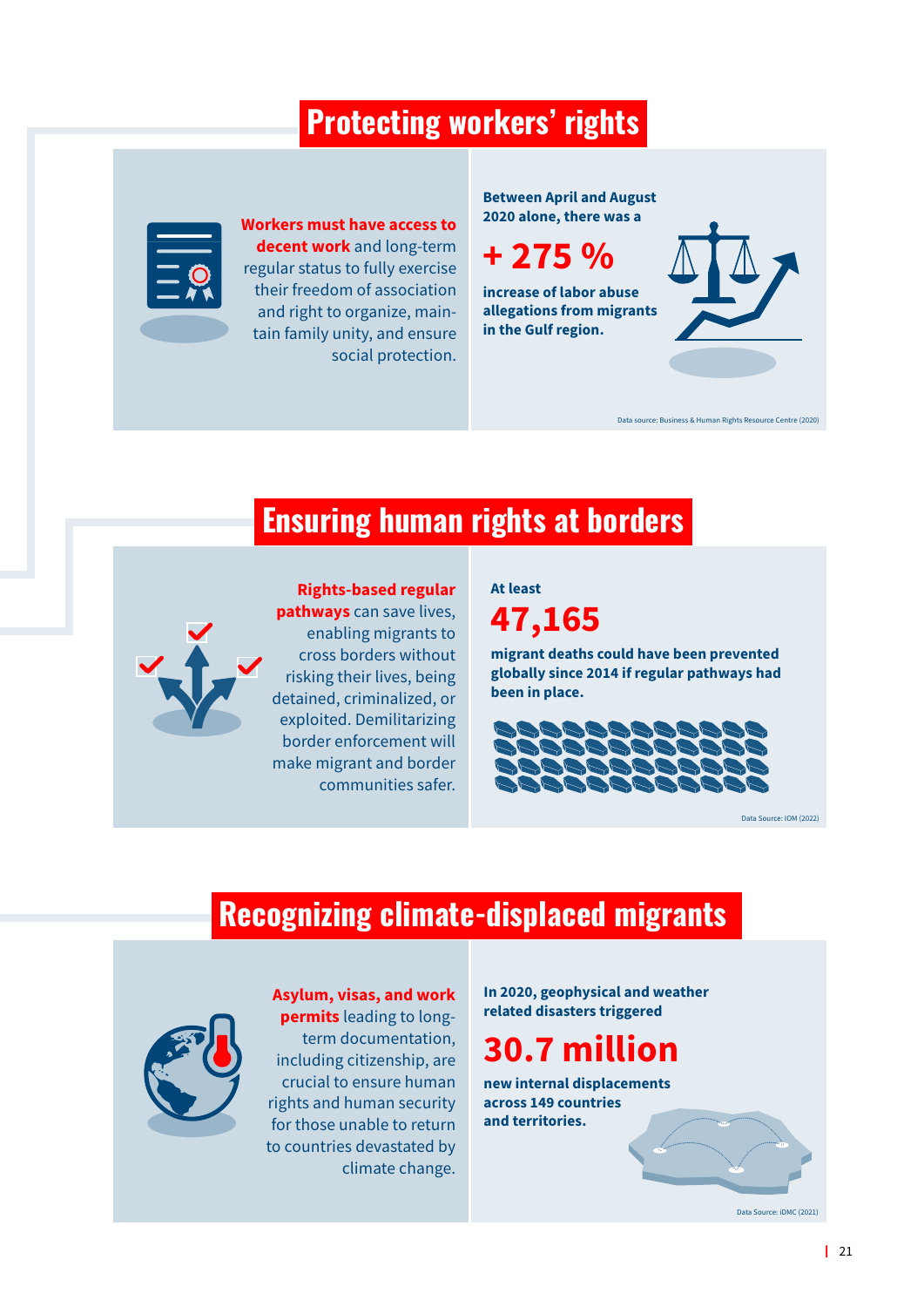# <span id="page-21-0"></span>**Migrant workers' rights**

# **MOVING FOR LIVELIHOOD AND LIFE: MIGRANT DOMESTIC WORKERS BETWEEN AFRICA AND THE GULF AND THE LEVANT**

### **Roula Seghaier**

### **Sophia Njiru**

Industrial relations and projects officer, KUDHEIHA

Strategic program coordinator, International Domestic Workers Federation (IDWF)

There is "no moral justification for border control", says migration scholar Dr Phil Cole. Policy is frequently divorced from ethics, creating legitimacy or respectability standards for one type of movement or border crossing at the expense of another. Binaries such as voluntary/involuntary migration or migrants/refugees are created, bringing with them different entitlements.

# **Policy is frequently divorced from ethics, creating legitimacy or respectability standards for one type of movement or border crossing at the expense of another.**

Migrants are conceived as moving voluntarily to improve their lives with the ability to 'return home'. This obscures the fact that many are leaving their origin country because of push factors that do not magically disappear over years. Unemployment, poverty, food scarcity, gender-based violence, hostile governmental policies, and environmental disasters are among the factors that drive domestic worker mobility.

Many low-wage migrants, including migrant domestic workers, move in search of livelihoods. Within the context of the above constraints they technically '*choose'* to travel. The framing of this decision as a choice (albeit dignifying and cognizant of agency) means that they must return.

At the policy level, the distinction between migrant/ immigrant/refugee exists and is often burdened with racialized and classist implications. However, ethically, it is hard to justify why labor migrants (including domestic workers) are not entitled to the very same provisions and protections, freedom of mobility, and health and safety at work and in their new environment as other protected categories of migrants.

Migration justice is a part of a larger vision for social justice that considers all of the above. In this article, we outline what domestic workers' migrant experiences look like, traveling from Africa to the Gulf and the Levant (Cyprus, Iraq, Israel, Jordan, Lebanon, Palestine, Syria, and Turkey (Hatay Province)).

### **Labor migration in Africa: Kenya as an example**

Africa has experienced a long history of migration movements, both voluntary and forced. In recent years, there is a growing number of women migrants as part of overall East African labor migration, both within and outside the continent. This is driven by the increase in gendered job opportunities within Africa, the Gulf and the Levant, and East Asia, particularly in care work, domestic work, and the healthcare sector.

The demand for domestic workers in the Gulf and the Levant is a significant driver of women's migration from Kenya, Ethiopia, Tanzania, and Uganda, leading to an increase in remittances to those countries. In Kenya, diaspora [remittances have become the country's highest foreign ex](#page-33-0)change earner<sup>1</sup>, having overtaken tea, coffee, and tourism.

# **In Kenya, diaspora remittances have become the country's highest foreign exchange earner, having overtaken tea, coffee, and tourism.**

The labor migration process in Kenya is not always safe or fair. Workers rely on unverified information about job opportunities, relying on friends, family members, and private recruitment agencies. Illegal recruitment agencies take advantage of the lack of law enforcement by governments. Workers often have inadequate knowledge and awareness of the legal pathways to 'voluntary, orderly, and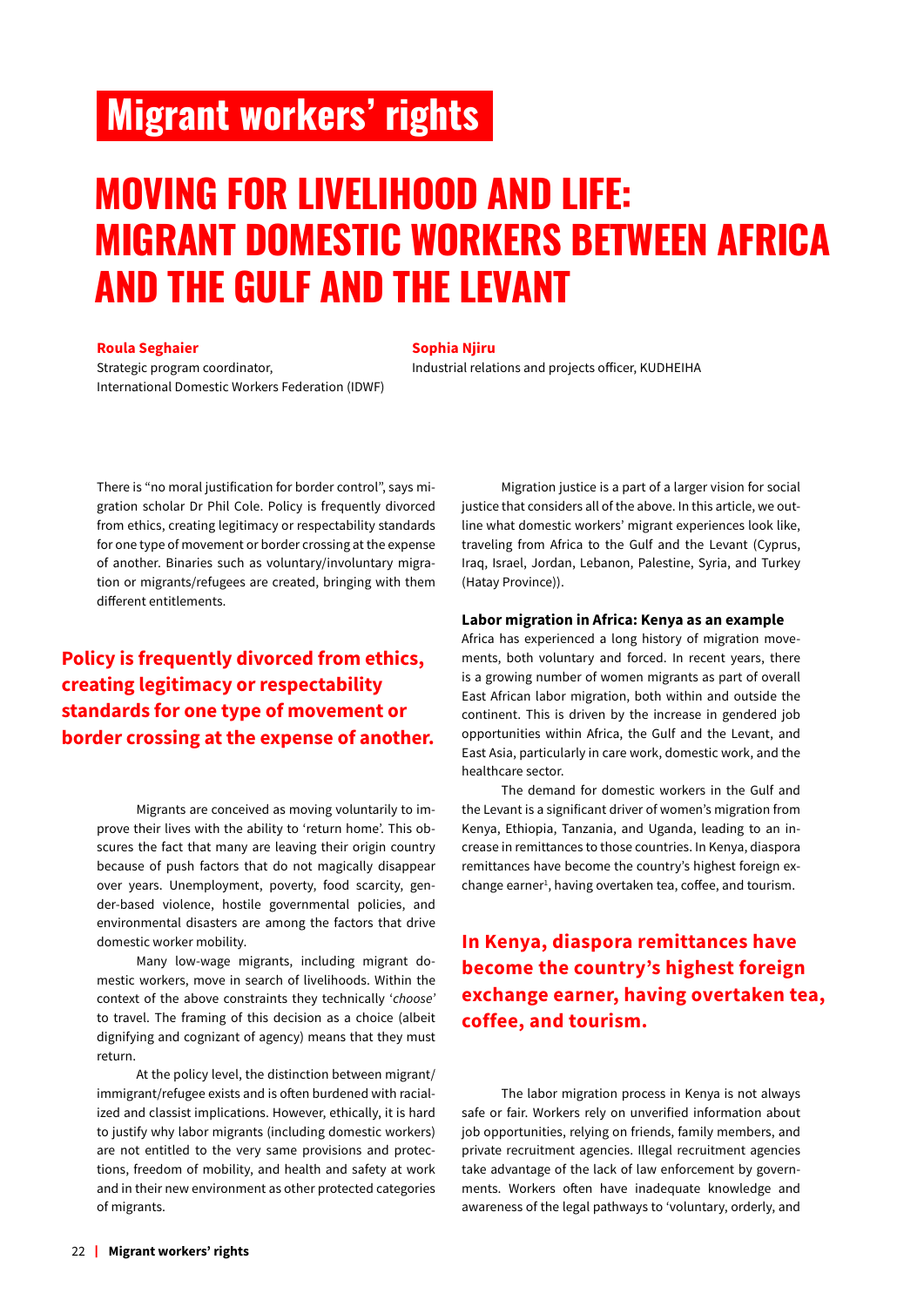regular migration'. This increases the vulnerability of migrant workers to unethical recruitment practices.

Furthermore, they are prone to excessive placement fees, falsification of documents, false promises about the nature and conditions of work, and debt bondage from money lenders and recruiters. The profile and level of education of the majority of migrant women domestic workers also limit them from accessing (on their own) information on the legal and institutional landscape.

According to a report<sup>2</sup> by the Kenyan government, about 93 Kenyan migrant workers died in Saudi Arabia between 2019 and July 2021. A large number of migrant re-

# **Labor migration in Kenya is guided by several legal and regulatory frameworks aimed at protecting the rights of migrant workers. However, visible gaps still exist.**

turnees have complained about the challenges faced in the destination countries. They cite abusive labor practices such as violence and harassment; verbal, sexual, and physical abuse; handling of hazardous chemicals with bare hands; racial or ethnic discrimination; and withholding of pay.

Many domestic workers experience cases of wage theft. Following up with the employers is next to impossible because ties to the destination country are cut once they return, and local agents distance themselves once the migrants reach the destination country.

Labor migration in Kenya is guided by several legal and regulatory frameworks aimed at protecting the rights of migrant workers. However, visible gaps still exist in the coordination of labor migration between Kenya and destination countries.

Kenya lacks a monitoring and evaluation mechanism for the implementation and performance of the bilateral labor agreements entered into with destination countries. The contents of the agreements are also not made public, so key actors such as trade unions and the general public cannot know of their existence and provisions. Kenya also lacks return and reintegration programs for returning migrant workers, so many workers return without protections or reintegration support.

Outside of some active but minoritarian attempts to organize domestic workers in Kenya, those attempting to migrate find themselves at higher risk of human and labor rights violations, as they are isolated and lack union representation. Efforts by local trade unions such as KUDHEIHA Workers through the support of the International Domestic Workers Federation (IDWF) aim to mend this situation by forming networks that bring these workers together.

### **The Kafala system in the Gulf and the Levant: history and implications**

The Kafala system is a loose collection of laws, decrees, regulations, and customary practices tied to immigration in countries of the Gulf and the Levant. Kafala means 'sponsorship', and is usually utilized in Arabic to refer to the sponsoring of an orphan, a minor, a person with severe disabilities that requires support in daily life decisions, and migrants' residence in a destination country. The Kafala is not a labor law, it is an immigration system governed by the Ministry of Interior, the branch of the government responsible for policing and security.

The decisions on residency, housing arrangements, social life, mobility, and many other facets then lie in the hands of one individual: the employer. The overlap of the private household as a place for both work and life becomes increasingly unsafe, due to the huge imbalance of power between the employers and the workers. All of this is in ad[dition to the fact that domestic workers are mostly wom](#page-33-0)en<sup>3</sup>, who face disproportionate amounts of gender-based violence and harassment.

Under any other system, if one has a problem with an employer, then their job is at risk, but the other aspects of their life (e.g. residency, health, legal status) are not within their employer's purview. However, when a worker is under the Kafala system, the employer decides everything about every aspect of their life. Can they open a bank account? Can they have a driver's license? Can they have their family visit? Can they reside in the country? All of these aspects are single-handedly decided by one employer.

A problem with the employer can lead not only to loss of the job, but also to loss of work permit, migration status, and home, even to imprisonment and deportation.

### **Kafala systems vary across the Gulf and the Levant, but they have many aspects in common such as the workers' inability to renew their own migration papers.**

Kafala systems vary across the Gulf and the Levant, but they have many aspects in common: a workers' inability to renew their own migration papers, their inability to change employers without the employers' permission, and the requirement that they live in the employer's home (when it comes to domestic work). The fact that paperwork renewal happens through the sponsor means that workers are often unaware of their own fate. Is their paperwork being renewed? Has their residency expired? A worker may not know the answers, as employers often hold their passports—a practice that the kafeel (employer) considers their prerogative.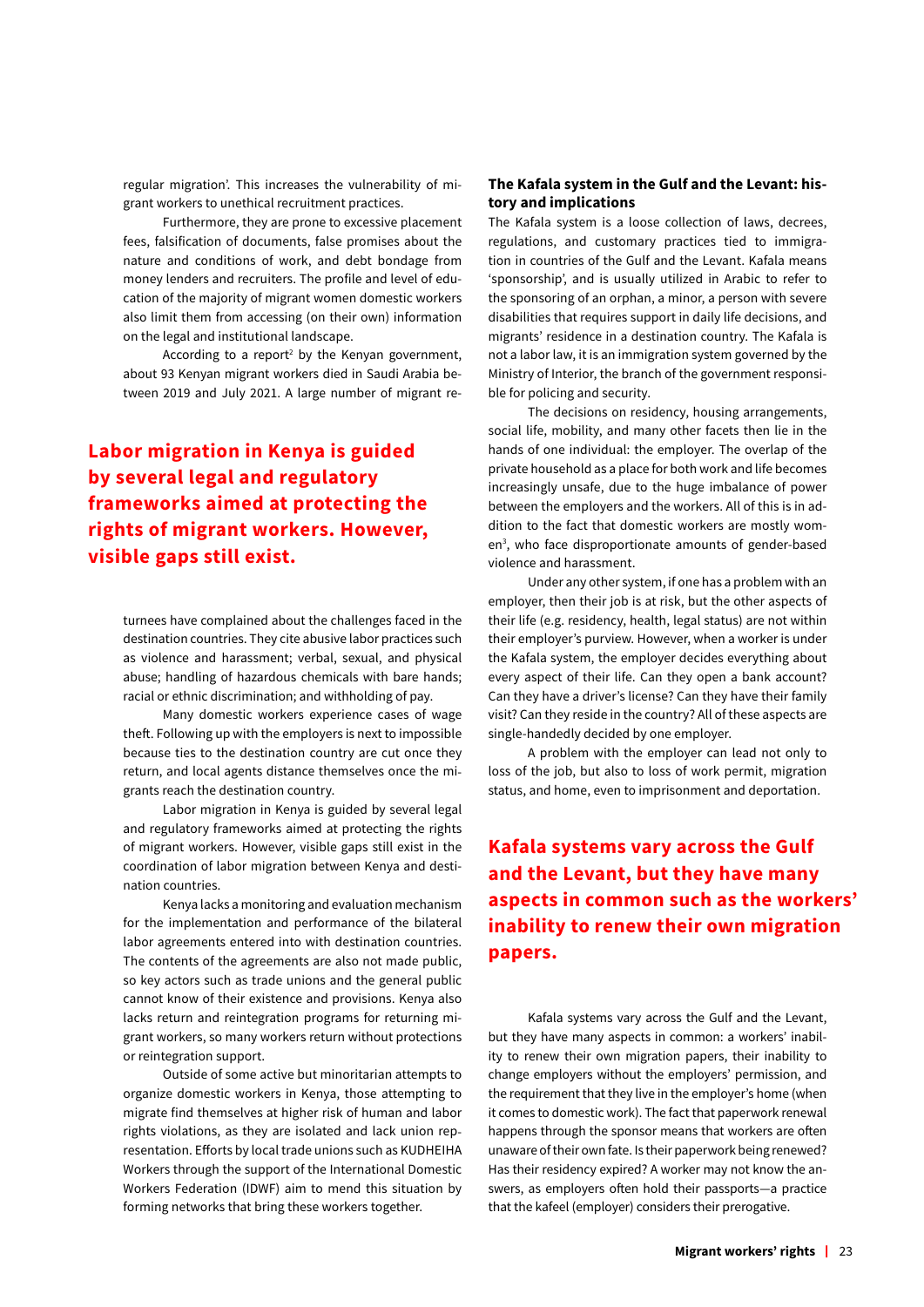The worker does not have control over what has been done to their papers and might not even have access to them in the first place. It is absolutely obscene that while

### **It is absolutely obscene that while it is the responsibility of the kafeel to renew the visa of their employee, the worker is the one criminalized when the visa is not renewed.**

it is the responsibility of the kafeel to renew the visa of their employee, the worker is the one criminalized when the visa is not renewed.

Domestic workers endure the worst fate amongst workers governed by the Kafala system because they are not included in national labor law. Their work is seen as part of the informal economy. Other workers are governed by the Kafala as migrants and also by various labor laws as workers within their sectors. The internal affairs ministries still largely govern domestic workers and are meant to guarantee their rights.

If a domestic worker wants to leave an abusive situation, they must leave the household they are working in and leave their employer, who is the person that oversees their legal status. A domestic worker then is immediately in irregular status and can face absconding charges. If a worker has an absconding charge against them, they cannot leave the country.

This mechanism is abused by employers, who have complete impunity, as they are acting within the boundaries of the Kafala system. Workers who are included under the labor law, even when the law is lacking, have some form of access to redress for labor violations. However, when it is the policing branch of the government that oversees the working conditions of migrant domestic workers, the workers become suspect: they have no access to justice.

The Kafala system is often portrayed as a fruit of cultural prejudice, obscuring the economic factors that create and sustain it. Instead, it is racial capitalism that must be addressed. The Kafala system is lucrative both because the cheap labor migration allows these states to save money on care institutions, and because the fees generated by the process of recruitment, residency applications, and renewals offer a steady stream of revenue for the economy.

For example, the Kafala system in Lebanon generates around 100 million USD annually<sup>4</sup> from recruitment fees, taxes, and dues to various governmental agencies, amongst other expenditures. This number is the smallest in the estimates of profits collected in the region. The Kafala system model of recruitment is also lucrative for origin countries: an 'agent' serves as the go-between for a prospective worker and their destination country. The agent is paid per person recruited, thus benefits from false advertising, creating false job opportunities, and cheating workers into traveling.

The system creates employment opportunities for agents, recruitment agencies, and unknown third parties that facilitate such transactions. The workers bear the cost of this recruitment. Many go into debt bondage to pay the fees demanded of them. Yet the economic interests behind the survival of the Kafala system are seldom addressed, focusing instead on cultural aspects, which deem that change is hard to achieve. Not only is this an essentialist perspective that portrays countries in the Gulf and the Levant as fundamentally prone to archaic domination systems, but it also obscures possible venues for advocacy.

While the region has encountered numerous challenges with the ongoing pandemic, including economic inflation and layoffs of domestic workers, the biggest challenge remains the Kafala system. As a domestic worker leader in Lebanon explained: "In the Gulf and the Levant, COVID is not the virus, [Kafala is."5](#page-33-0) The key to any potential reform is to provide more visibility to employment and working conditions, and to break down the cycles of unfair recruitment that is akin to the trafficking of workers into forced labor.

#### **Agency and social justice**

Domestic workers inhabit many complex identities: migrant women from the Global South, multiracial and multireligious backgrounds, sole breadwinners of families. Justice for migrant domestic workers does not end nor begin at the sector alone: it transcends it into social justice at large, for women, migrants, and people of color. The Domestic Workers Rights movement, led by the International Domes-

### **The economic interests behind the survival of the Kafala system are seldom addressed. This is an essentialist perspective and obscures possible venues for advocacy.**

tic Workers Federation and allies, is one of human rights and freedom.

Migration for domestic work must be facilitated, protected, and regularized. The workers themselves must be valued and respected, for they provide immense contributions to their origin countries through remittances and destination countries through their labor. They must be able to exercise their agency as workers and as humans who have a right to decent work and a life outside of the workplace. They have the right to call the place where they spend years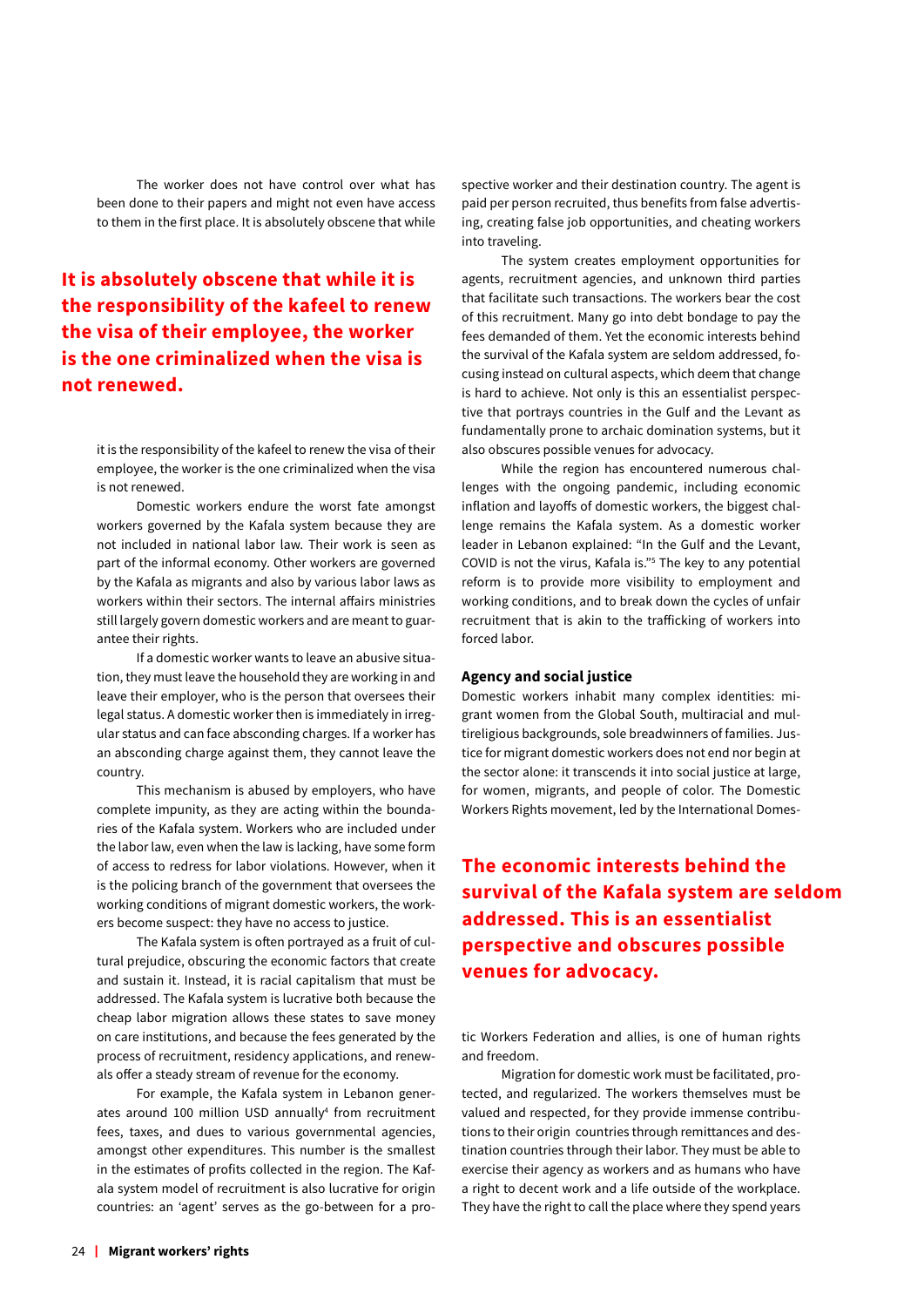

and give decades of service their home, and this includes family unity. Through IDWF and elsewhere, migrant domestic workers are organizing and resisting across borders and movements. They build bridges that we need to learn from.

**Justice for migrant domestic workers does not end nor begin at the sector alone: it transcends it into social justice at large, for women, migrants, and people of color.** 

### **Conclusion**

Let us be clear: Kafala and labor justice are not compatible. It is not reform that we seek but the abolition of the sponsorship system. There is no pragmatic or ethical reason to prevent workers from crossing borders through a rights-based regular pathway, and owning their own rights without transferring them to an employer. There is every pragmatic and ethical reason for workers to have rights and agency, both for their own wellbeing and for social justice.

### **Recommendations**

**In accordance with GCM Objective 6 on recruitment and decent work, states must:**

- Abolish the Kafala system. Include domestic workers under national labor law with full workers' rights in contracts and allow visa portability.
- **Create regular pathways for all migrant workers** that lead to family unification, permanent residency, and a pathway to citizenship.
- **Ratify ILO Decent Work for Domestic Workers Convention** (C189) and adopt national legislation to operationalize it.
- Include migrant workers, unions, and recruitment **agencies** in the negotiation of bilateral agreements and make them public.
- Regulate recruitment agencies and conduct inspections. **Penalize unlawful recruitment practices.**
- Guarantee domestic workers' freedom of assem**bly and association and their right to organize and join unions** in destination countries.
- Collect data on migrant domestic work for **datadriven reform.**
- Create entities to **promote rights-based, genderresponsive reintegration** of migrant workers, when and if they choose to return.
- **Facilitate access to full social protection for all migrants**, including pension schemes.
- Address the drivers that give women little choice but to migrate, through **real investment in sustainable development,** including quality public services (education, healthcare), social protection, decent work, human security, climate mitigation and adaptation, and government human rights accountability.



Watch this video and learn more about the protection of migrant workers' rights from the trade union UNIDAPP in Bogota, Colombia.

**www.spotlightreportmigration.org/spotlight-videos/**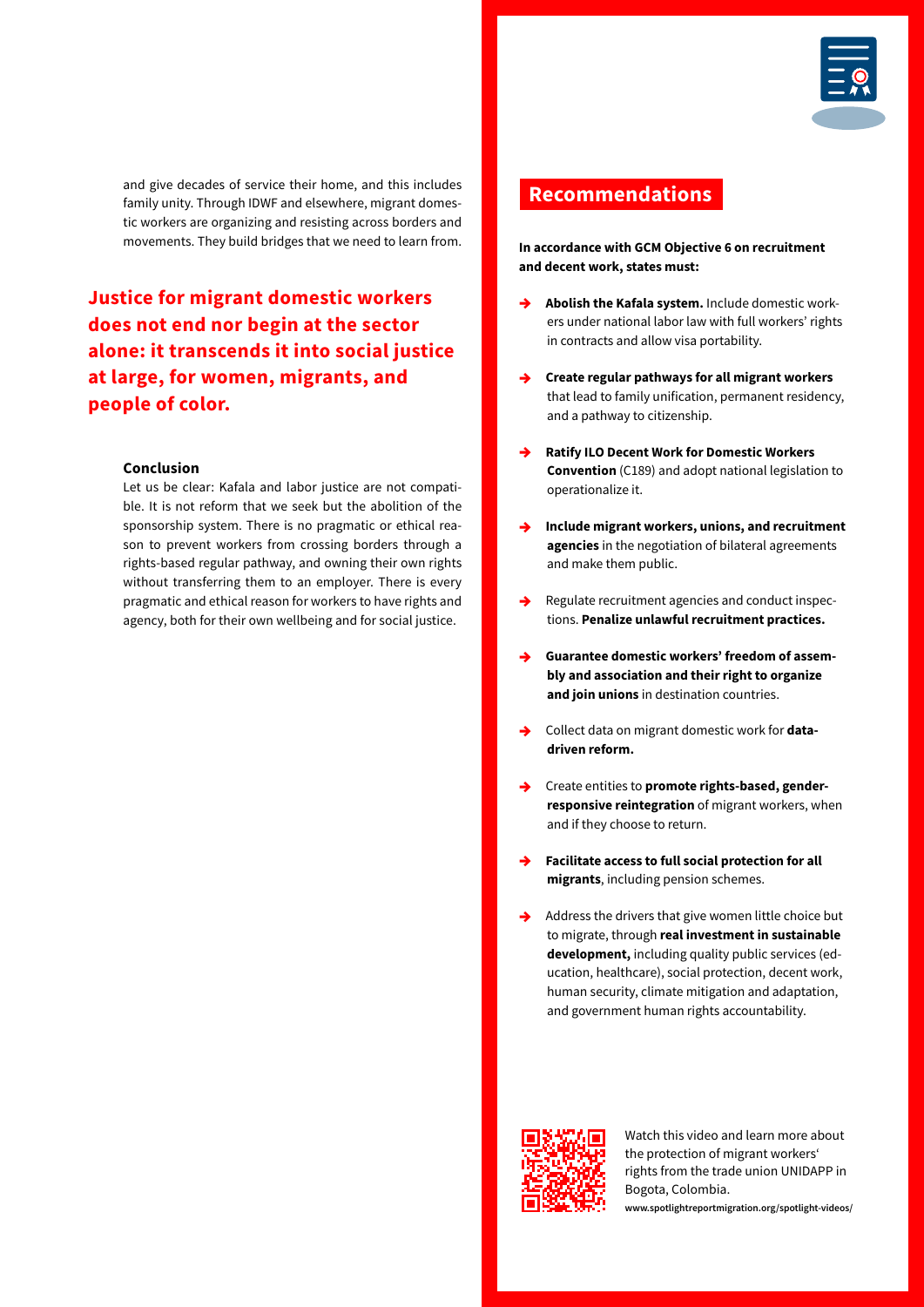# <span id="page-25-0"></span>**Protection at the borders**

# **THE IMPACTS OF BORDER CONTROLS AND EXTERNALIZATION ON MIGRANTS IN SOCIAL VULNERABILITY**

### **Alma Maquitico**

Co-director, National Network for Immigrant and Refugee Rights (NNIRR)

### **Alicia Moncada**

Main researcher, Fundación para la Justicia y el Estado Democrático de Derecho (Foundation for Justice and the Rule of Law)

*This article is a summary of two investigative projects of the National Network for Immigrant and Refugee Rights and of the Foundation for Justice and the Rule of Law concerning the impacts of the militarization of migration policy on the southern border of the US, the northern and southern borders of Mexico, and the El Salvadoran borders. See: www. nnirr.org and https://bajolabota.com/*

The United States (US) has increasingly focused on the externalization of migration controls over the last decade, and this was accelerated during the COVID-19 pandemic. These policies, historically used to contain and deter irregular migration, are increasingly used to address the crisis of asylum. This impacts those in vulnerable situations due to social, political, and climate reasons, along with race, gender, class, ethnicity, and national origin distinctions.

**2,300**

Since the adoption of the GCM in December 2018, US Immigration enforcement agencies forcibly removed 2,300 children from their parents under the new 'zero-tolerance' policy that refers all cases of unauthorized entry for criminal prosecution.

Instead of addressing root causes and drivers of migration and creating regular migration pathways for those confronting these situations of vulnerability, the US has continued to pursue several bilateral and trilateral agreements with Central American countries to prevent migrants, including asylum seekers, from entering its jurisdiction. This renders displaced people 'legally inadmissible', often in violation of the international protection regime.

The Global Compact for Migration (GCM) recognizes a set of commitments that uphold the human rights of migrants and establishes a framework for international cooperation to primarily save lives and guarantee human rights protections at international borders. Yet, states in the region have criminalized migration by enacting and tightening immigration laws and enforcement mechanisms.

Migrants in the region face undue burdens, suffering, and life-threatening conditions at borders. In addition to government-sponsored violence, extreme poverty, or environmental displacement, they are simultaneously experiencing the exacerbated harms brought by the pandemic; food and housing insecurity; mobility constraints; and walls and military forces at borders.

#### **The Immigration deterrence model**

In Mexico and other Central American countries, border externalization programs include immigration agreements, economic development packages, and technical-military assistance for the implementation of policies such as the Migrant Protection Protocol (MPP), and US Title 42 of the 1944 Public Health and Service Act, which deny the right to asylum on a health-related basis. The MPP refuses asylum seekers at US ports of entry, while Title 42 has resulted in up to 980,000 summary deportations of migrant women, men, and children in the context of the pandemic.

These policies and agreements are instrumentalized to achieve the long-wanted goal of sealing the US-Mexico border, while subjecting people to grave human rights violations and leading to an increase in migrant deaths. Immigration deterrence contradicts the inherent principles and commitments enunciated in the GCM and Global Compact on Refugees (GCR).

The US has pursued immigration deterrence as the primary tool to manage migration over the last several decades. This complex architecture of laws, walls, drones, biometrics, data-sharing, surveillance technology, and heavily guarded geographies is aimed at enforcing two parallel border regimes: one that facilitates the mobility of those privileged by multilateral visa agreements and another that deters and criminalizes those without a 'compelling claim'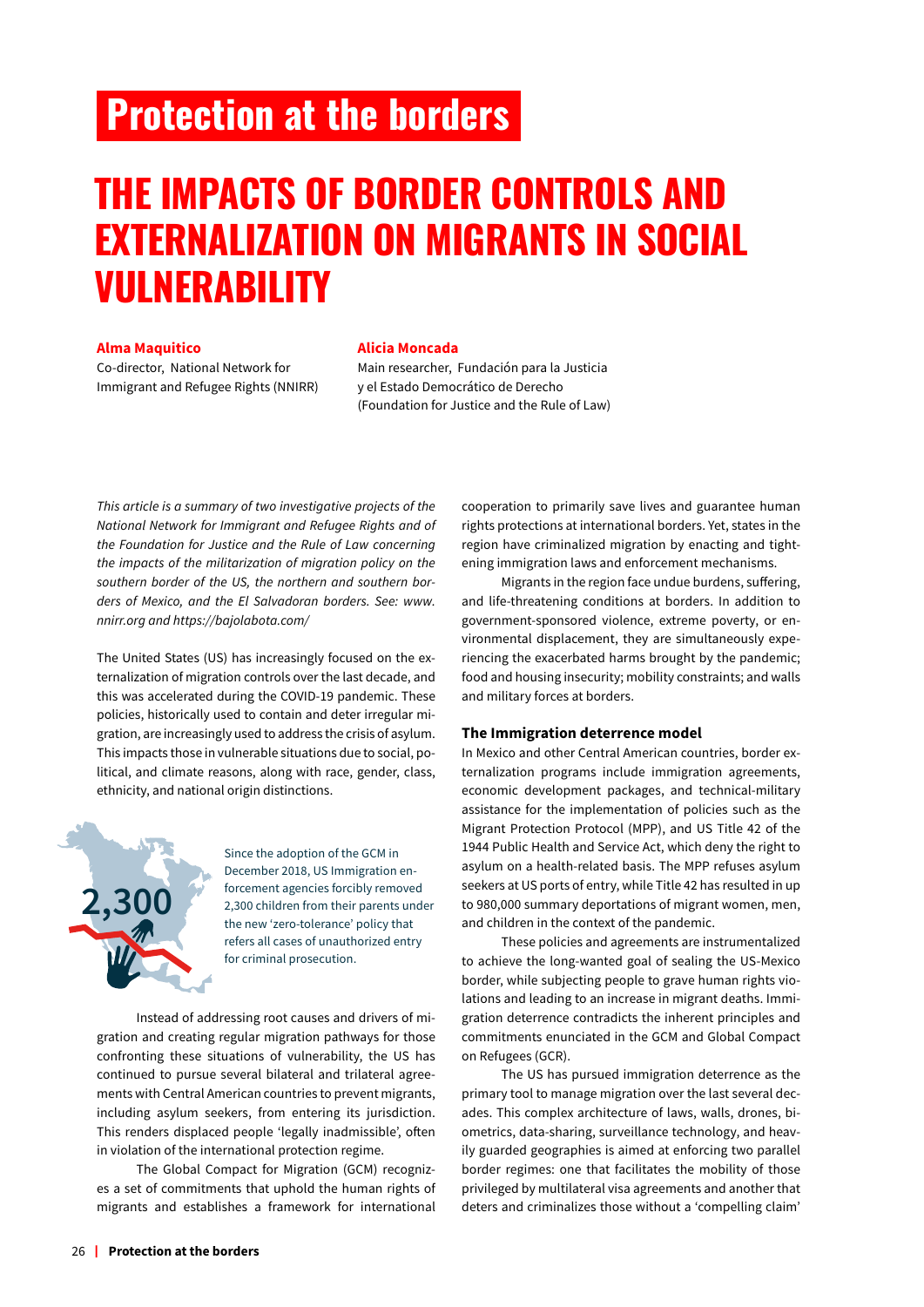of entry, primarily along with race, class, and national origin distinctions.

Civil society monitoring of these industries<sup>1</sup> has found that 'US surveillance often leads to the arrest, jailing, and deportation of immigrants'. This includes companies that supply the US Department of Homeland Security (DHS), and particularly its Immigration and Customs Enforcement (ICE) agency, with databases; powerful data systems; biometrics; cloud systems such as Amazon's; tracking technologies like Palantir's; Northrop Grumman's biometric databases; and iris and facial algorithms such as NEC Corporation's, among others.

While the racial and ethnic impact of these militaristic strategies has been largely overlooked, these technologies are increasingly being used to expedite and force returns of refugees and migrants without due process of law and the possibility of requesting asylum. This results in systematic human and civil rights violations to those migrating through the border and those residing in the border region. This includes indigenous groups, persons of Mexican descent, and similarly racialized groups.

Since the adoption of the GCM, US Immigration enforcement agencies (Immigration and Customs Enforcement and Customs and Border Protection) forcibly  $removed$  2,300 children from their parents<sup>2</sup> under the new 'zero-tolerance' policy that refers all cases of unauthorized entry for criminal prosecution. Most children were from Guatemala (1423), Honduras (848), and El Salvador (179), while other children were from Brazil (43), and Mexico (30). Furthermore, the Biden administration has expelled more than 9400 Haitians through almost 126 flights from primarily border cities. These flights face minimal regulation by aviation watchdog agencies. Per IOM data, about 44% of those expelled from the US to Haiti since September 19th, 2021 were women and children.

Migrant criminalization has a long legal history in the US and is one of the primary features of the immigration deterrence model. In the context of the War on Terror, border securitization policies conflate migrant women, men, and children, with terrorists, drug smugglers, or human traffickers.

The model is being exported to Central America, where several signed agreements between the US and Central American countries set the basis for the current US administration to continue the immigration deterrence project, criminalizing instead of protecting and creating conditions for migrants to claim rights as they migrate.

Criminalizing mobility has directly led to the aggressive acceleration of the US border externalization program. This specifically includes the US-Mexico Joint Declaration and Supplementary Agreement (US-Mexico); the Guatemala Arrangement for Irregular Migration (GAIM), The Biometric Data Sharing Program (US-Guatemala); the Border Security Agreement and Biometric Data Sharing Program (US-Honduras); and the Asylum Cooperative Agreements (US-El Salvador), among others.

### **The militarization of migration policies: the US border wall in Mexico and Central America**

Among the most troubling patterns found in the agreements signed between the US, Mexico, and countries within the 'Northern Triangle' includes the deployment of thousands of military and police forces along the northern and southern Mexican borders. US agencies provide training and ongoing technical assistance to security forces in immigration enforcement, and direct engagement in immigration deterrence activities in Honduras, El Salvador, and Guatemala with the goal of preventing migrants and asylum seekers from ever reaching the US.

Since the COVID-19 pandemic, military participation in migration management has increased considerably<sup>3</sup>. In the case of Mexico, the US-Mexico Joint Declaration and the Supplementary Agreement resulted in the initial deployment of more than 6,500 members of the Mexican National Guard on the southern border and 15,000 on the northern border with the goal of impeding people from migrating to the US.

**In Guatemala, Honduras, and El Salvador, the US promoted the participation of border patrol agents in the training of military forces and civilians to halt migration flows.**

In Guatemala, Honduras, and El Salvador, the US promoted the participation of border patrol agents in the training of military forces and civilians to halt migration flows. Officials of the US National Security Agency have carried out summary deportations of people traveling in 'caravans'. Such actions are contrary to International Human Rights Law and Refugee Law.

Additionally, in El Salvador, the creation of the Border Patrol financed and trained by the US in 2019<sup>4</sup> has impacted the freedom of movement and the human rights of people living in border communities, with indigenous and peasant communities being particularly excluded from accessing their economic, social, and territorial rights. This is evident in the transnational territories known as Ex-Bolsones where indigenous and peasant communities are regularly denied from exercising the freedom of movement as guaranteed in the settlement by the International Court of Justice.

### **Consequences of militarization and externalization of migration policy in the region**

Since Mexico and Northern Triangle countries have carried out joint militarized deterrence operations, migrants and asylum-seekers have experienced repression, detention, and other rights violations. These include using excessive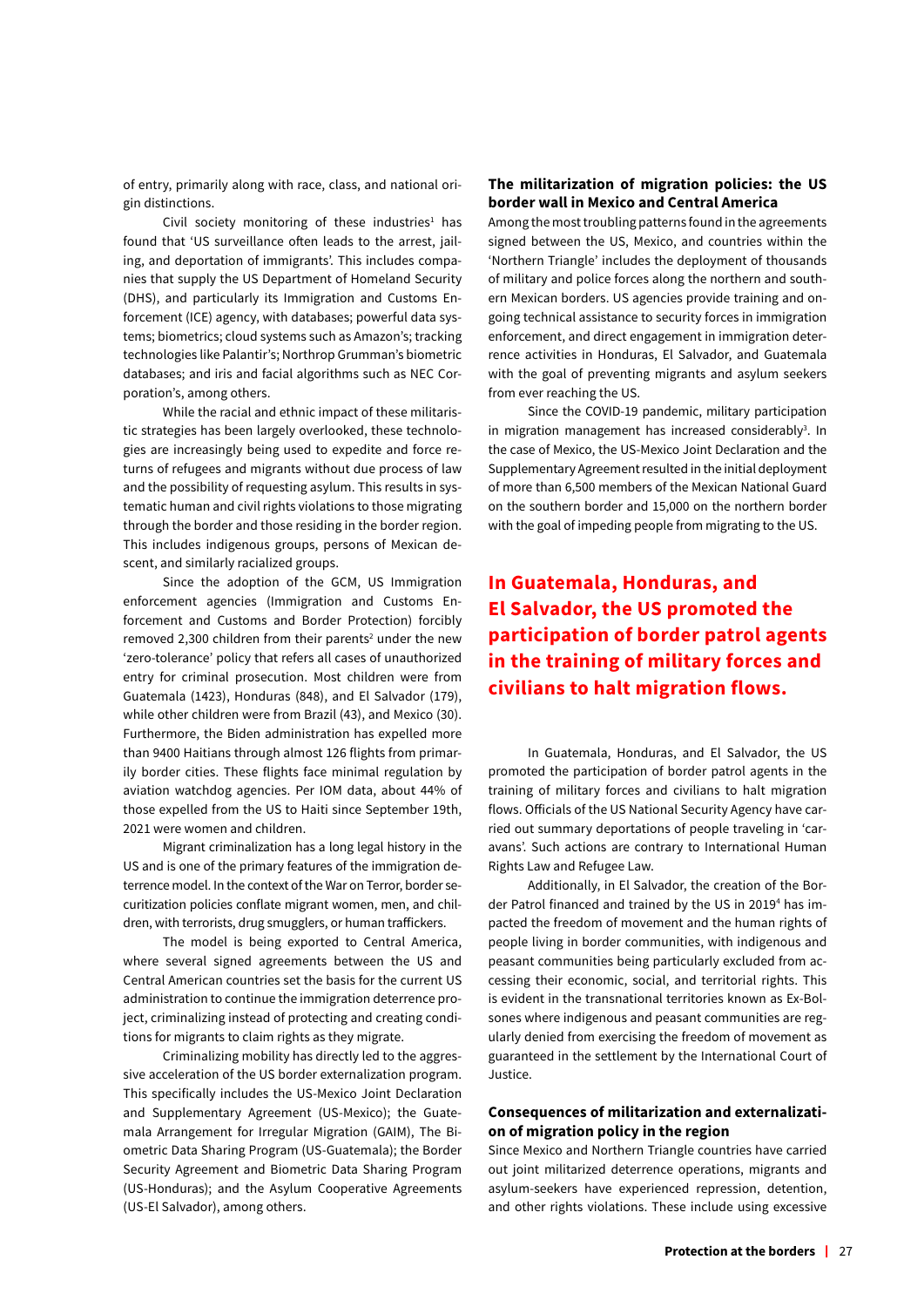

force, committing acts of torture<sup>5</sup>, and threatening their physical integrity, personal freedom, and security.

In recent years, communities along the northern and southern Mexican borders have experienced the increased deployment of military forces to carry out immigration functions. This has intensified racism against particular groups: Black migrants (including Afro-descendants and Black transcontinental migrants), indigenous, and Indo-peasant peoples, who are systematically profiled, subjected to arbitrary detention, and targeted with xenophobic narratives and other forms of discrimination.

The externalization of the US immigration deterrence project facilitates violence against women, girls, and non-binary migrant persons. This 'presumptive criminality' subjects them to persecution rather than protection, and creates a permissive environment for border agents to dehumanize, shame, beat, and sexually assault women. Victims of sexual violence in immigration detention are often deported without an opportunity to seek justice, enabling immigration policing forces to continue acting with impunity. Furthermore, policy choices purportedly undertaken to assist victimized migrant women actually worsen their situation, as anti-trafficking strategies are used to 'justify' a host of militarized immigration enforcement strategies that make migrant crossings more dangerous.

The intensified policing has made the migration journey more violent and deadly for migrants. Since the mid-2000s, migrant fatalities along the US-Mexico border have increased. Community organizations attribute the increasing death rate to migration flows shifting to more isolated routes, condemning people to death by heatstroke, thirst, and other preventable deaths.

Families and under-resourced community organizations are confronted with a web of judiciary, morgues, medical examiners, forensic pathologists, embassies, and consular officials to investigate and track individual missing persons or to ensure that individual remains are recovered and identified. Pain, trauma, and death are central and intended consequences of the immigration deterrence model.

### **Conclusion**

The current global health crisis accelerated the hardening of border controls and the externalization of border policies, presenting major challenges for the protection of inalienable human rights of migrant women and men, asylum seekers, children, and groups made vulnerable by intersectional discrimination.

Policies of deterrence contradict the inherent principles and commitments enunciated in the GCM, which commits to upholding the human rights of migrants and establishes a framework for international cooperation to save lives, and guarantee human rights safeguards at international borders.

### **Recommendations**

**In accordance with GCM Objective 8 on saving lives, states must:** 

- **Demilitarize migration policies** in law and practice.
- All personnel engaged in immigration and asylum eligibility procedures will:
	- ∙ **Guarantee accountability of enforcement entities** that have participated in human rights violations.
	- ∙ **Guarantee the protection of human/migrant rights defenders,** particularly those from vulnerable groups.
- **Engage in multi-stakeholder conversations** with civil society organizations to:
	- ∙ **Review and analyze the impact of militarized deterrence** strategies on migrants and refugees.
	- ∙ Develop migration governance frameworks. that **recognize and address the structural drivers of migration,** including climate change, systemic racism, poverty, and social violence.
- Develop gender-responsive mechanisms and protocols at all levels that **facilitate search, identification, and reunification of deceased migrants with their families,** including:
	- ∙ Provide **full support to civil society organizations** and forensic teams engaged in search and identification.
	- ∙ Work collaboratively towards **mitigation and guarantees of non-recurrence** to address the crisis of migrant deaths and disappearances.
	- ∙ Extend the **Right to Remedy and Reparation,**  including psycho-social, economic, and holistic support to the families of disappeared migrants and those that perished in transit.



Watch this video and learn more about the protection of migrants at borders from the South Texas Human Rights Center.

**www.spotlightreportmigration.org/spotlight-videos/**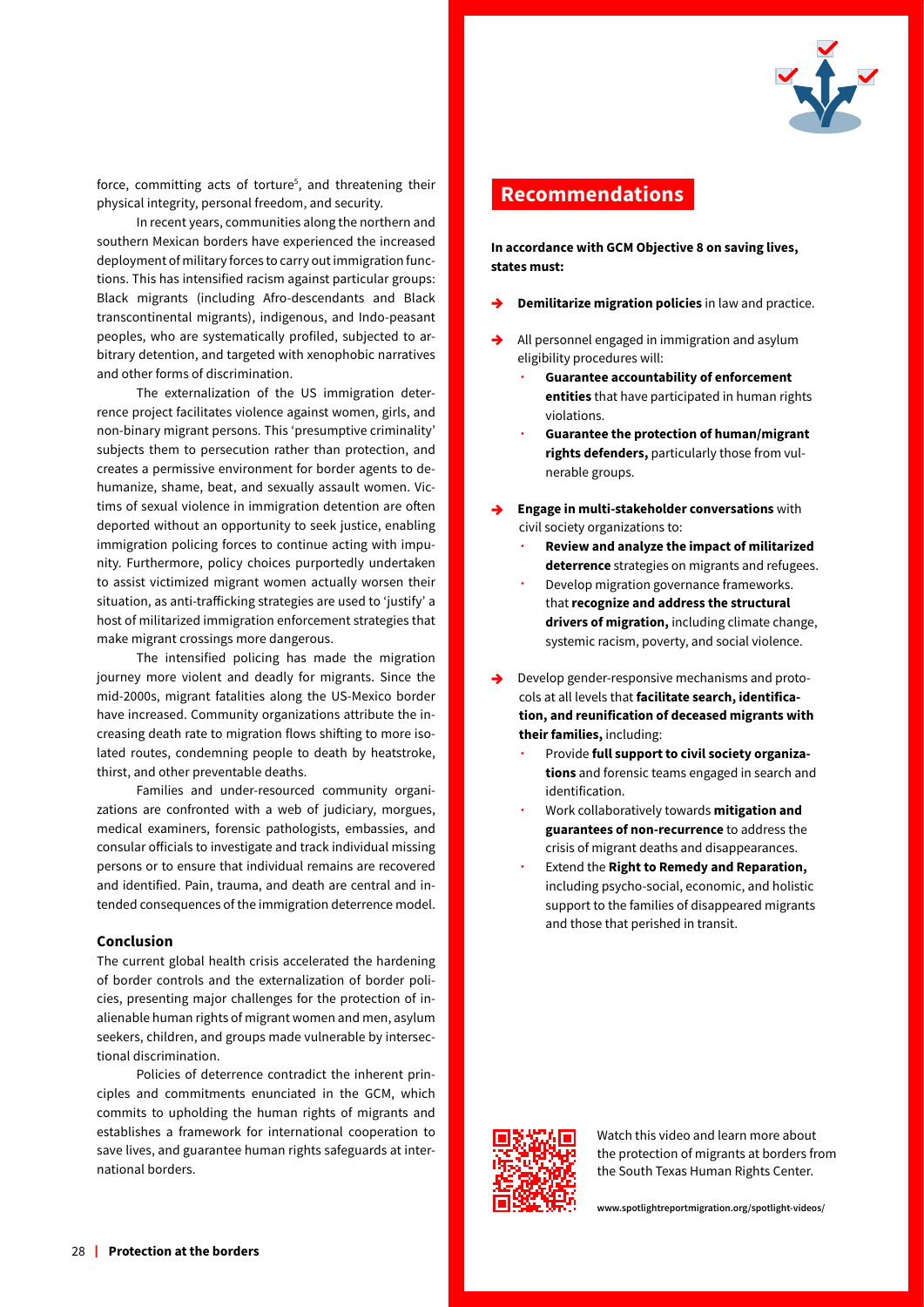# <span id="page-28-0"></span>**Climate-related displacement**

# **CLIMATE CRISIS HEIGHTENS INEQUALITIES, DRIVES PRECARIOUS MIGRATION**

#### **Catherine Tactaquin**

Co-convenor, Women in Migration Network (WIMN)

While climate change and migration have often been treated as distinct issues, the intersection today has become undeniable. Three years after approval of the Global Compact for Migration (GCM), climate realities have accelerated at a faster pace than most experts had predicted, heightening adverse impacts and dire consequences. The climate crisis is steadily emerging as a key driver of population displacement as well as cross-border migration for the foreseeable future.

The actual number of migrants on the move directly attributed to climate-related factors is hard to pin down. As described in the Mixed Migration Review 2021, "…the ways in which climate change and human mobility collide are complex, dynamic, and rooted in local landscapes, including policy decisions. Climate change acts as a threat or vulnerability—multiplier, exposing and exacerbating pre-existing vulnerabilities of those affected, rather than creating them outright."

The GCM provides an initial foundation to address climate change and migration, particularly under Objective 2, to 'minimize the adverse drivers and structural factors that compel people to leave their country of origin'. Other elements of the GCM, such as Objective 5(h), concern path-

### **The climate crisis is steadily emerging as a key driver of population displacement as well as cross-border migration for the foreseeable future.**

ways for people displaced for climate-related reasons, as well as objectives addressing vulnerabilities in migration (Obj. 7). Access to services (Obj. 15), discrimination (Obj. 17), and skills development (Obj. 18) are also especially relevant to address the situation of climate-related displacement and migration.

Moreover, minimizing drivers of international migration dovetails with the urgent demands to address the climate crisis through strategic plans and investment in mitigation and adaptation, as well as accounting for permanent and long-term losses with support for loss and damage.

Negative, racist, and violent hostilities against socalled 'climate migrants', frame climate-displaced migrants as 'security risks'. This is especially concerning with the economic and social pressures of the global health pandemic, where migrants have been scapegoated for the spread of the virus, leading in some cases to more restrictive immigration policies.

### **Negative, racist, and violent hostilities against so-called 'climate migrants', frame climate-displaced migrants as 'security risks'.**

### **Intersecting discrimination intensified by climate crises**

With the advance of the climate crisis, women, men, and children are experiencing heightened risks, especially at the intersections of inequities laid out in the overview. Those living on the frontlines of the severe impacts of the climate crisis may have fewer resources and capacities to sustain themselves and their families. Having lost land, access to fishing, housing, and jobs, they may experience food insecurity and have little or no access to healthcare, at a time when health risks are heightened. Children may be unable to attend school.

These people and communities are at the greatest risk of displacement when governments fail to provide for their well-being, safety, and rights. Climate-related internal displacements were the overwhelming majority of new displacements in 2020 in 145 countries (an estimated 30.7 million of a total of 40.5 million), according to the Internal Displacement Monitoring Center (IDMC). As noted in International Organization for Migration's World Migration Report 2022, this data focuses on new displacements generally caused by sudden-onset events. Data on internal displacements and cross-border migration due to slow-onset climate-related factors such as drought is more difficult to ascertain.

Nonetheless, the phenomena of climate-related internal displacement spotlight the concerns for the safe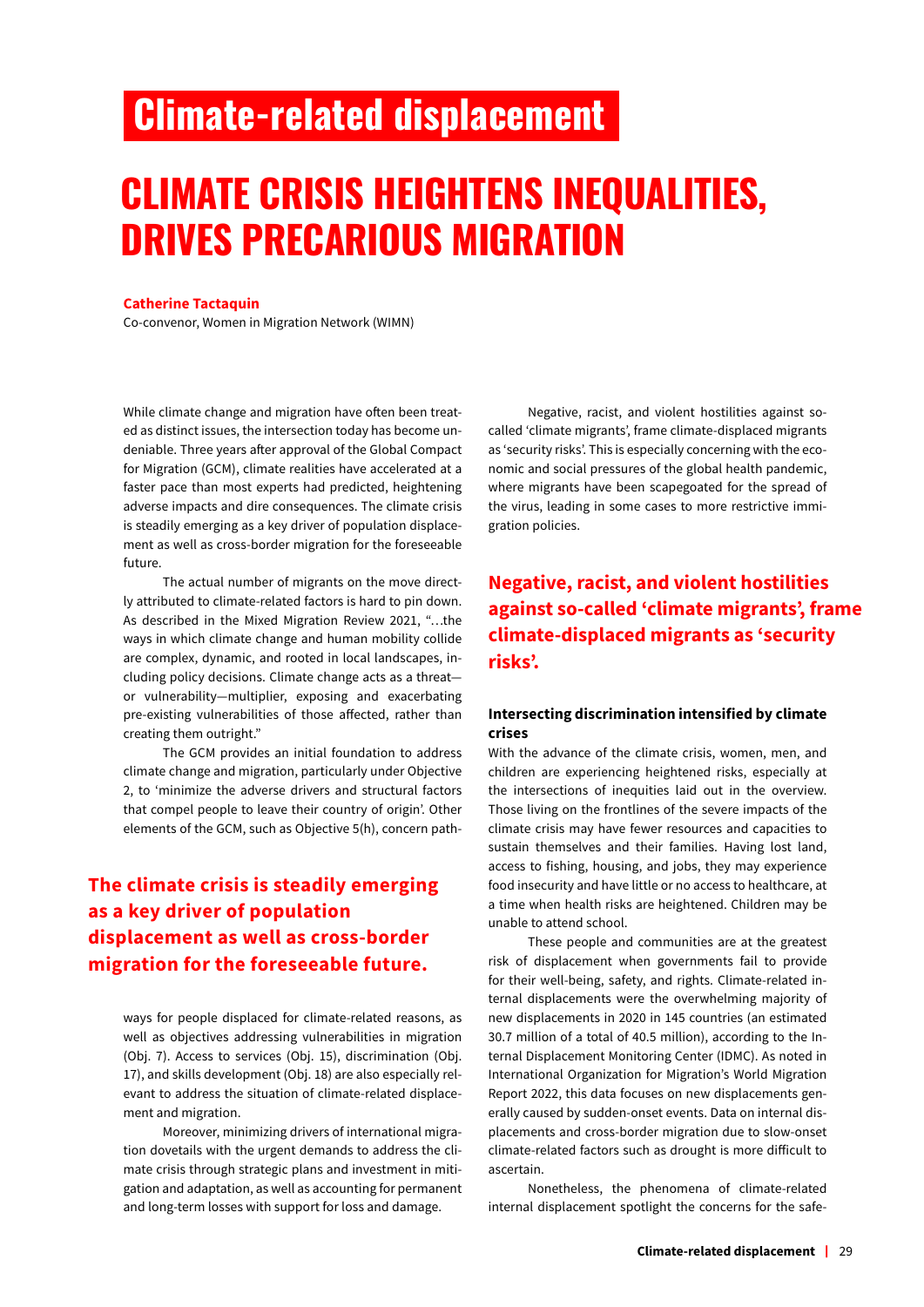ty and rights of not only the displaced, but for local populations more generally. Rural-displaced populations have moved to urban areas, raising the urgency for social protections, labor rights, and economic support to poor and marginalized communities, and to act on policies and resources to address climate-related impacts.



In 2020, an estimated 30.7 million of a total of 40.5 million internal displacements were climate-related displacements.

#### **Regional realities**

Bangladesh is often cited as one of the most 'climate-vulnerable' countries in the world, with low-lying geography and high population density. The Environmental Justice Foundation estimates that by 2050, one in every seven people in Bangladesh could be displaced by climate-related factors—with upwards of 18 million people needing to move because of sea-level rise alone.

The organization Bangladesh Nari Sramik Kendra (BNSK) recently conducted research among climate-displaced women who had moved to Dhaka, where they are among hundreds of thousands of slum dwellers. Their study revealed the disparate impact of displacement on women, who shared their concerns about the lack of work and healthcare, fears for their physical safety, and the lack of education for their children. Such conditions exemplify the insecurities of many internally displaced populations who may need to move again.

While the vast majority of climate-displaced people migrate internally, circumstances in which people must move across borders are increasing. For populations in low coastal areas, relocation has already become unavoidable. This is the case among small island states, such as Kiribati,



By 2050, one in every seven people in Bangladesh could be displaced by climate-related factors.

Tuvalu, and Fiji in the Pacific. While the entire Pacific region contributes only  $0.03\%$ <sup>1</sup> of the greenhouse emissions that fuel global warming, they are on the frontlines of the climate crisis, experiencing more extreme weather; sea-level

rise; increased sea and land salinization; loss of land, fishing, and livelihoods; and more.

In these countries, people in rural areas have already been forced to move to urban settings, seeking employment, housing, and basic survival. Population density has dramatically increased, as has more pervasive poverty, a lack of economic and social support, and pressure towards out-migration.

Even in such dire circumstances, many impacted populations strive to 'cope' with their situations, resistant to moving from their homes and communities. Those that are internally displaced, as in the BNSK study, feel the loss of community, culture, family contact, safety, and more.

In 2021, the World Bank projected a potential 86 million climate-related migrants in Africa by 2050, displaced within and among countries. According to the IDMC, almost one-third of all internal displacements worldwide take place among African nations, noting that such data can reflect displacements by rapid-onset disasters such as floods, but may not reflect (and thus under-report) displacements due to slow-onset changes such as droughts and desertification.

According to the United Nations High Commissioner for Refugees (UNHCR), by January 1, 2021, almost 3 million people were internally displaced in Somalia due to conflicts and disasters, and almost a million had crossed into neighboring countries. By the end of 2021, some 3.5 million Somalis were projected to experience food insecurity due to a three-year drought, further fueling displacement and cross-border migration.

### **While the entire Pacific region contributes only 0.03% of the greenhouse emissions that fuel global warming, they are on the frontlines of the climate crisis.**

Cross-border migration due to persistent climate-related factors has been on the rise in Central America. Guatemala, Nicaragua, and El Salvador are high on Germanwatch's Long-Term Global Climate Risk Index, according to La Ruta del Clima. Countries like these located in the Central American Dry Corridor, are prone to persistent droughts, irregular rainfall, higher and more extreme temperatures, and flooding related to climate change.

A long drought has led to crop failures over several years, stimulating migration from rural to urban areas. Multiple major hurricanes in the region have accelerated these desperate conditions and fueled out-migration, particularly to Mexico and the US, as these forced migrants have sought shelter and safety, embarking on dangerous journeys only to be repelled at borders. Many survive in camps prone to further violence and exploitation, without work, health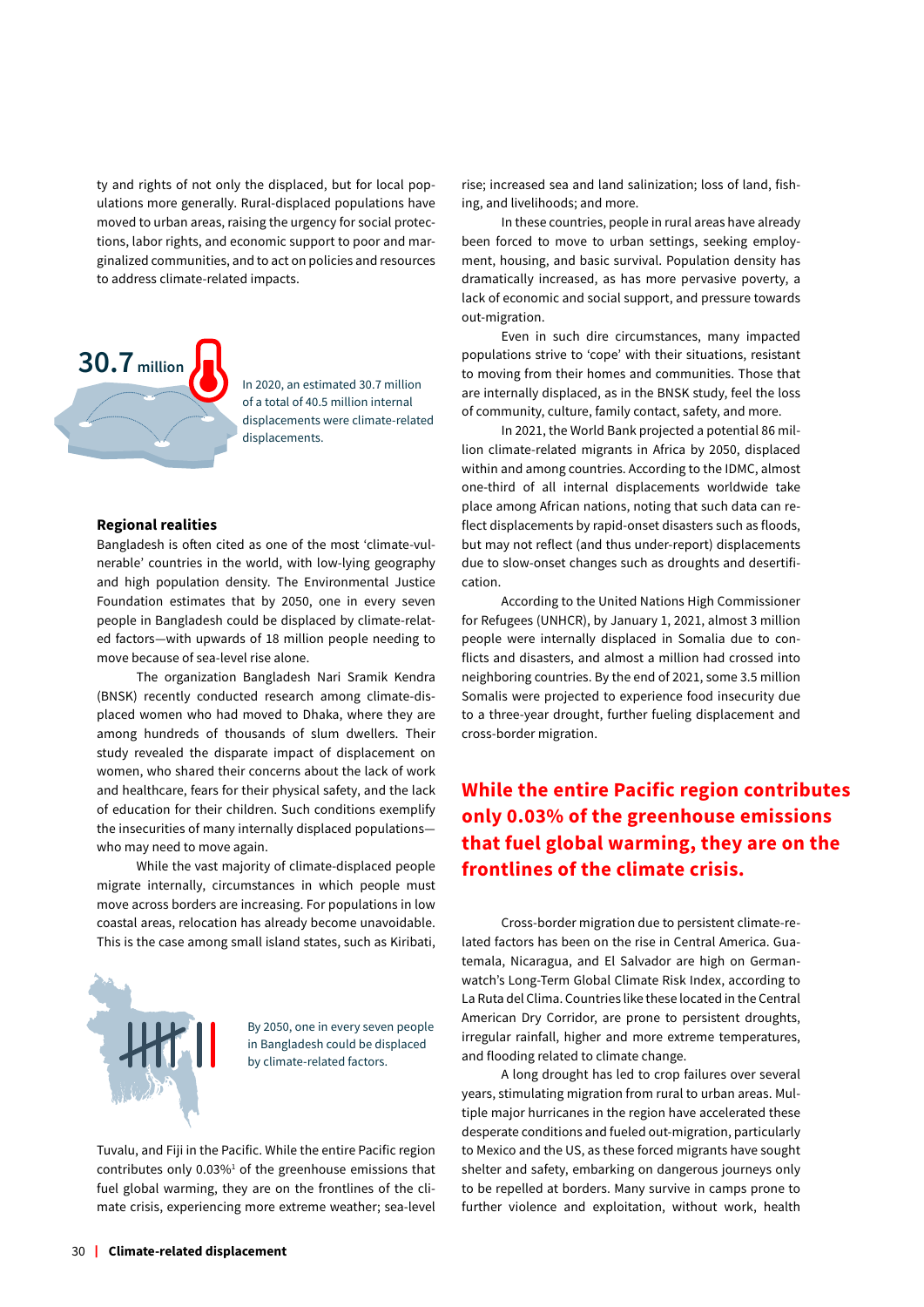care, and education for children. The World Bank's 2021 Groundswell Report projects that some 3.9 million people could be displaced by 2050 in this region; UNHCR reports that less than a million are internally displaced or have sought refuge within the region.

# **3 million**

By January 1, 2021, almost 3 million people were internally displaced in Somalia due to conflicts and disasters.

### **Climate change impacting migrant communities**

Having crossed borders, migrants displaced by climate factors may continue to experience climate impacts and other vulnerable situations. As irregular migrants, they may endure difficult living and working conditions owing to their undocumented status and racial identity, and the constant threat of arrest, detention, and deportation. Their lack of immigration status is a barrier to decent work, and they often lack access to social services, healthcare, and access to public safety and justice programs. Their freedom of movement may even be restricted.

In destination countries, these climate-displaced irregular migrants may once again feel the effects of the climate crisis. Along with other migrants, they are more prone to live in localities that are already environmentally degraded, like some areas in the Southeast and Southwest regions in the US—poorer neighborhoods and housing that may be temporary, substandard, and constructed without permits. In the wake of disasters<sup>2</sup>, they may not have access to relief like housing, meals, or medical assistance, or are fearful of accessing such support, if available.

In the US, climate-related mega-fires raged since 2018 in California, where undocumented immigrants and

**Years of climate impacts make returning to origin countries not viable, and these migrants still face uncertain futures despite having lived 'temporarily' in the US for over two decades.**

farmworker families living in affected areas had little access to information, initially available only in English although Latinos make up almost half the population there. They were excluded from emergency support, and farmworkers were even forced to work in smoke-filled fields to save agricultural produce from rapidly advancing fires<sup>3</sup>.

Tragically, even those who flee their home countries due to climate change impacts may work on the frontlines of climate disaster recovery efforts. In fact, some undocumented workers in the US purposely head to disaster zones in hopes of finding work, performing jobs that can be dangerous and [toxic4](#page-33-0) . These workers are now being organized by groups like Resilience Force, to ensure their rights and protections in an arena of work that has vastly expanded during the climate crisis.

Years of climate impacts have also contributed to unsustainable situations where returning to origin countries is not viable, such as Haiti, parts of Central America, and Pacific island states. In the US, Haitian and Salvadoran migrants received Temporary Protected Status (TPS) following major earthquakes and hurricanes. This status was renewed numerous times over the years, as subsequent weather events heightened by climate change continued to devastate the countries, along with political and broader economic instability. Many years later, these migrants still

**While the importance of financing for loss and damage received much more attention in 2021, resistance by much of the Global North continues.**

face uncertain futures despite having lived 'temporarily' in the US for over two decades.

### **Conclusion**

COP26 in 2021 concluded without the bold commitments needed to mitigate the rapidly advancing consequences of the climate crisis, despite having reaffirmed the goal to limit global warming to a 1.5°C rise. Countries will regroup in 2022 with updated national plans, but loopholes in the carbon market rules may allow for 'business as usual' in the continued use of fossil fuels. Pledges for more adaptation funding have increased, but more rapidly-deployed funds are needed for struggling countries. While the importance of financing for loss and damage received much more attention in 2021, resistance by much of the Global North continues.

These shortcomings and failures to address the climate crisis, combined with longstanding problems of economic development, lack of social protections, political chaos, gender and racial inequity and more, undermine promises to address the 'root causes' of population displacement and the structural and adverse drivers of migration.

Addressing these root causes involves recognition of ongoing global inequities stemming from the colonial era and the necessity of global cooperation in the context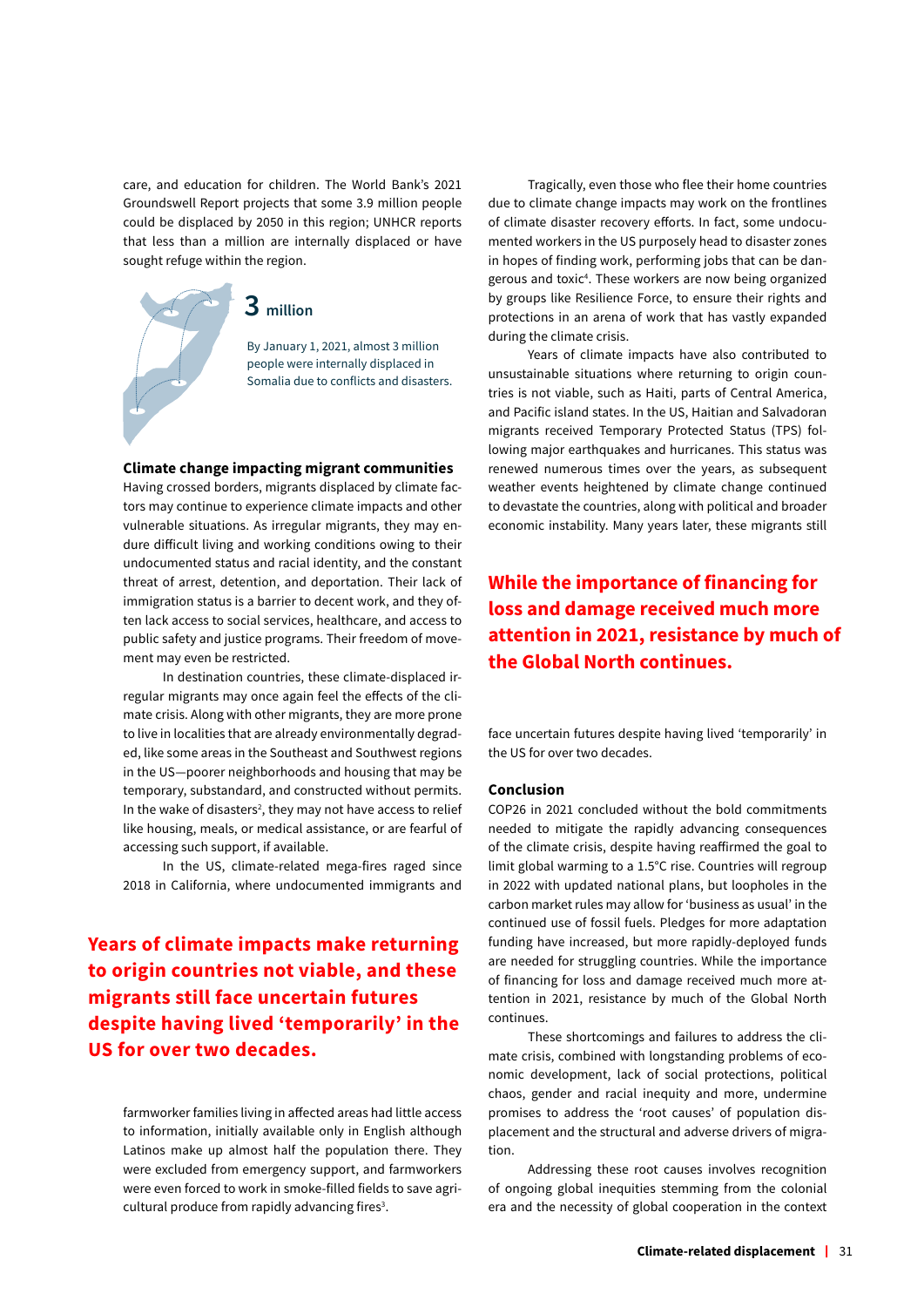

of Common but Differentiated Responsibilities and Respective Capabilities (CBDR–RC) of nations, affirmed by the UNFCCC<sup>5</sup>. It requires an integrated approach to sustainable development and migration policy that is commensurate

## **Addressing these root causes involves recognition of ongoing global inequities stemming from the colonial era and the necessity of global cooperation.**

with the urgency of the moment by welcoming climate-displaced migrants with full rights.

The acceleration of the climate crisis, in collision with the ongoing global health crisis, has sharply revealed the traumatic and desperate conditions of climate-displaced migrants crossing borders without the benefit of immigration documents. When there are few options for regular pathways for climate-displaced migrants, people are forced over dangerous land or sea routes, to live as irregular migrants in countries of destination. Without financial support and increased capacities to reverse or strategically adapt from climate-related damages to lands, resources, and economies (especially for regions in the Global South), the possibility of 'return' for these migrants is ever more unlikely.

### **Recommendations**

**In accordance with GCM Objective 2 on minimizing adverse drivers, states must:** 

- Provide rights-based, gender-responsive, and **permanent regular pathways for climate-displaced migrants** that are consistent with rights and protections in international human rights law and established labor standards of the International Labour Organization (ILO).
- Address the adverse drivers of migration by **contributing to climate-related financing for mitigation, adaptation, and loss and damage.** Address structural factors underlying migration decisions.
- **Facilitate human mobility** and provide economic and social support for displaced peoples, including migrants, and access for safe migration and stay.
- Provide grants, not loans, for loss and damage **in the Global South,** which shoulders the brunt of climate change's traumatic impact. This is a particular obligation for China, the EU, and the US, which account for 41.5% of all greenhouse gas emissions.
- Cancel debt as a form of 'reparation' for the **historical ecological damage,** to help countries transition to just, sustainable economies.
- **Recognize the uneven circumstances of those forced to migrate due to climate-related factors,**  including those who may not 'fit' existing criteria for protection or migration visas.
- Give access to safe passage, residency, services **and work authorization, and citizenship** in addition to humanitarian assistance.
- **The IMRF Progress Declaration should call for agile mechanisms that facilitate coherence within the UN system on climate, migration, labor, and development processes.** Climate-migration and its causes must emerge as a key priority for global migration policy.



**www.spotlightreportmigration.org/spotlight-videos/** Watch this video and learn how climate change amplifies inequalities and precarious migration – and how the international community should respond.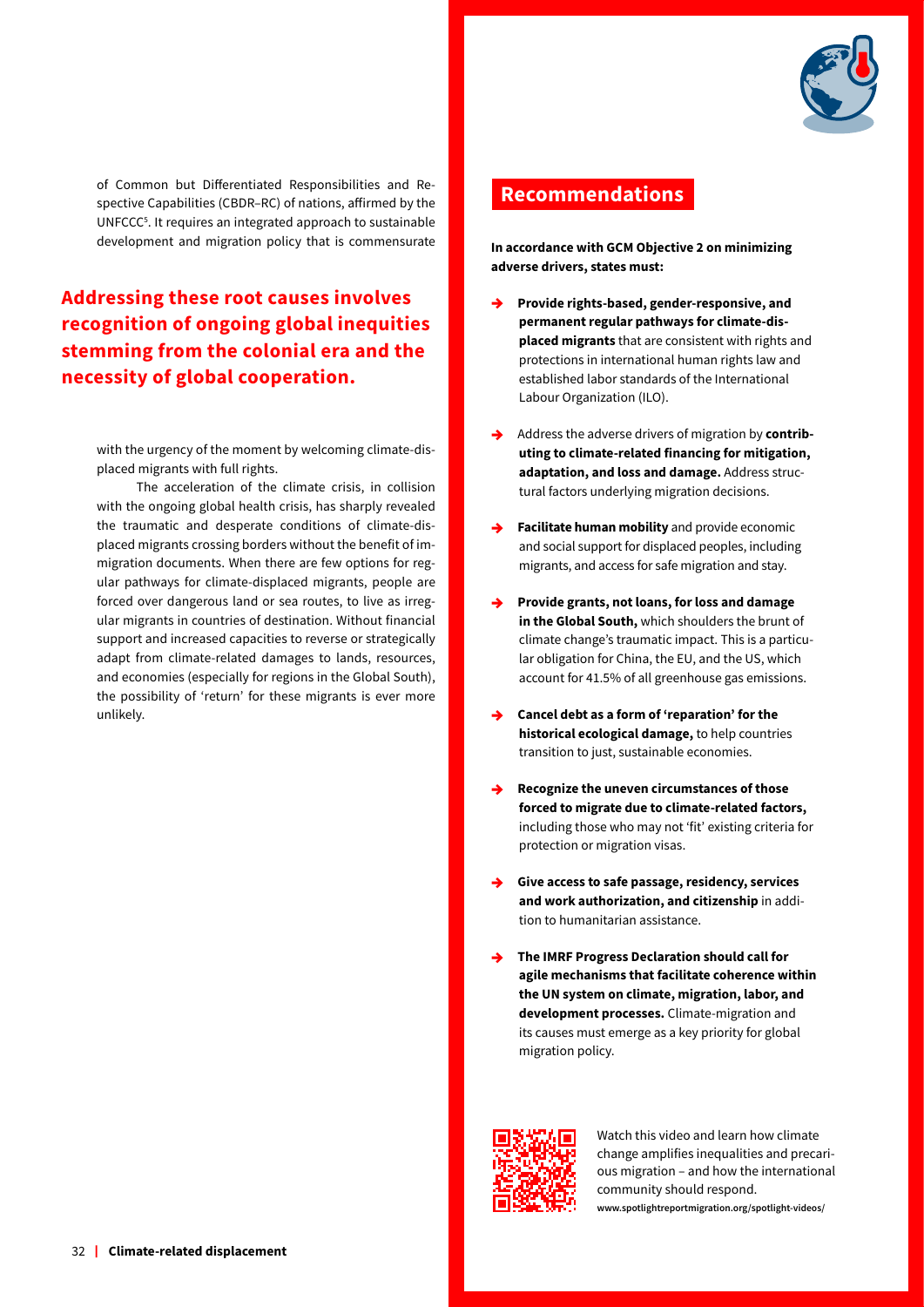# <span id="page-32-0"></span>**REFERENCES**

### **Overview: "Safe, orderly, and regular migration" for whom?**

- <sup>1</sup> Development Alternatives with Women for a New Era (DAWN). (2021). *Feminists for a People's Vaccine Initiative*. DAWN. https:// [dawnnet.org/feminists-for-a-peoples-vaccine-initiative/](https://dawnnet.org/feminists-for-a-peoples-vaccine-initiative/)
- 2 World Inequality Database. (2021, December). *World Inequality Report 2022*[. https://wid.world/news-article/world-inequality](https://wid.world/news-article/world-inequality-report-2022/)report-2022/
- <sup>3</sup>*Covid-19 Fueling Anti-Asian Racism and Xenophobia Worldwide*. [\(2020, May 12\). Human Rights Watch. https://www.hrw.org/](https://www.hrw.org/news/2020/05/12/covid-19-fueling-anti-asian-racism-and-xenophobia-worldwide) news/2020/05/12/covid-19-fueling-anti-asian-racism-andxenophobia-worldwide
- 4 United Nations Department of Economic and Social Affairs, Population Division. (2020). *International Migration 2020 Highlights*. (ST/ESA/SER.A/452).
- 5 Anderson, B., Poeschel, F., & Ruhs, M. (2021). Rethinking labour migration: Covid-19, essential work, and systemic resilience. *[Comparative Migration Studies](https://doi.org/10.1186/s40878-021-00252-2)*, *9*(1). https://doi.org/10.1186/ s40878-021-00252-2
- 6 McAuliffe, M., & Triandafyllidou, A. (Eds.). (2021). *Migration and migrants: A global overview. In: World Migration Report 2022*. International Organization for Migration (IOM). https:// [publications.iom.int/books/world-migration-report-2022](https://publications.iom.int/books/world-migration-report-2022-chapter-2) chapter-2

#### **People, not profit: coherent migration pathways centered in human rights and decent work for all**

- <sup>1</sup> American Federation of Labor & Congress of Industrial Organizations (AFL-CIO). (2015, January). *Trade, Violence and Migration: The Broken Promises to Honduran Workers*. AFL-CIO. [https://aflcio.org/reports/trade-violence-migration-honduran](https://aflcio.org/reports/trade-violence-migration-honduran-workers)workers
- 2 Texas AFL-CIO. (2020, February 5). *Solidarity Without Borders* [\[Video\]. Facebook. https://www.facebook.com/](https://www.facebook.com/watch/?v=1159044774445862) watch/?v=1159044774445862
- 3 Sullivan, E. (2021, December 20). *Haitian Migrants File Lawsuit Protesting Treatmesnt by Border Patrol*. The New York Times. [https://www.nytimes.com/2021/12/20/us/politics/haitian](https://www.nytimes.com/2021/12/20/us/politics/haitian-migrants-biden-border-lawsuit.html)migrants-biden-border-lawsuit.html
- 4 Micah-Jones, R. (2021, June 3). *Immigrants need the safety that asylum can provide — not temporary work visas*. The Hill. https:// [thehill.com/blogs/congress-blog/politics/556612-immigrants](https://thehill.com/blogs/congress-blog/politics/556612-immigrants-need-the-safety-that-asylum-can-provide-not-temporary)need-the-safety-that-asylum-can-provide-not-temporary
- 5 International Labour Office Fundamental Principles and Rights at Work Branch, Labour Migration Branch. (2019). *General principles and operational guidelines for fair recruitment &*

*Definition of recruitment fees and related costs*. ILO. https:// [www.ilo.org/global/topics/fair-recruitment/WCMS\\_536755](https://www.ilo.org/global/topics/fair-recruitment/WCMS_536755)

#### **Access to healthcare for undocumented migrants in Europe: COVID-19, vaccinations, and efforts to spur access to essential care from the ground up**

<sup>1</sup> Committee on Economic, Social and Cultural Rights, Economic and Social Council, United Nations. (2017, May 13). *Duties of States towards refugees and migrants under the International Covenant on Economic, Social and Cultural Rights*. http://docstore.ohchr.org/SelfServices/FilesHandler.ashx- [?enc=4slQ6QSmlBEDzFEovLCuW1AVC1NkPsgUedPlF1vfPMJb-](http://docstore.ohchr.org/SelfServices/FilesHandler.ashx?enc=4slQ6QSmlBEDzFEovLCuW1AVC1NkPsgUedPlF1vfPMJbFePxX56jVyNBwivepPdlEe4%2BUb4qsdJhuBDpCRSOwCXPjZ7VN7SXN0oRoXkZhCuB9Z73iyU35LZveUjX0d7u)FePxX56jVyNBwivepPdlEe4%2BUb4qsdJhuBDpCRSOwCXPjZ-7VN7SXN0oRoXkZhCuB9Z73iyU35LZveUjX0d7u

2 Smith, A. C., & LeVoy, M. (2017, April). *Cities of rights: Ensuring health care for undocumented residents*. Platform for International Cooperation on Undocumented Migrants (PICUM). [https://picum.org/wp-content/uploads/2017/11/CityOfRights\\_](https://picum.org/wp-content/uploads/2017/11/CityOfRights_Health_EN.pdf) Health\_EN.pdf

3 Keith, L., & LeVoy, M. (2018, January). *Protecting undocumented children: Promising policies and practices from governments*. Platform for International Cooperation on Undocumented Migrants (PICUM). https://picum.org/wp-content/ [uploads/2019/10/Protecting-undocumented-children-](https://picum.org/wp-content/uploads/2019/10/Protecting-undocumented-children-Promising-policies-and-practices-from-governments_ReprintJan.2018.pdf)Promising-policies-and-practices-from-governments\_ ReprintJan.2018.pdf

- 4 Vosyliūtė, L., & Conte, C. (2019, June). *Crackdown on NGOs and volunteers helping refugees and other migrants*. Research Social Platform on Migration and Asylum (ReSOMA). http:// www.resoma.eu/sites/resoma/resoma/files/policy\_brief/pdf/ [Final%20Synthetic%20Report%20-%20Crackdown%20on%20](http://www.resoma.eu/sites/resoma/resoma/files/policy_brief/pdf/Final%20Synthetic%20Report%20-%20Crackdown%20on%20NGOs%20and%20volunteers%20helping%20refugees%20and%20other%20migrants_1.pdf) NGOs%20and%20volunteers%20helping%20refugees%20 and%20other%20migrants\_1.pdf
- 5 Lighthouse Reports. (2021). *Vaccinating Europe's Undocumented: A Policy Scorecard*. Platform for International Cooperation [on Undocumented Migrants \(PICUM\). https://picum.org/vacci](https://picum.org/vaccinating-europe-undocumented-a-policy-scorecard/)nating-europe-undocumented-a-policy-scorecard/

#### **Ending immigration detention & criminalization by centering grassroots leadership**

- 1 International Detention Coalition. (2020, October). *Room For Hope: IDC Briefing Note: An overview of promising alternatives to detention in the era of COVID-19*. IDC. https://idcoalition.org/ [wp-content/uploads/2020/11/Covid-19-Briefing-Paper-2020-](https://idcoalition.org/wp-content/uploads/2020/11/Covid-19-Briefing-Paper-2020-ENGLISH.pdf) ENGLISH.pdf
- 2 United Nations. (2022, January 14). *UK Borders Bill increases [risks of discrimination, human rights](https://news.un.org/en/story/2022/01/1109792)*. UN News. https://news. un.org/en/story/2022/01/1109792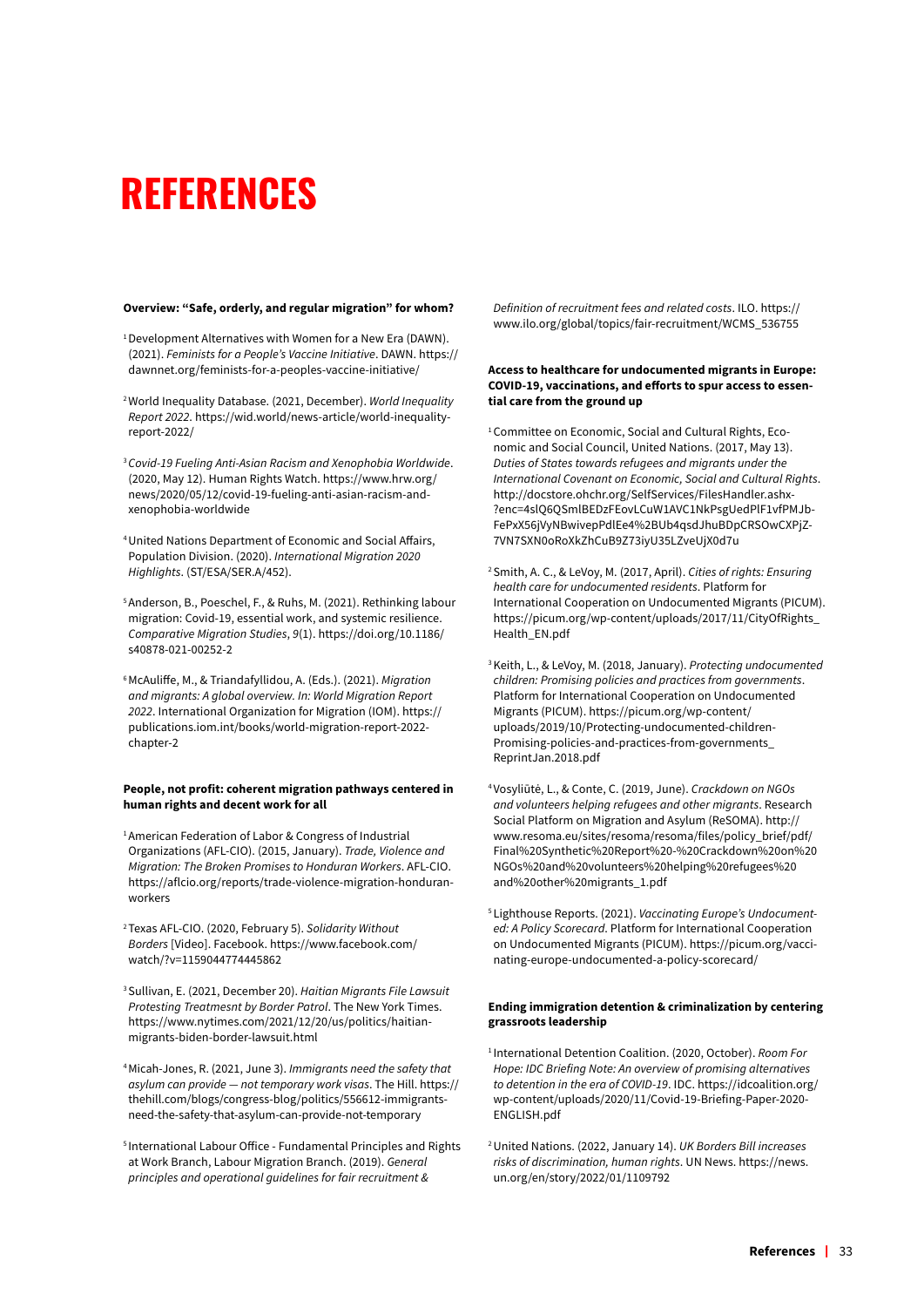- <span id="page-33-0"></span>3 United Nations Network on Migration. (2021, February). *COVID-19 & Immigration Detention: What Can Governments and Other Stakeholders Do?*. https://migrationnetwork.un.org/ [sites/g/files/tmzbdl416/files/docs/annex\\_to\\_policy\\_brief\\_on\\_](https://migrationnetwork.un.org/sites/g/files/tmzbdl416/files/docs/annex_to_policy_brief_on_atd_and_covid-19.pdf) atd\_and\_covid-19.pdf
- 4 Iliadou, E. (2021, May 24). *Places in Nowhere: Detention Centres, Police Departments and Pre-Removal Centres in Greece*. Oxford [Law Faculty. https://www.law.ox.ac.uk/research-subject](https://www.law.ox.ac.uk/research-subject-groups/centre-criminology/centreborder-criminologies/blog/2021/05/places-nowhere)groups/centre-criminology/centreborder-criminologies/ blog/2021/05/places-nowhere

5 International Detention Coalition. (2016, June). *LGBTI Persons in Immigration Detention*. IDC. https://idcoalition.org/wp-content/ [uploads/2016/06/LGBTI-Position\\_web\\_June-2016.pdf](https://idcoalition.org/wp-content/uploads/2016/06/LGBTI-Position_web_June-2016.pdf)

### **Moving for livelihood and life: Migrant domestic workers between Africa and the Gulf and the Levant**

1 The Star. (2021, December 13). *Amount sent home by Kenyans in diaspora drops in November*. https://www.the-star.co.ke/ [business/kenya/2021-12-13-amount-sent-home-by-kenyans-in](https://www.the-star.co.ke/business/kenya/2021-12-13-amount-sent-home-by-kenyans-in-diaspora-drops-in-november/)diaspora-drops-in-november/

- 2 Odindo, N. (2021, August 26). *Revealed: Why Kenyan Domestic Workers Suffer In Saudi Arabia*. Labour.Watch. https://labour. [watch/news/revealed-why-kenyan-domestic-workers-suffer-in](https://labour.watch/news/revealed-why-kenyan-domestic-workers-suffer-in-saudi-arabia)saudi-arabia
- 3 International Labour Organization. (2021). *Making decent work a reality for domestic workers: Progress and prospects ten years after the adoption of the Domestic Workers Convention, 2011 (No. 189)*. ILO. https://www.ilo.org/wcmsp5/groups/ [public/---dgreports/---dcomm/---publ/documents/publication/](https://www.ilo.org/wcmsp5/groups/public/---dgreports/---dcomm/---publ/documents/publication/wcms_802551.pdf) wcms\_802551.pdf
- 4 Dagher, J., Wood, D., & Boswall, J. (2020, November). *Cleaning up: The shady industries that exploit Lebanon's kafala workers*. Triangle. https://www.thinktriangle.net/wp-content/ [uploads/2020/11/Cleaning-Up-The-Shady-Industries-That-](https://www.thinktriangle.net/wp-content/uploads/2020/11/Cleaning-Up-The-Shady-Industries-That-Exploit-Lebanons-Kafala-Workers-1.pdf)Exploit-Lebanons-Kafala-Workers-1.pdf

5 Seghaier, R. (2020, May). *Domestic workers at the frontlines of the COVID-19 crisis*. International Domestic Workers Federation. [https://idwfed.org/en/covid-19/the-idwf/advocacy/mena-brief](https://idwfed.org/en/covid-19/the-idwf/advocacy/mena-brief-final.pdf)final.pdf

#### **The impacts of border controls and externalization on migrants in social vulnerability**

<sup>1</sup> The American Friends Service Committee: Investigate. (2021, October 15). *High-Tech Surveillance of Immigrants*. AFSC. [https://investigate.afsc.org/tags/high-tech-surveillance](https://investigate.afsc.org/tags/high-tech-surveillance-immigrants)immigrants

2 American Civil Liberties Union. (2018, October 2). *Family separation: By the numbers*[. ACLU. https://www.aclu.org/issues/](https://www.aclu.org/issues/family-separation) family-separation

3 Secretaría de gobernación. (2020, May 11). *ACUERDO por el que se dispone de la Fuerza Armada permanente para llevar a cabo tareas de seguridad pública de manera extraordinaria, regulada, fiscalizada, subordinada y complementaria*. Diario [Oficial de La Federación. https://www.dof.gob.mx/nota\\_detalle.](https://www.dof.gob.mx/nota_detalle.php?codigo=5593105&fecha=11/05/2020) php?codigo=5593105&fecha=11/05/2020

- 4 Gobierno de El Salvador. (2019, October 17). *Secretario interino de Seguridad Nacional de EE.UU. se reúne con ministros de Seguridad del Triángulo Norte*. Migración y Extranjera. https:// www.migracion.gob.sv/noticias/secretario-interino-de[seguridad-nacional-de-ee-uu-se-reune-con-ministros-de](https://www.migracion.gob.sv/noticias/secretario-interino-de-seguridad-nacional-de-ee-uu-se-reune-con-ministros-de-seguridad-del-triangulo-norte/)seguridad-del-triangulo-norte/
- 5 Bucio, N. (2021, June 28). *Guardia Nacional tortura a migrantes en estación migratoria*. MVS Noticias. https://mvsnoticias.com/ [noticias/estados/guardia-nacional-tortura-a-migrantes-en](https://mvsnoticias.com/noticias/estados/guardia-nacional-tortura-a-migrantes-en-estacion-migratoria/)estacion-migratoria/

### **Climate crisis heightens inequalities, drives precarious migration**

<sup>1</sup> Clement, V., Rigaud, K. K., de Sherbinin, A., Jones, B., Adamo, S., Schewe, J., Sadiq, N., & Shabahat, E. (2021). *Groundswell Part 2 : Acting on Internal Climate Migration*. World Bank. https:// [openknowledge.worldbank.org/handle/10986/36248](https://openknowledge.worldbank.org/handle/10986/36248)

2 Nabanoba, S. (2021, November 23). *Refugees count their losses as floods destroy camp in Sudan*. United Nations High [Commissioner for Refugees \(UNHCR\). https://www.unhcr.org/](https://www.unhcr.org/uk/news/stories/2021/11/619c9aea4/refugees-count-losses-floods-destroy-camp-sudan.html) uk/news/stories/2021/11/619c9aea4/refugees-count-lossesfloods-destroy-camp-sudan.html

3 Environmental Justice Foundation. (2021). *"You will see who gets the lifeboats": Injustice on the frontlines of the climate crisis in the US*[. https://ejfoundation.org/reports/injustice-on-the](https://ejfoundation.org/reports/injustice-on-the-frontlines-of-the-climate-crisis-in-the-us)frontlines-of-the-climate-crisis-in-the-us

4 Stillman, S. (2021, November 1). *The Migrant Workers Who Follow Climate Disasters*. The New Yorker. https://www. [newyorker.com/magazine/2021/11/08/the-migrant-workers](https://www.newyorker.com/magazine/2021/11/08/the-migrant-workers-who-follow-climate-disasters)who-follow-climate-disasters

<sup>5</sup> United Nations Framework Convention on Climate Change. (n.d.). *Introduction to Climate Finance*. UNFCCC. https://unfccc. [int/topics/climate-finance/the-big-picture/introduction-to](https://unfccc.int/topics/climate-finance/the-big-picture/introduction-to-climate-finance/introduction-to-climate-finance)climate-finance/introduction-to-climate-finance

 Full bibliography: www.spotlightreportmigration.org/resources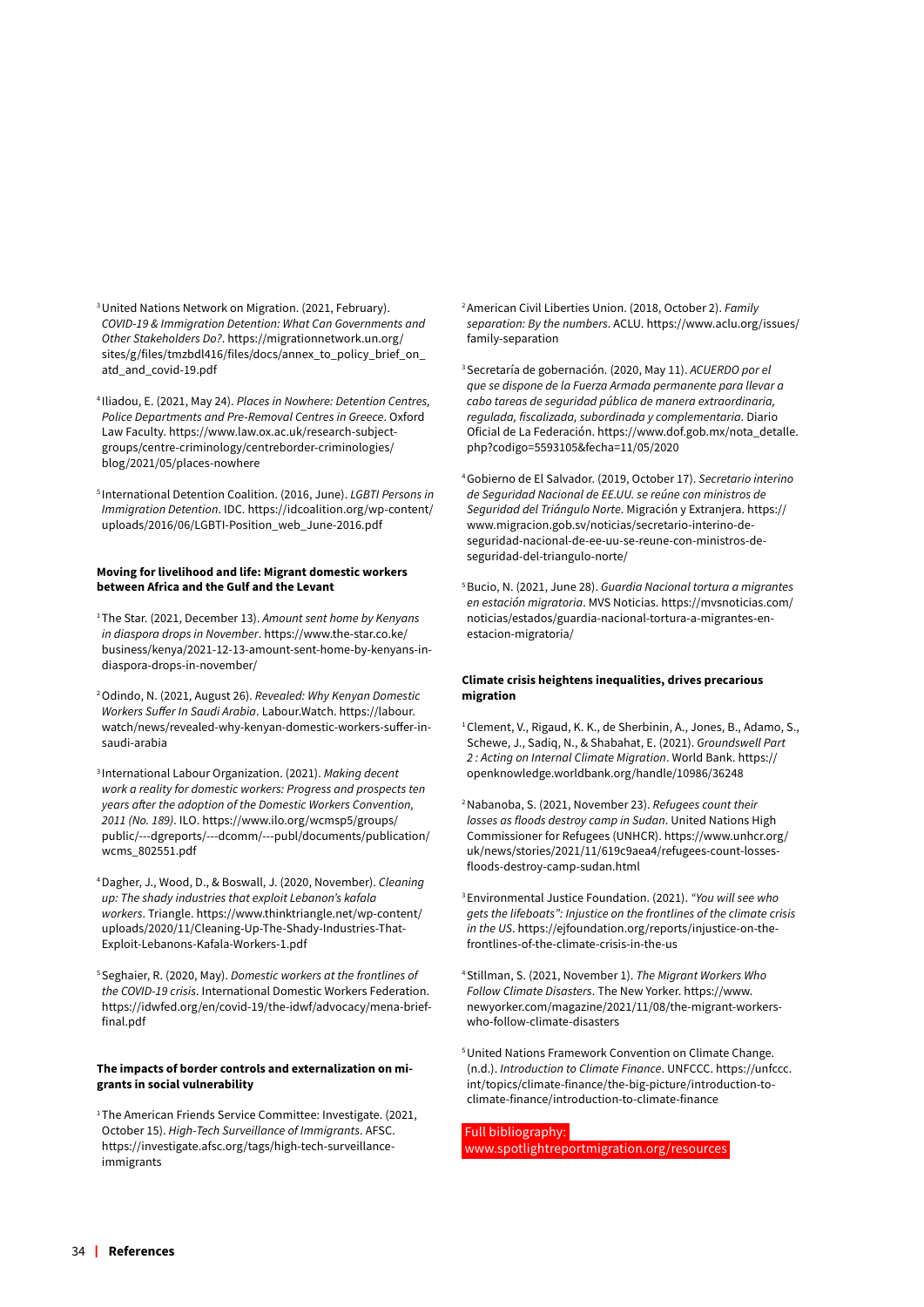# <span id="page-34-0"></span>**AUTHOR INFORMATION**

#### **Carolina Gottardo**

*Executive Director, International Detention Coalition (IDC)* Carolina is a migrant lawyer, human rights advocate, and feminist. She is currently the Executive Director of IDC, which works to end immigration detention alongside its members and partners. Carolina was previously CEO of Jesuit Refugee Service in Australia, as well as the Latin American Women's Rights Service in the United Kingdom, and she has championed human rights, migration, and gender issues for more than 20 years across different regions. Carolina also currently sits on the board of the Asia Pacific Refugee Rights Network and the Global Coalition on Migration.

*cgottardo@idcoalition.org*

#### **Mia-lia Boua Kiernan**

*Communications & engagement coordinator, IDC* Mia-lia is a longtime grassroots organizer and community activist, primarily in the United States, Cambodia, and now Australia. She currently develops and implements IDC's strategic communications across regions and globally. Through partnership with leaders with lived experiences, she works to center grounded narratives, visions, and demands of refugee and migrant communities directly impacted by immigration detention.

*mkiernan@idcoalition.org*

#### **Shannon Lederer**

*Director of Immigration Policy American Federation of Labor Congress of Industrial Organizations (AFL-CIO) slederer@aflcio.org*

#### **Alma Maquitico**

*Co-director of the National Network for Immigrant and Refugee Rights. amaquitico@nnirr.org* 

#### **Yanira Merino**

*National President Labor Council for Latin American Advancement (LCLAA) ymerino@lclaa.org*

#### **Neha Misra**

*Global Lead, Migration and Human Trafficking, Solidarity Center nmisra@solidaritycenter.org*

#### **Alicia Moncada**

*Main researcher at Fundación para la Justicia y el Estado Democrático de Derecho (Foundation for Justice and the Rule of Law). investigacion@fundacionjusticia.org /* 

*https://www.fundacionjusticia.org/* 

#### **Sophia Njiru**

*Industrial relations and projects officer, KUDHEIHA* Conceptualize, coordinate, and implement labor rights-related projects, conducting training, and support employer-employee relations.

*njirusophia@gmail.com*

#### **Bandana Pattanaik**

*International Coordinator, Global Alliance Against Traffic in Women (GAATW)*

Responsible for overall coordination of the Alliance. Leads the GAATW International Secretariat team in Bangkok. Directly oversees GAATW-IS' initiatives on movement building and workers' solidarity. *bandana@gaatw.org*

#### **Mishka Pillay**

*Migration & lived experience advocate & campaigner* Mishka is a human rights advocate, as well as an asylum seeker and refugee community leader. He works on campaigns with Allies for Justice and Detention Action, is a Trustee at Freedom from Torture, a spokesperson for One Strong Voice, and a member of the Coordination Group of the Detention Forum. He is also a member of the Royal College of Psychiatrists Working Group on the health of refugees and asylum seekers, among many other social justice initiatives in the United Kingdom.

#### **Roula Seghaier**

*Strategic program coordinator, International Domestic Workers Federation (IDWF)*

Leads the advocacy efforts of the International Domestic Workers Federation according to the strategic plan developed by domestic workers worldwide. *roula.seghaier@idwfed.org*

#### **Alyna Smith**

*Senior Advocacy Officer, Platform for International Cooperation on Undocumented Migrants (PICUM)*

Leads PICUM's work on access to justice and health for undocumented migrants, advocating for the rights of people with insecure residence status at the European and international levels. Works with PICUM members at the national level to monitor and positively influence policies and practices affecting their daily lives.

*alyna.smith@picum.org*

#### **Catherine Tactaquin**

*Co-convenor, Women in Migration Network (WIMN)* An activist network focused on the rights of women in migration, WIMN convenes organizations and activists to expand rightscentered policies that prioritize the interests of women in all their diversity and those of their families, in their various forms, who are affected by migration around the world. *ctactaquin@gmail.com*